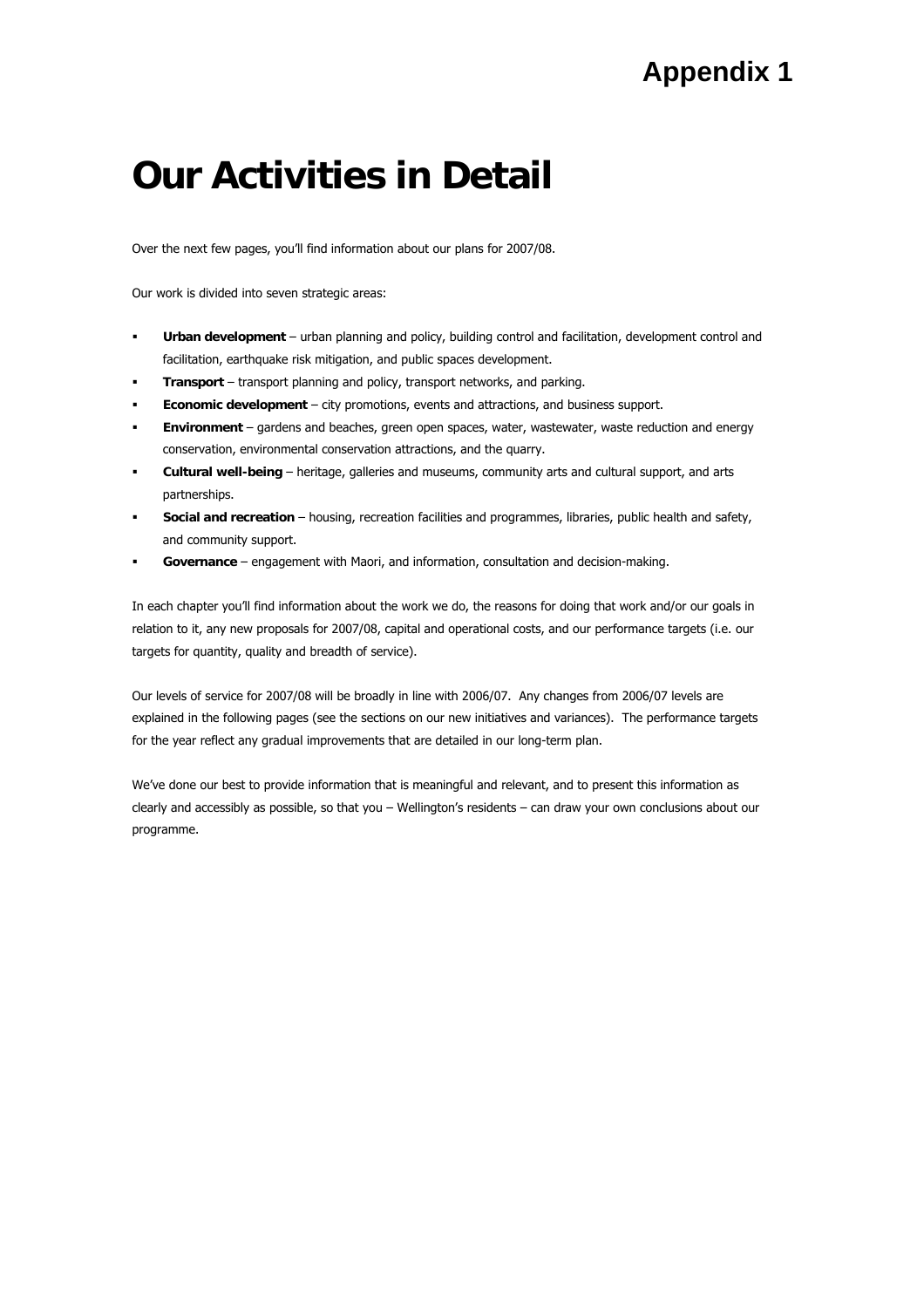### **URBAN DEVELOPMENT**

# **Urban planning and policy**

## **To build a great urban environment, you have to start with a plan.**

Wellington has so much going for it – its rugged natural environment, its compactness, the character and colour of its buildings, and the fact that it has a vibrant heart in the city centre/waterfront area. To preserve these things as the city grows takes planning. Growth needs to occur in ways that make efficient use of land and transport, and don't compromise the qualities that make Wellington special. In our urban planning work, we're aiming for a city that's compact, liveable, sustainable, prosperous, and retains a strong 'sense of place'.

## **Our plan is to focus growth in ways that preserve what makes Wellington special.**

We develop policies and plans to encourage high-quality urban development. This includes plans for the '**growth spine**' from the north through the city to Newtown and Kilbirnie. We're aiming to cluster development around the key town/suburban centres along this 'spine', in order to ensure the city's land is used wisely and its transport systems are as efficient as possible. This vision will help make the city **more sustainable**, as well as helping us to preserve the **character** of other parts of the city.

Our urban planning work also includes:

- developing plans for specific areas of the city, such as Lincolnshire Farm in the north, where most growth is expected to occur in future
- the rolling review of the **District Plan**, which sets out rules on land use, subdivision and building in the city
- improving the way **infill development** is managed and using focus groups to gauge resident perceptions of infill housing
- developing new plans to enhance **public spaces** in the city centre and other areas of the city.

From 2008/09 we'll develop a good practice guide and display module that shows how best to retro-fit existing central city commercial buildings for residential use. The project is expected to cost \$105,000 and aims to ensure that future conversions address noise control and other issues making them more sustainable.

#### **MEASURING OUR PERFORMANCE**

We use a range of measures, including resident satisfaction surveys, to gauge our contribution to the city. In 2007/08, our targets are:

- 87% of residents surveyed agree the city is developing in a way that takes in to account its unique urban character and natural environment.
- 95% of the District Plan team's scheduled work programme is completed on time (measured as a percentage of all projects).
- no items listed in the District Plan are demolished or removed.
- develop a concept plan and implementation framework for the second of the three centres along the growth spine (this measure provides greater detail to the LTCCP measure which was unclear in describing the scheduled work programme).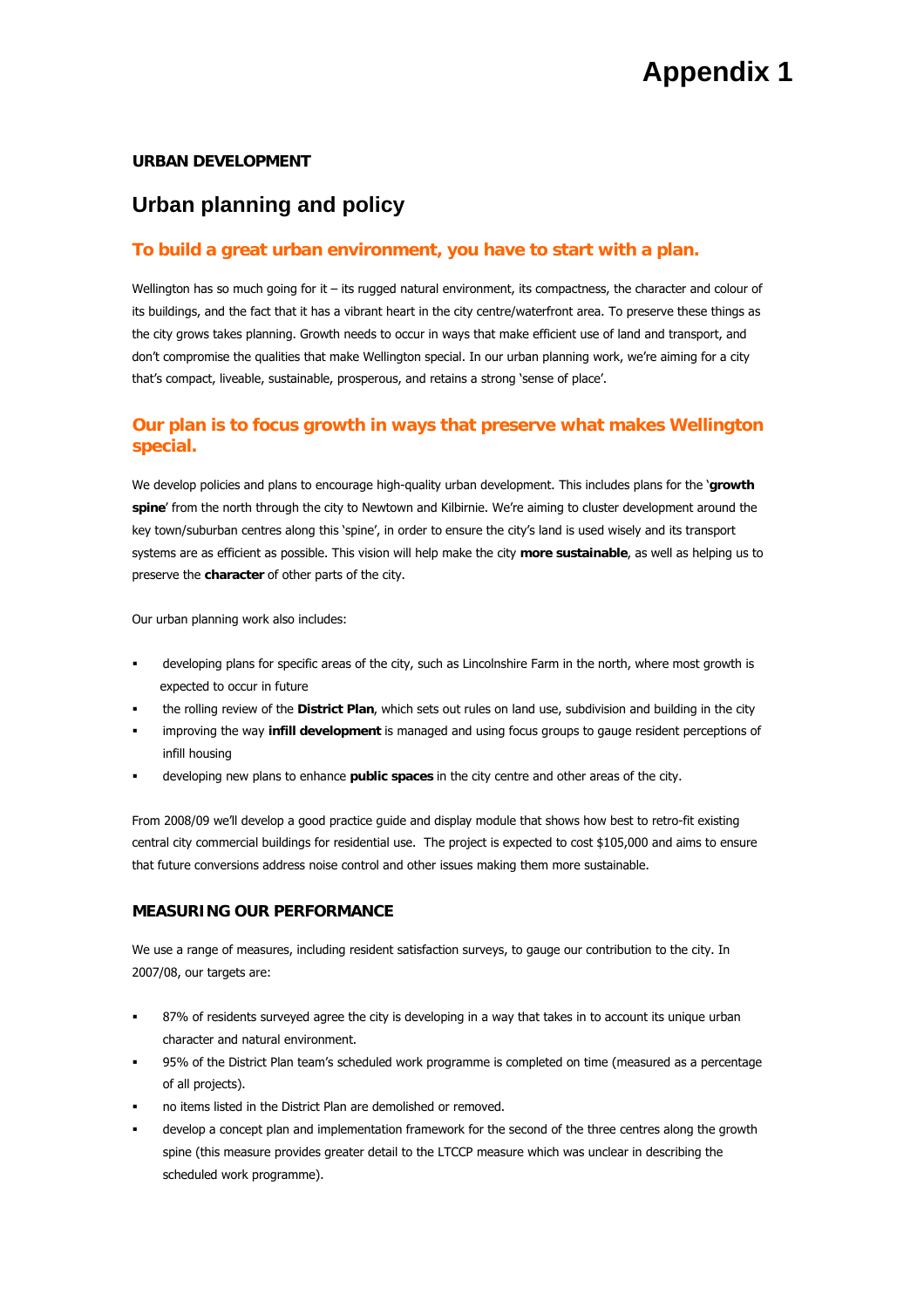|                                                           | <b>Operational Spending</b>                 | <b>Capital Spending</b>                                            |                                         |                                         |
|-----------------------------------------------------------|---------------------------------------------|--------------------------------------------------------------------|-----------------------------------------|-----------------------------------------|
|                                                           | User charges and<br>Other revenue<br>(5000) | <b>Net expenditure</b><br>/ Rates funding<br>requirement<br>(5000) | <b>Expenditure</b><br>2007/08<br>(5000) | <b>Expenditure</b><br>2007/08<br>(5000) |
| Urban planning and policy<br>development (activity 1.1.1) | (12)                                        | 1,898                                                              | 1,910                                   |                                         |
| Smart growth (1.2.1)                                      |                                             | 306                                                                | 306                                     |                                         |
| <b>Total for 2007/08</b>                                  | (12)                                        | 2,204                                                              | 2.216                                   |                                         |

## **WHAT IT WILL COST - URBAN PLANNING AND POLICY**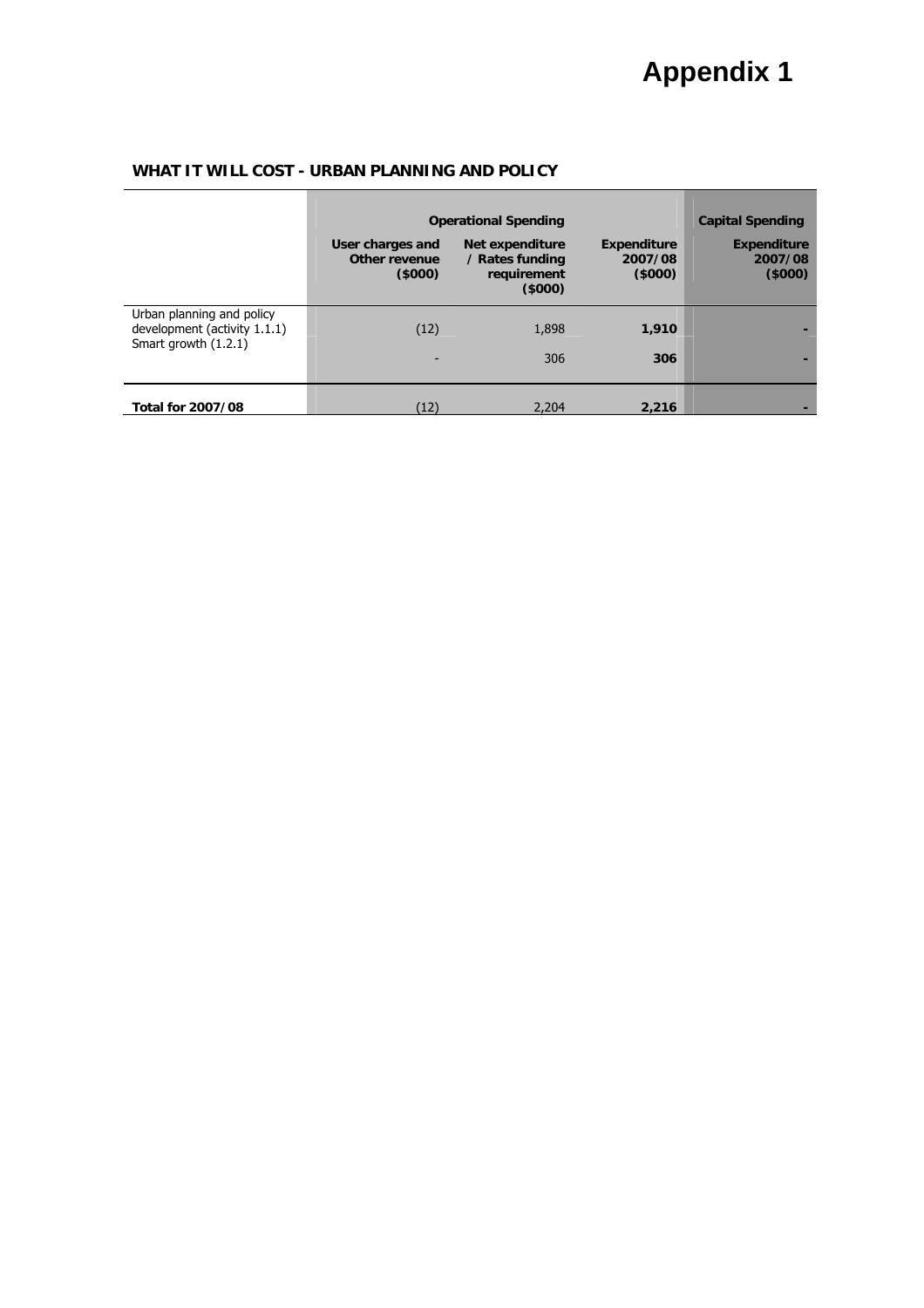### **URBAN DEVELOPMENT**

# **Building control and facilitation**

## **Building work should be safe and sustainable, and enhance the city's character.**

All cities control building work according to the provisions of the Building Act and District Plan. These controls are required by law, and they're necessary to protect public health and safety, and to protect future users of land and buildings. They're also needed to protect urban character, for example by providing height restrictions for building in suburban areas, and to preserve the city's heritage.

Overall, we want the city to become more sustainable, safe, and prosperous, and to retain its compactness and unique 'sense of place'.

#### **We have controls in place to ensure these objectives are met.**

We assess building consent applications to ensure our work will comply with the Building Code, issue building consents, and monitor compliance. During 2007/08, we are continuing to work towards accreditation as a building consent authority as required under the Building Act 2004.

## **In 2007/08 we're establishing a fund to manage legal costs from leaky**

#### **homes claims.**

Along with other councils throughout New Zealand, we have obligations under recently amended weathertight homes legislation. Accordingly we have increased our budget to manage any claims and legal costs we incur as a result of this legislative change.

#### **MEASURING OUR PERFORMANCE**

We use a range of measures, including resident satisfaction surveys, to gauge our contribution to the city. In 2007/08, our targets are:

- 100% of building consents are issued within statutory timeframes (20 working days)
- 100% of code compliance certificates are issued within statutory timeframes (20 working days after we are advised by the owner that work is complete).

### **WHAT IT WILL COST - BUILDING CONTROL AND FACILITATION**

|                                              | <b>Operational Spending</b>                 |                                                             |                                         | <b>Capital Spending</b>                 |
|----------------------------------------------|---------------------------------------------|-------------------------------------------------------------|-----------------------------------------|-----------------------------------------|
|                                              | User charges and<br>Other revenue<br>(5000) | Net expenditure<br>/ Rates funding<br>requirement<br>(5000) | <b>Expenditure</b><br>2007/08<br>(5000) | <b>Expenditure</b><br>2007/08<br>(5000) |
| Building control and<br>facilitation (1.4.2) | (6,701)                                     | 3,950                                                       | 9,970                                   |                                         |
|                                              |                                             |                                                             |                                         |                                         |
| <b>Total for 2007/08</b>                     | (6,701)                                     | 3,950                                                       | 9.970                                   | -                                       |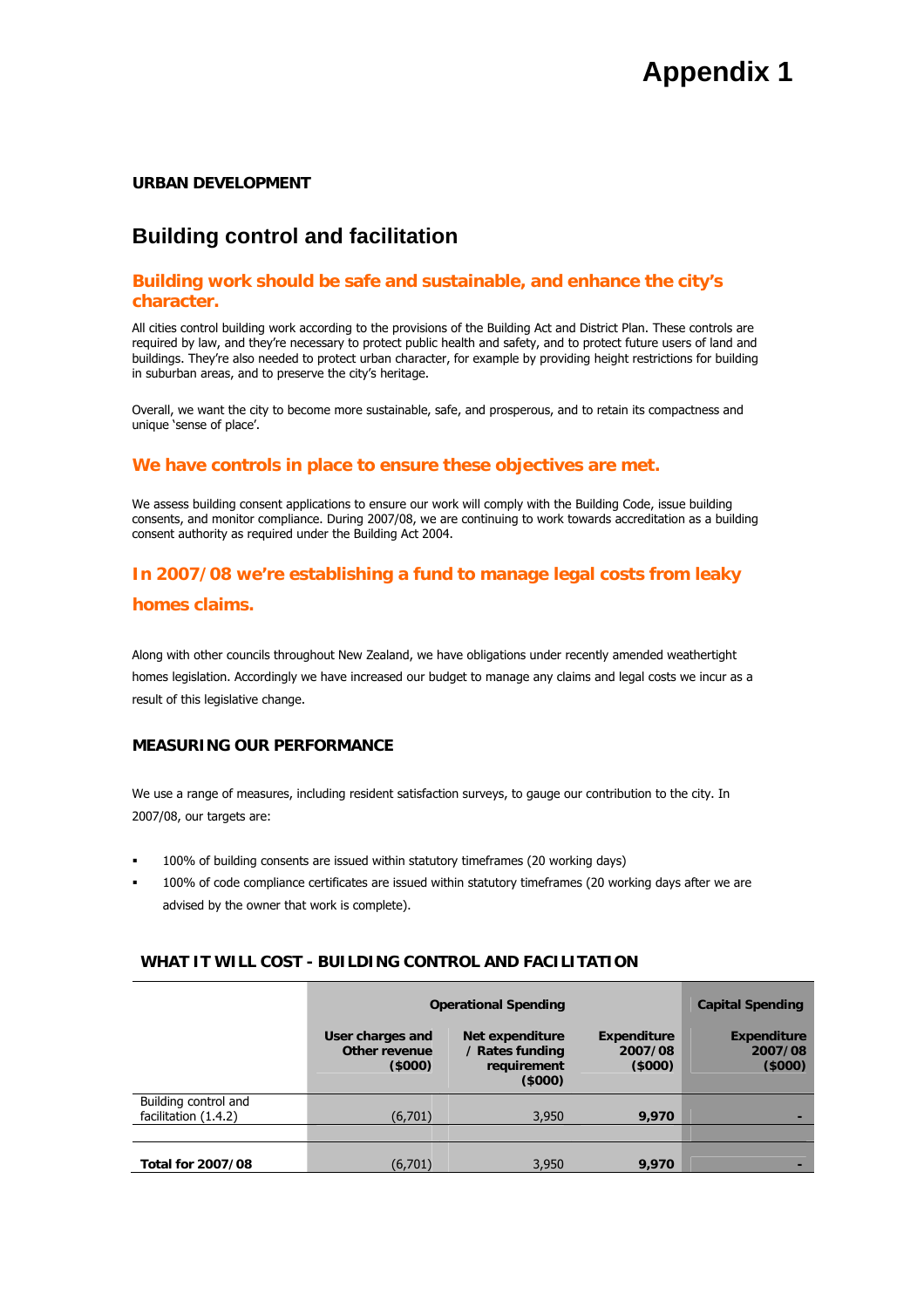### **URBAN DEVELOPMENT**

# **Development control and facilitation**

# **Land development and subdivisions should be sustainable and in keeping with the city's character.**

All cities control development work according to the provisions of the Resource Management Act and District Plan. These controls are required by law, and they're necessary to ensure resources are used sustainably, to protect public health and safety, and to protect future users of land and buildings. They're also needed to protect urban character and to preserve the city's heritage, for example by protecting trees and other heritage assets.

Overall, we want the city to become more sustainable, safe, and prosperous, and to retain its compactness and unique 'sense of place'.

## **We have controls in place to ensure these objectives are met.**

We assess resource consent applications against the District Plan, **issue resource consents**, and monitor compliance, to ensure land and other resources are managed sustainably – each year, we consider more than 1,200 resource consent applications.

## **MEASURING OUR PERFORMANCE**

We use a range of measures, including resident satisfaction surveys, to gauge our contribution to the city. In 2007/08, our targets are:

- 100% of resource consents (non-notified) are issued within statutory timeframes (20 working days)
- 100% of applications for certification of subdivision plans are processed within statutory timeframes (10 working days).

### **WHAT IT WILL COST – DEVELOPMENT CONTROL AND FACILITATION**

|                                                 | <b>Operational Spending</b>                 | <b>Capital Spending</b>                                     |                                         |                                         |
|-------------------------------------------------|---------------------------------------------|-------------------------------------------------------------|-----------------------------------------|-----------------------------------------|
|                                                 | User charges and<br>Other revenue<br>(5000) | Net expenditure<br>/ Rates funding<br>requirement<br>(5000) | <b>Expenditure</b><br>2007/08<br>(5000) | <b>Expenditure</b><br>2007/08<br>(5000) |
| Development control and<br>facilitation (1.3.1) | (1,966)                                     | 2.063                                                       | 4.029                                   |                                         |
|                                                 |                                             |                                                             |                                         |                                         |
| <b>Total for 2007/08</b>                        | (1,966)                                     | 2,063                                                       | 4,029                                   |                                         |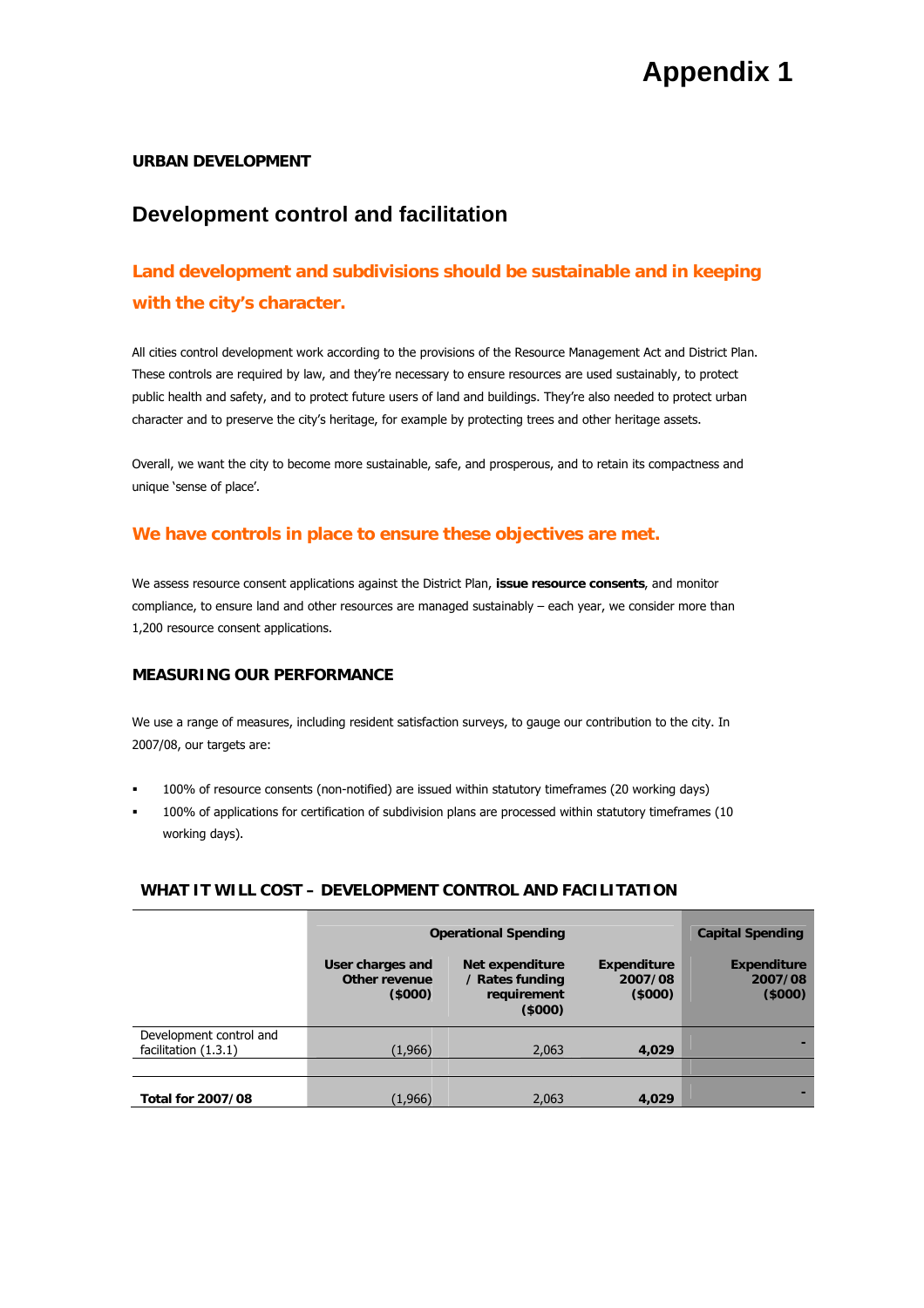### **URBAN DEVELOPMENT**

## **Earthquake risk mitigation**

## **Wellington's heritage is worth preserving.**

Heritage buildings add to the city's character. Preserving these makes a difference to the city's appearance, and to our sense of identity as Wellingtonians. Looking after them is also important for public safety – older buildings, if not properly looked after, can be earthquake risks. We work with property owners to protect the city's assets and reduce these potential risk.

We also work with researchers to gain a better understanding of the vulnerability of the region to large earthquakes. Wellington has four major active faults and a number of second-order faults. By using the latest geological techniques and computer modelling we'll be able to plan future developments with even greater certainty.

# **So we work with owners of older buildings to assist with restoration and strengthening.**

We:

- work with property owners to ensure earthquake-prone buildings are **strengthened** in line with our Earthquake-prone Buildings Policy, this work includes identifying and assessing earthquake-prone buildings, and can include offering financial and property management assistance, and/or requiring the owner to carry out strengthening work
- are supporting a five year **research study** on the likely timing and impact of a major earthquake on the city. We will use its findings to guide our decisions about urban design

We also work with property owners and others to aid restoration of heritage buildings and assets (see public spaces development below).

#### **MEASURING OUR PERFORMANCE**

We use a range of measures, including resident satisfaction surveys, to gauge our contribution to the city. In 2007/08, our targets is to assess 1,300 earthquake-prone buildings

We will also monitor the number of resource consents for addition to/alteration of heritage buildings (listed in the District Plan).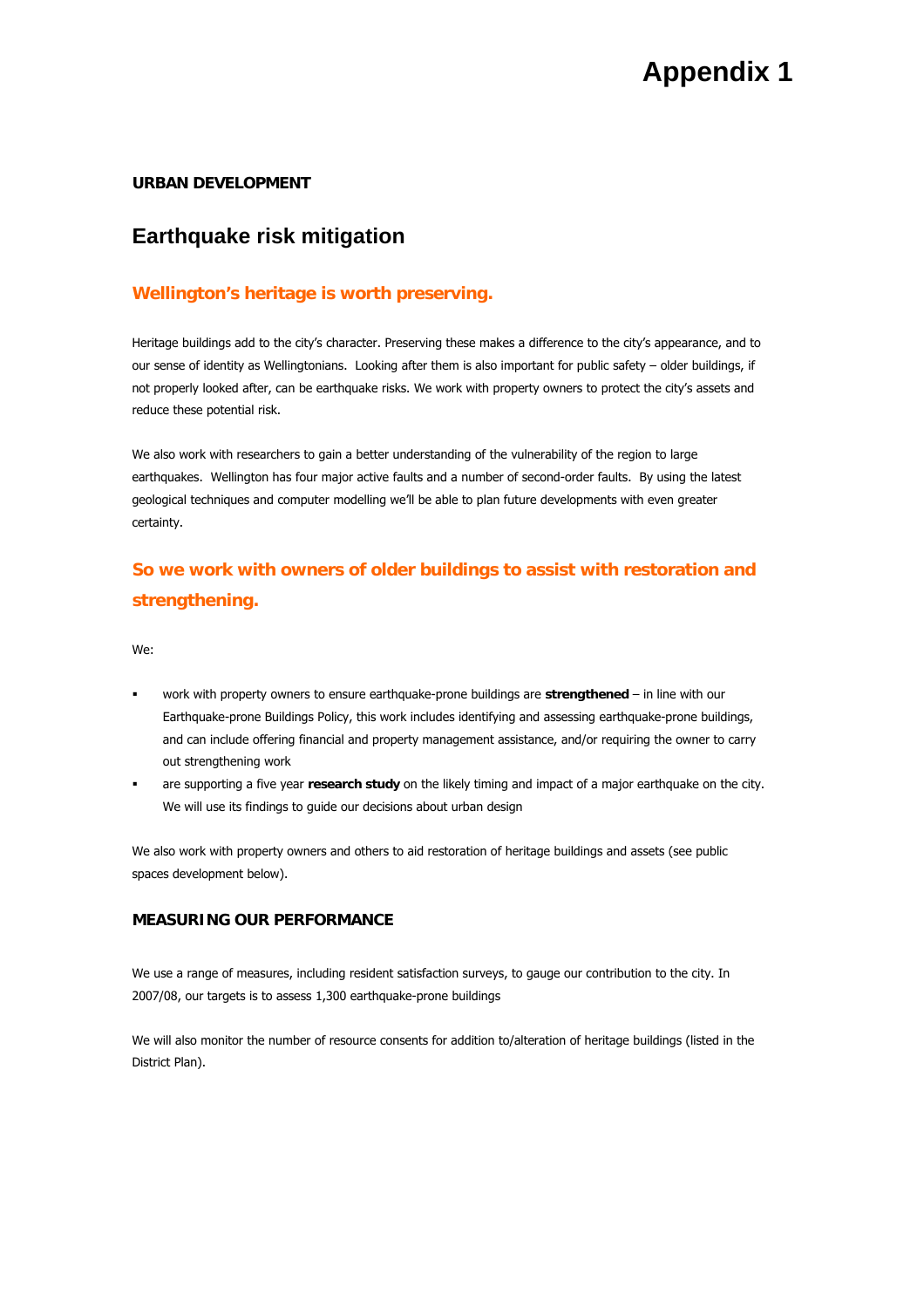## **WHAT IT WILL COST - EARTH QUAKE RISK MITIGATION**

|                            | <b>Operational Spending</b>                 |                                                             |                                         | <b>Capital Spending</b>                 |
|----------------------------|---------------------------------------------|-------------------------------------------------------------|-----------------------------------------|-----------------------------------------|
|                            | User charges and<br>Other revenue<br>(5000) | Net expenditure<br>/ Rates funding<br>requirement<br>(5000) | <b>Expenditure</b><br>2007/08<br>(5000) | <b>Expenditure</b><br>2007/08<br>(5000) |
| Earthquake risk mitigation |                                             |                                                             |                                         |                                         |
| (1.4.1)                    |                                             | 445                                                         | 445                                     |                                         |
|                            |                                             |                                                             |                                         |                                         |
| Total for 2007/08          |                                             | 445                                                         | 445                                     |                                         |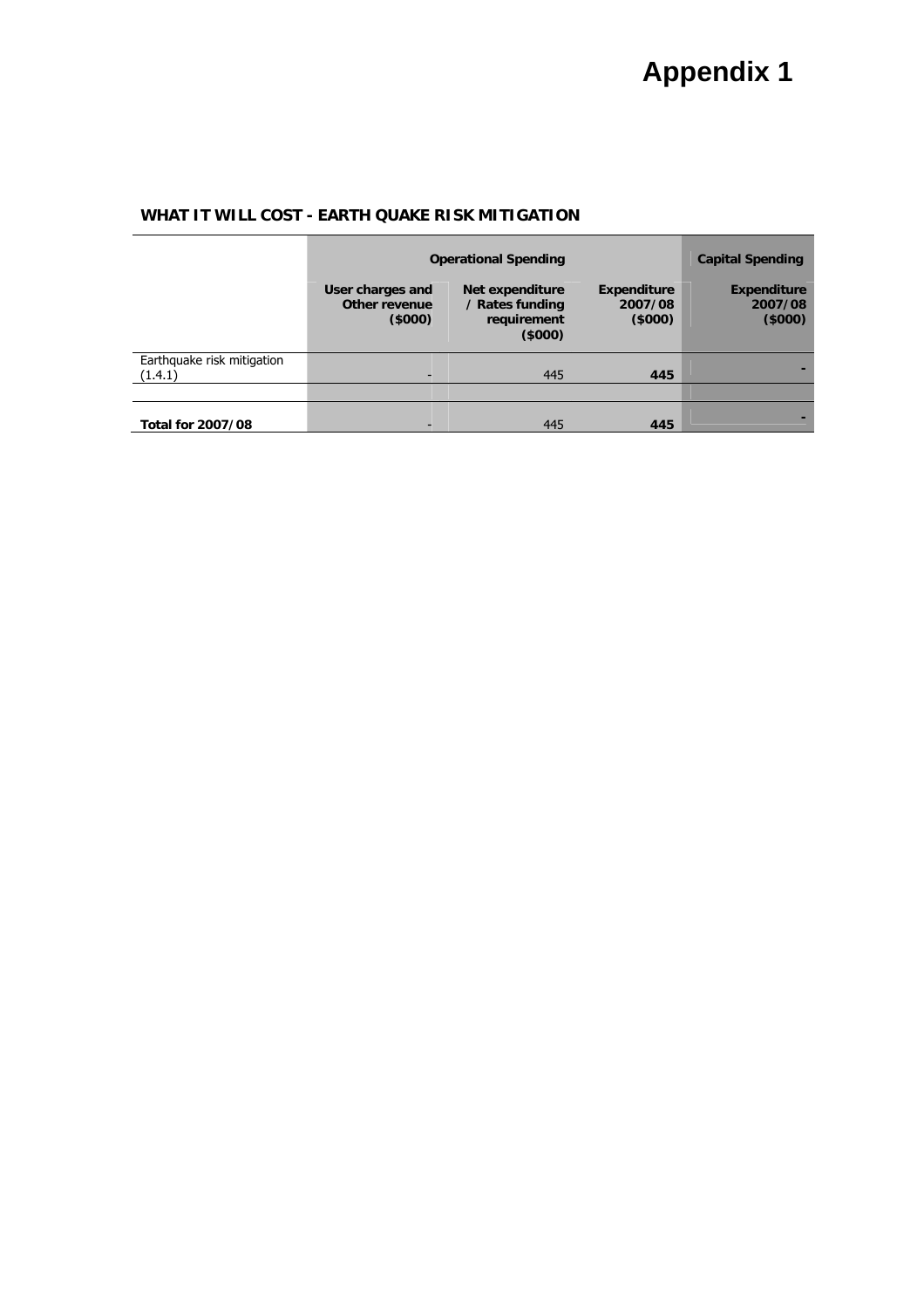#### **URBAN DEVELOPMENT**

## **Public spaces development**

# **We want to enhance the city through sensitive, high-quality development of the waterfront and other public areas.**

The waterfront is Wellington's heart. It's a festival venue, a place where people gather to relax, an area of colour and charm. Sensitive development of this key area enhances people's enjoyment of the city and contributes to our sense of what makes Wellington unique. Attractive, well-designed parks and public spaces in the city and suburbs are also crucial to people's enjoyment of the city. They encourage people to get together, support shops and cafes, and make the city more attractive for Wellingtonians and visitors alike. They also provide important connections between businesses, making the city a more stimulating place to work.

Heritage buildings along with other heritage assets such as monuments, historic trees and archaeological sites are also add to the city's character. Our overall goals are to retain this character that makes the city more liveable and provide an even stronger 'sense of place' through continual improvement of these public areas.

# **To achieve this, we fund new parks and street upgrades, and support enhancement of the waterfront area.**

We:

- oversee **development** of the **waterfront** in line with a guiding policy, the Wellington Waterfront Framework, and fund waterfront enhancement project (management of the waterfront is carried out by a Council-controlled organisation, Wellington Waterfront Limited)
- fund work to develop the **street environments** and other public areas in the city and suburbs, with the aim of making these areas safe, lively and attractive.
- provide grants to developers and others to ensure that the **restoration of heritage buildings** and assets contribute to the city's character.

In 2007/08 we plan to complete our upgrade of Cog Park at Evans Bay. We also plan to complete an upgrade to Lambton Quay by the beginning of 2008. The aims are to make it easier and more comfortable to walk along the quay, create new spaces for rest and relaxation, and give the street a more elegant look.

# **We're partnering with the Ministry for Culture and Heritage to construct the New Zealand Memorial Park.**

We're contributing \$2 million towards this \$12.9 million project, with the remaining funding provided by the Ministry for Culture and Heritage. Construction of the New Zealand Memorial Park will vastly improve the surroundings of the National War Memorial, an area of deep significance for many New Zealanders. It will also provide a place for public gatherings on important commemorative occasions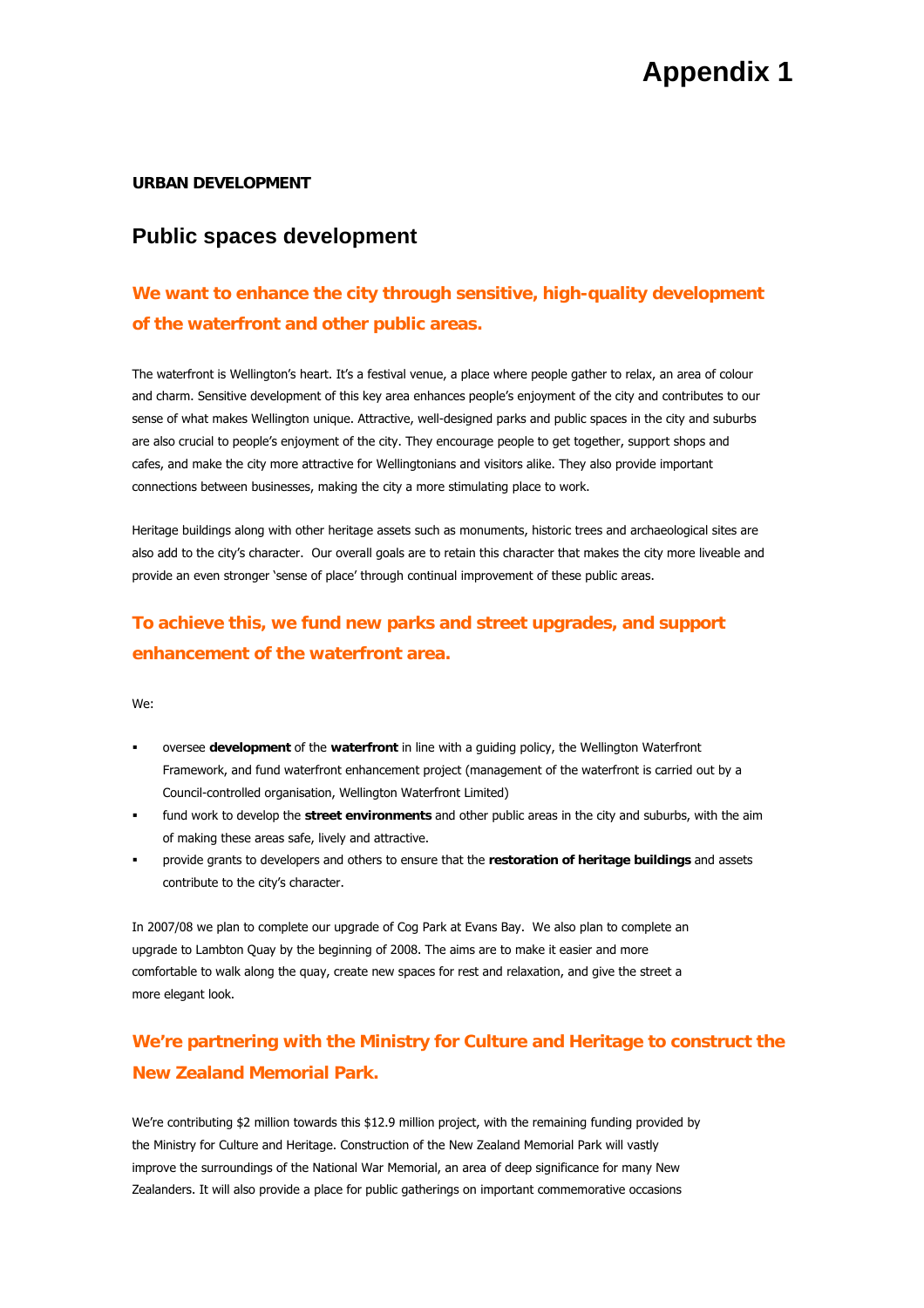such as Anzac Day, and create a space for the development of new memorials from countries which New Zealand has close historical relationships with.

Construction of the park will start in October 2007 and is due for completion in 2008.

# **We're setting up a 'flying squad' to protect the city's streetscapes from graffiti.**

Graffiti detracts from the attractiveness of the city. Unless it is removed quickly, it can lead to further property damage and, ultimately, to other forms of street crime. This is a problem Wellington takes seriously.

From 2007/08, we're trialling a 'flying squad' to tackle the problem. This will involve:

- providing a rapid graffiti removal service for eligible small businesses, utilities, sports clubs, community organisations, and private homes – this would respond to complaints within 48 hours
- providing education on how to remove, discourage and report graffiti
- engaging with local artists and community groups to develop murals
- look for corporate sponsorship opportunities for graffiti removal.

Operational spending of \$225,000 is budgeted for 2007/08. Future funding will depend on the project's success.

The budget for this proposal is provided for within our 'public health and safety' activities.

### **MEASURING OUR PERFORMANCE**

We use a range of measures, including resident satisfaction surveys, to gauge our contribution to the city. In 2007/08, our targets are:

- 92% of residents surveyed agree that the central city is lively and attractive.
- 65% of residents surveyed agree that their local suburban centre is lively and attractive.
- 100% of scheduled public space and centre development projects are completed on time.

Performance targets for Positively Wellington Waterfront are shown in the council-controlled organisations section of this annual plan – see the appendix.

#### **VARIANCES TO OUR LONG-TERM PLAN**

For the 2007/08 financial year, we are planning the following variances from our 2006-16 long-term plan:

- Central city parks and squares reduce capital spending by \$250,000 by deferring an upgrade of the Eva Street/Hannahs Courtyard area (the land purchase is not complete)
- Central city parks and squares reduce capital spending by \$1 million by deferring construction of Cobblestone Park until 2008/09 (this is necessary to allow sufficient time for consultation and design)
- Waterfront development reduce operational spending by \$150,000 by decreasing the management fee paid to Wellington Waterfront Ltd (which achieved a surplus in the 2005/06 financial year while also meeting its required performance targets)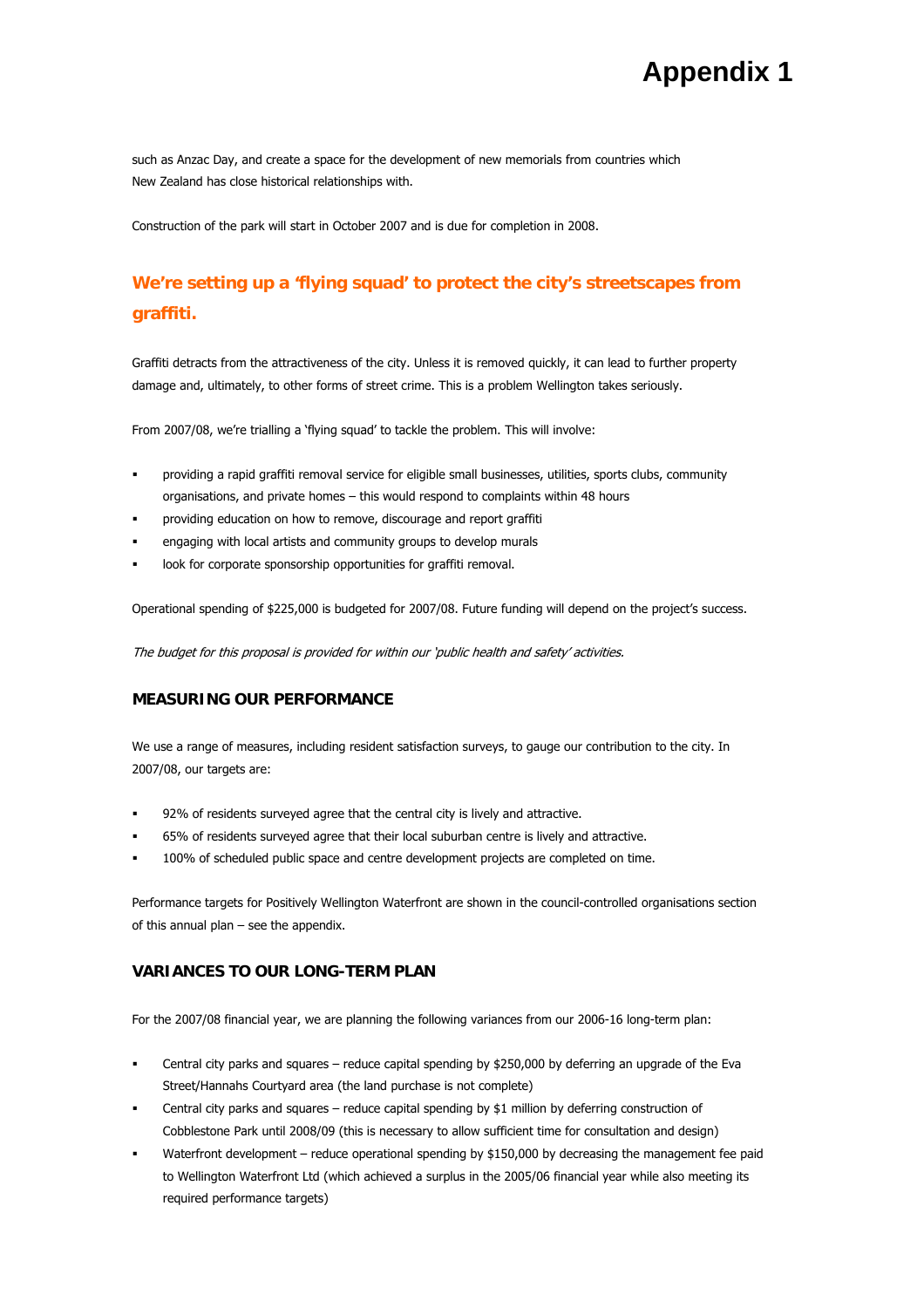City heritage development – reduce operational spending by \$100,000 (this funding is provided to support owners on restoration and upgrade of heritage buildings; in past years it has been under-subscribed).

#### **WHAT IT WILL COST - PUBLIC SPACES DEVELOPMENT**

|                                    | <b>Operational Spending</b>                 | <b>Capital Spending</b>                                     |                                         |                                         |
|------------------------------------|---------------------------------------------|-------------------------------------------------------------|-----------------------------------------|-----------------------------------------|
|                                    | User charges and<br>Other revenue<br>(5000) | Net expenditure<br>/ Rates funding<br>requirement<br>(5000) | <b>Expenditure</b><br>2007/08<br>(5000) | <b>Expenditure</b><br>2007/08<br>(5000) |
| Waterfront development             |                                             |                                                             |                                         |                                         |
| (1.5.1)<br>Public space and centre |                                             | 2,143                                                       | 2,143                                   |                                         |
| developments (1.5.2)               | ۰                                           | 1,297                                                       | 1,297                                   | 3671                                    |
| Heritage development<br>(1.5.3)    | ۰                                           | 674                                                         | 674                                     |                                         |
| <b>Total for 2007/08</b>           |                                             | 4.114                                                       | 4,114                                   | 3671                                    |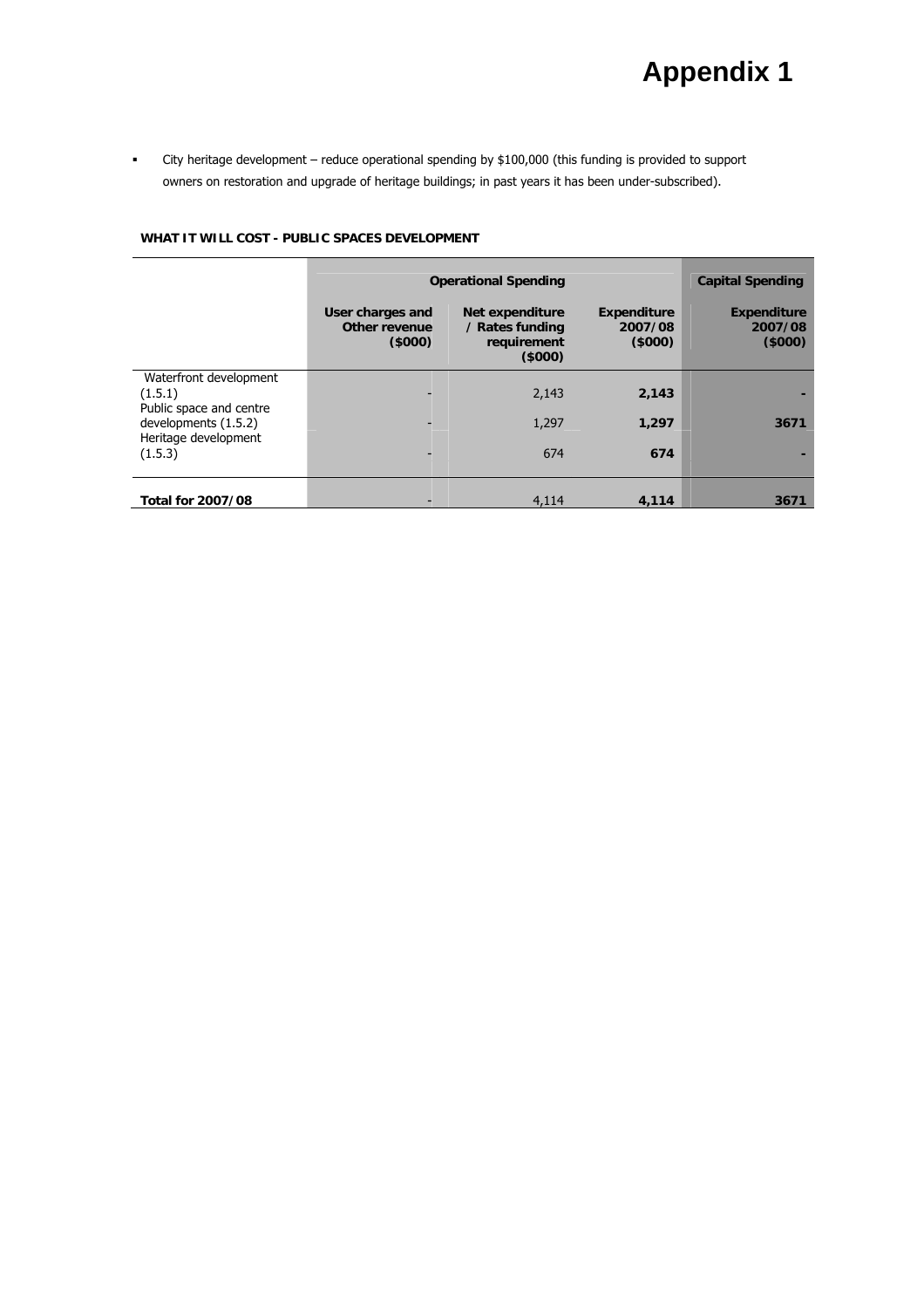### **TRANSPORTATION**

## **Transport planning and policy**

## **Transport is one of the key issues facing any city.**

A well-planned, efficient transport system is critical for economic growth, and also for residents' quality of life. The transport system influences where people choose to live, how easily they can get to and from work and shops, and how easily they can enjoy what the city has to offer. Transport is also vital for business ― a well-planned transport system is a significant competitive advantage. It also encourages energy efficient forms of transport that have significant environmental benefits.

## **Our goal is to manage the transport network so that it meets both current and future needs.**

Wellington's transport system is generally performing well but is at or nearing its capacity at peak times. Most residents believe the city is easy to get around. By national standards, we are high users of public transport and of other alternatives to private cars such as walking. Our safety record in recent years is among the best of any New Zealand city.

However, the city also faces significant transport challenges. Demands on the transport system are increasing as the city grows and behaviours change. Cars, buses and cyclists as well as café seating and parking are all competing for space on narrow, hilly streets. In most urban areas, building new roads isn't a viable or desirable option. Access to our port and airport need to be improved to ensure freight and visitors can move freely across the city and we need to reduce harmful environmental effects such as noise, and water and air pollution.

## **To achieve this, the first step is planning.**

We:

- carry out planning projects aimed at ensuring the city's **transport network** develops in ways that respond to the challenges outlined above
- work with the Greater Wellington Regional Council (Greater Wellington), central government and other agencies to ensure that Wellington's transport needs are taken into account in regional and national transport decisions
- are developing a plan for reducing **demand** on our transport networks this will involve reducing our own reliance on cars for Council business, promoting walking and cycling, using traffic signal enhancements to manage peak-time congestion, considering whether 'price' can be used to discourage road use, promoting better urban development, and adding to our **bus priority** programme.

#### **MEASURING OUR PERFORMANCE**

We measure performance in our transport planning work using performance measures from other transport activities. In relation to advocacy with central government and other agencies, we will report (in our Annual Report) on progress. Over time, we will look to develop measures and targets for our travel demand management planning.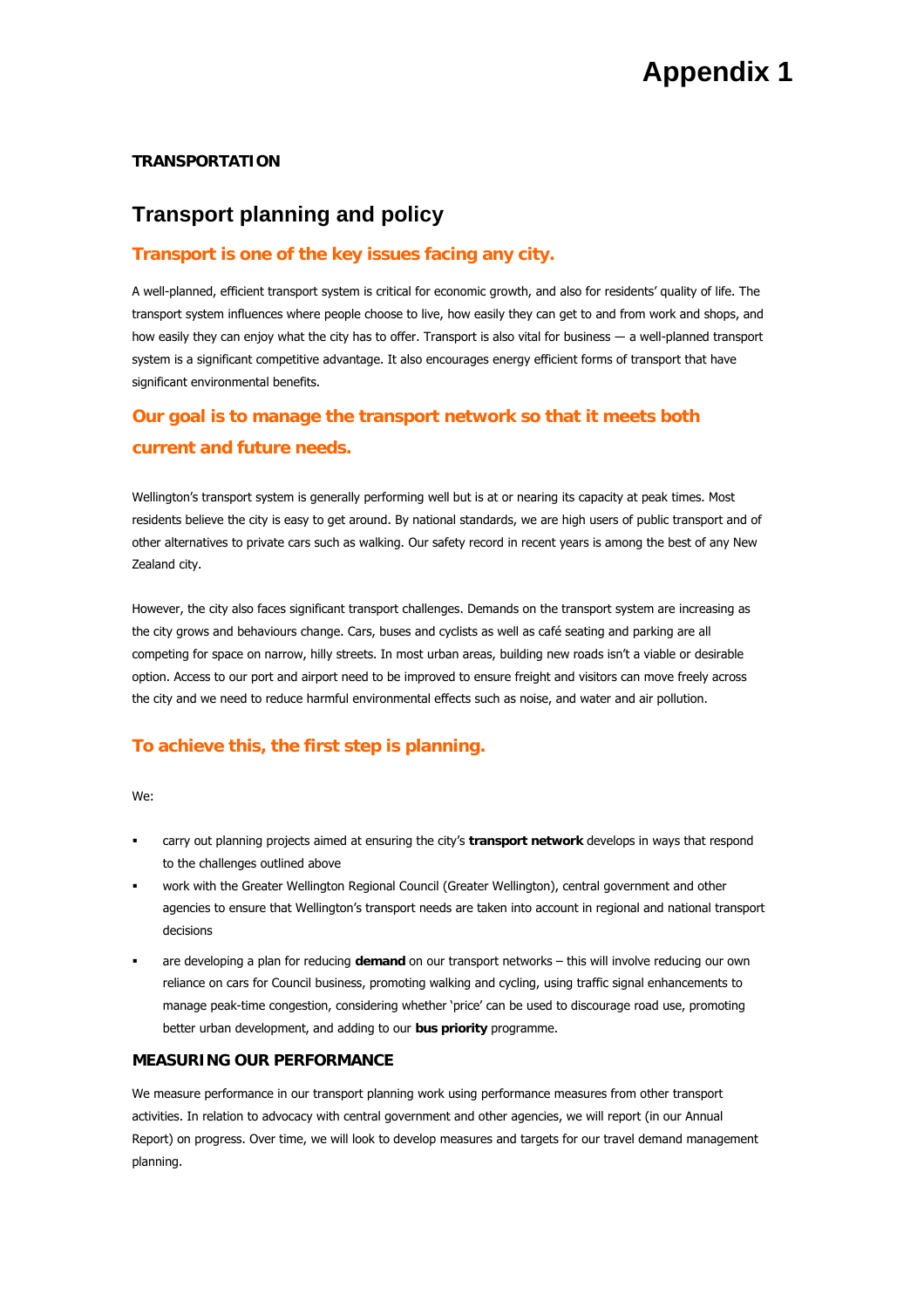|                                                                                     | <b>Operational Spending</b>                 |                                                             |                                         | <b>Capital Spending</b>                 |
|-------------------------------------------------------------------------------------|---------------------------------------------|-------------------------------------------------------------|-----------------------------------------|-----------------------------------------|
|                                                                                     | User charges and<br>Other revenue<br>(5000) | Net expenditure<br>/ Rates funding<br>requirement<br>(5000) | <b>Expenditure</b><br>2007/08<br>(5000) | <b>Expenditure</b><br>2007/08<br>(5000) |
| Transport planning (2.1.2)<br><b>Travel Demand Management</b><br>Planning $(2.3.1)$ | (30)                                        | 387<br>120                                                  | 417<br>120                              |                                         |
| <b>Total for 2007/08</b>                                                            | (30)                                        | 507                                                         | 537                                     |                                         |

## **WHAT IT WILL COST - TRANSPORT PLANNING AND POLICY**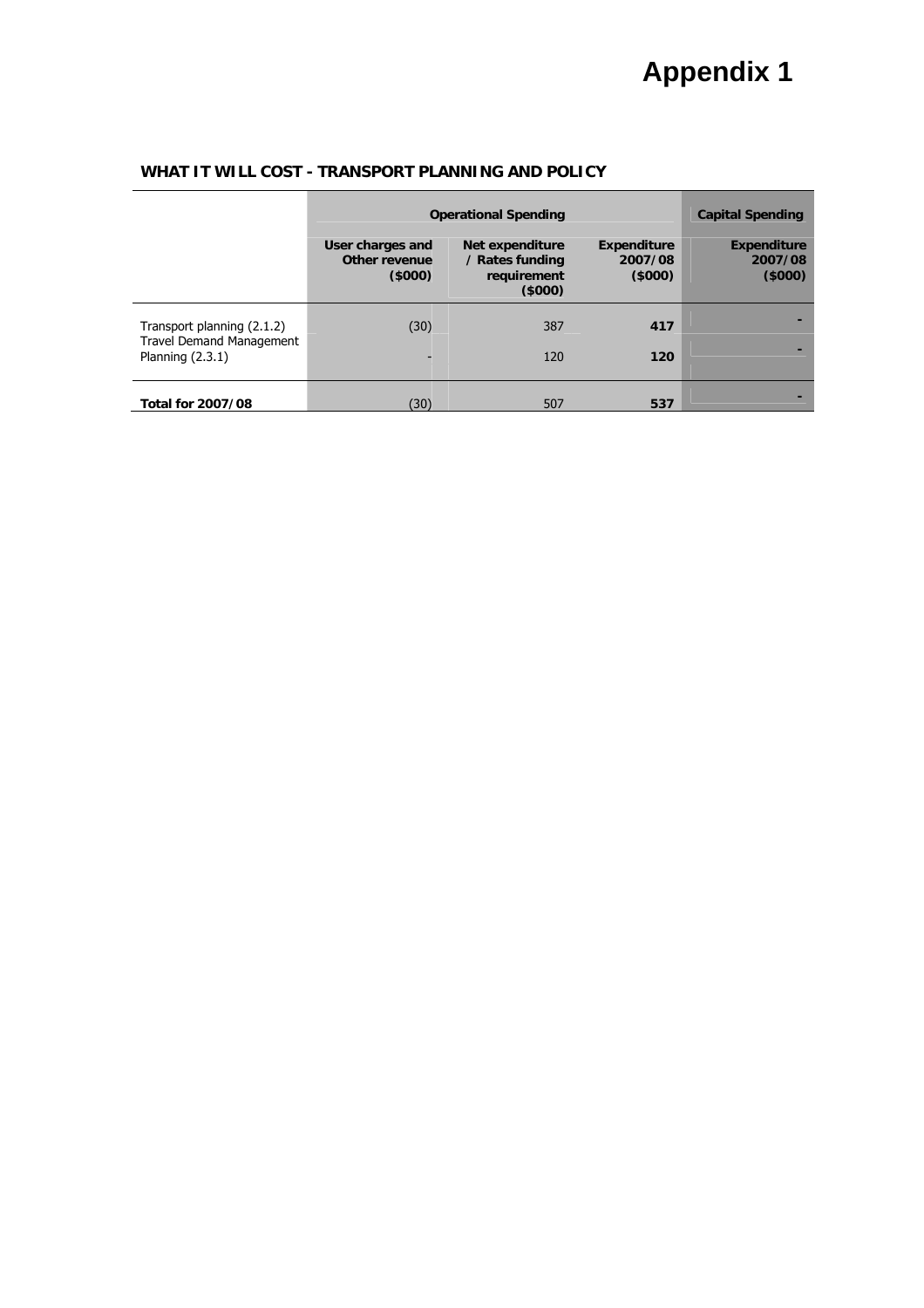#### **TRANSPORTATION**

## **Transport networks**

**A transport system should get people safely from 'A' to 'B'. It should also be as efficient as possible, to minimise travel times and reduce environmental harm from vehicles.** 

An efficient vehicle network that allows people and goods to move easily from one part of the city to another is important for the city's economy and for residents' quality of life. It is also important for the environment. While Wellington's transport system is generally working well, we face challenges such as managing the transport network to ease congestion, and minimising harm by making the shift from private cars to public transport, walking, cycling and other forms of transport.

### **We manage the city's transport network to achieve these goals.**

We:

- maintain the city's extensive network of **roads**, streets, bridges, tunnels, **footpaths**, roadside walls, and **cycleways**.
- manage the transport network, using traffic lights and a closed circuit camera system to minimise congestion at peak times
- promote traffic **safety** by working with suburban communities to design and implement safety projects ranging from education and enforcement to installing new features such as new traffic lights, pedestrian crossings, roundabouts, guardrails and traffic calming features.

In the coming year, we plan to explore options to manage the Johnsonville transport network. The area is growing and upcoming developments are expected to place demands on the network. We plan to spend \$300,000 of our new roading budget on design plans for the area.

# **This year we're aiming to make progress on the crucial 'city gateway' area…**

The area from Waterloo Quay north towards Ngauranga is crucial for many reasons. It is the "gateway" through which visitors enter the city centre and residents return, which mean its urban design shapes people's impressions of the city. It is a major transport hub, bringing together the port, ferry terminals, railway station, bus terminal, and traffic routes along which tens of thousands of vehicles pass each day. It's also the site of increasingly intensive development, with plans for new office and university buildings.

In future, pressures on the area are likely to become even greater, with increasing numbers of people and vehicles passing through, as well as possible growth in freight volumes from the port. In recent years, we have worked with CentrePort and other agencies on a long-term vision for the area, which aims to let the port grow, meet the city's transport needs, allow the CBD to expand, and ensure the gateway area reflects Wellington's natural drama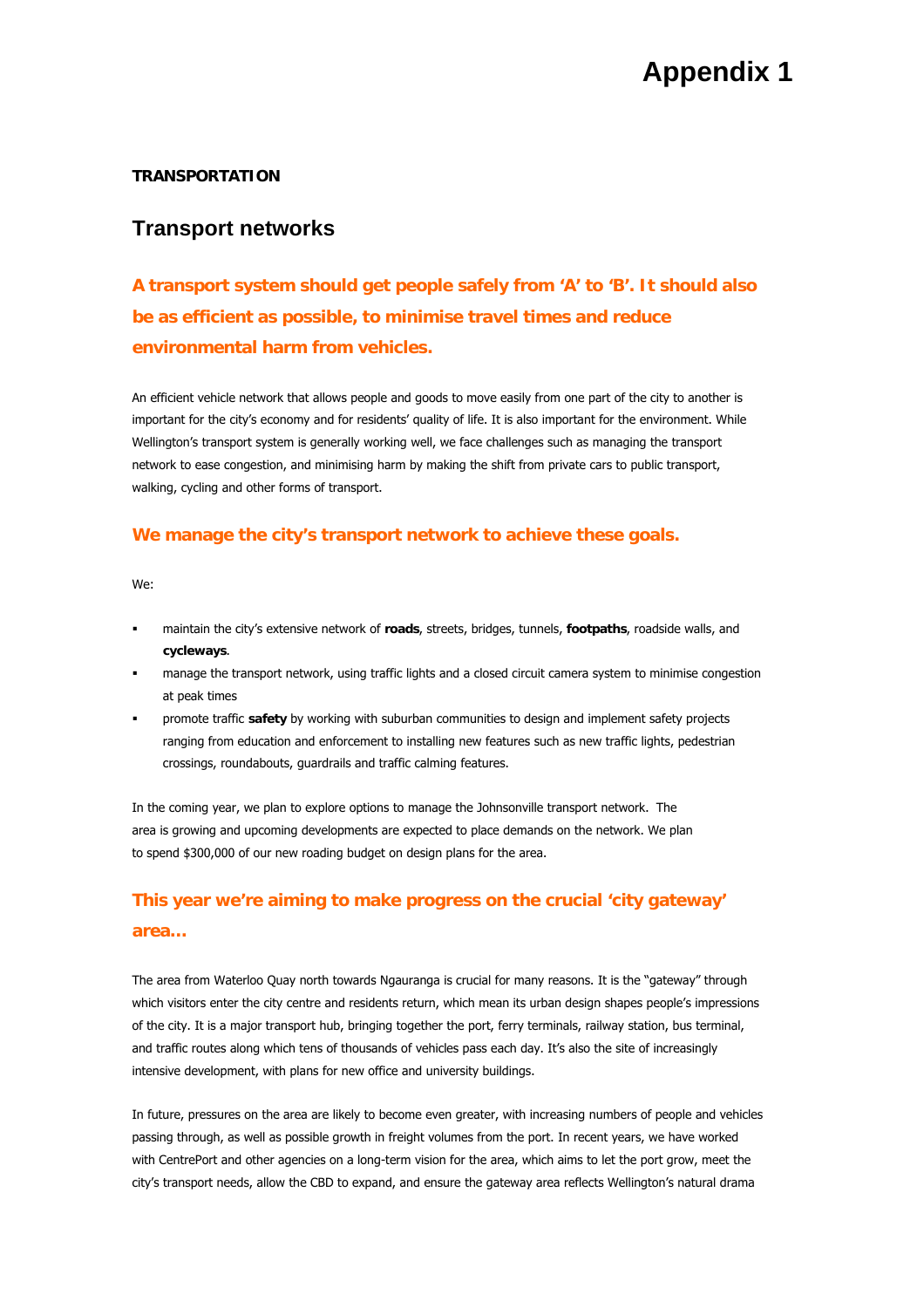and "sense of place". We indicated our support for this project last year in our long term plan. Since then we have further developed our plans and are now looking at the following key projects for coming years:

- 2007/08: complete detailed plans for the area between the Hutt Road and Bunny Street, and start street improvements along Waterloo Quay between Bunny and Hinemoa Streets
- 2008/09: further street improvements including a new intersection at King's Wharf
- 2009/10: construction of a roundabout on Aotea Quay providing access to the ferry terminal existing access to the ferry terminal is poor and needs to be improved to cope with expected increased demand
- 2012-15: design and construct a roundabout linking Aotea Quay and Hutt Road.

We are budgeting \$718,000 for these projects in 2007/08, and further allocations ranging from \$500,000 to \$3 million over the next eight years. Land Transport NZ is expected to bear the majority of the costs for the roundabout/road widening works, and funding is also expected from other stakeholders such as CentrePort.

#### **MEASURING OUR PERFORMANCE**

We use a range of measures, including resident satisfaction surveys, to gauge our contribution to the city. In 2007/08, our targets are:

#### Vehicle network

- at least 66% of road travel within the WCC area occurs on "smooth" roads (smoothness is measured in NASRAA counts)
- 80% of residents agree that WCC roads are maintained to a good or very good standard.

#### Cycle network

- 75% of cycleway users are satisfied with the maintenance of cycleways
- 75% of cycleway users are satisfied with the safety of cycleways.
- 3% of residents who come into central Wellington (on weekdays) use a cycle.

#### Passenger transport network

- 38% of city bound bus-stops have an effective bus-shelter
- 32% of residents who come into central Wellington (on weekdays) use a bus
- 85% of residents surveyed are satisfied with the reliability of public transport
- 85% of residents surveyed are satisfied with the frequency of public transport.

#### Pedestrian network

- 95% of street pavements are within acceptable defect limits
- 92% of WCC roads have a formed footpath on at least one side
- 14% of residents who come into central Wellington (on weekdays) walk
- to monitor the number of primary school children that walk to school.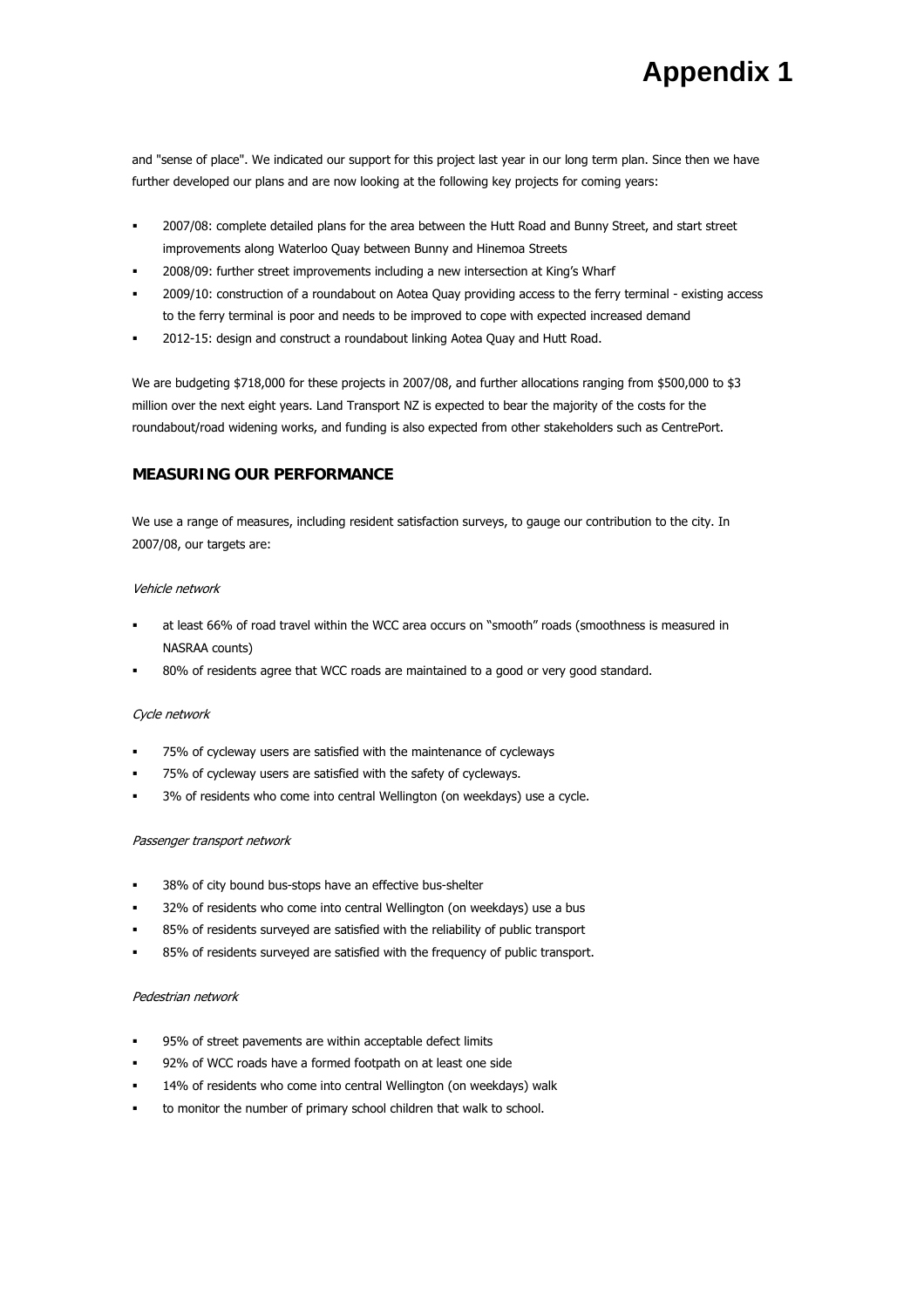#### Network-wide control and management

- 95% of WCC traffic signs have a condition rating of 3 or better (measured on a 5-point scale)
- 85% of residents surveyed are satisfied with the way that traffic signals allow them to move around the city (pedestrians and vehicles)
- no entire intersection signal failures will last for more than 24 hours.

#### Transport safety

- all reported road hazards will be made safe within four hours
- 80% of residents surveyed are satisfied with street lighting in the central city area and 75% are satisfied with street lighting in suburban areas
- 85% of residents surveyed are satisfied with the safety of the transport network environment (based on issues such as footpath/road conditions, lighting, guardrails, behaviour of others etc).

#### Ports access

 To complete detailed plans for the area between the Hutt Road and Bunny Street, and start street improvements along Waterloo Quay between Bunny and Hinemoa Streets

### **VARIANCES TO OUR LONG-TERM PLAN**

For the 2007/08 financial year, we are planning the following variances from our 2006-16 long-term plan:

- Roading capacity projects reduce capital spending by \$1.5 million by adjusting the timing of completion of the widening of the Riddiford Street entrance to the hospital in line with the timing of the upgrade of Wellington Hospital
- Road corridor new walls reduce capital spending by \$500,000 for one year (the priority work programme in this area has been completed)
- Pedestrian network footpath renewals reduce capital spending by \$250,000 by 'phasing' the work programme over a longer period.
- Bus priority plan defer capex spending by \$150,000 for one year to allow for a longer consultation period.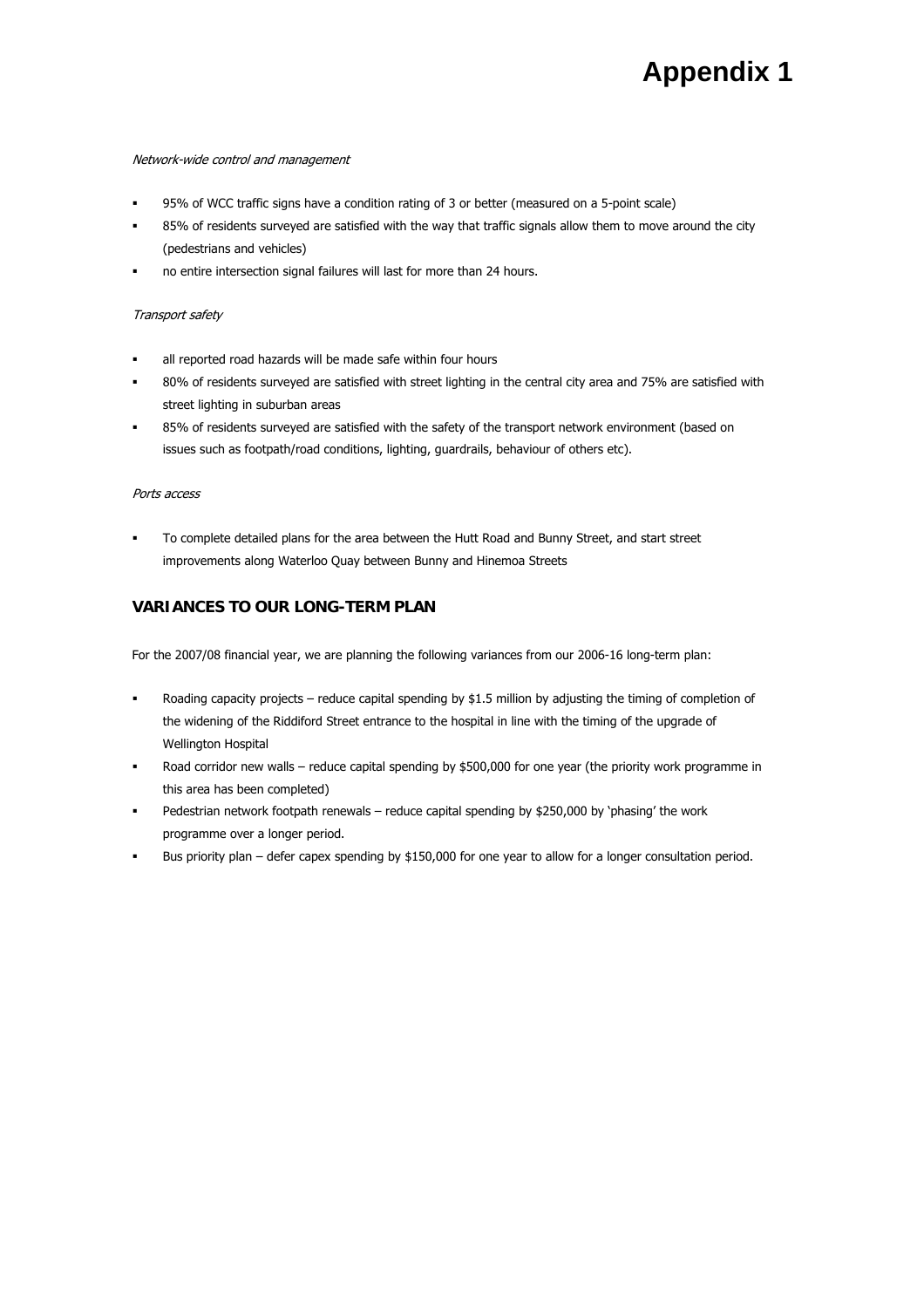|                                                | <b>Operational Spending</b>                        |                                                             |                                          | <b>Capital Spending</b>                  |
|------------------------------------------------|----------------------------------------------------|-------------------------------------------------------------|------------------------------------------|------------------------------------------|
|                                                | User charges and<br><b>Other revenue</b><br>(5000) | Net expenditure<br>/ Rates funding<br>requirement<br>(5000) | <b>Expenditure</b><br>2007/08<br>(\$000) | <b>Expenditure</b><br>2007/08<br>(\$000) |
| Ports access (2.2.2)                           |                                                    | 54                                                          | 54                                       | 718                                      |
| Vehicle network (2.4.1)                        | (1, 193)                                           | 18,484                                                      | 19,677                                   | 18,513                                   |
| Cycle network (2.4.2)                          | (5)                                                | 44                                                          | 49                                       | 68                                       |
| Passenger transport network<br>(2.4.3)         | (445)                                              | 434                                                         | 879                                      | 1,118                                    |
| Pedestrian network (2.4.4)                     | (523)                                              | 3,914                                                       | 4,437                                    | 4,368                                    |
| Network-wide control and<br>management (2.4.5) | (818)                                              | 2,158                                                       | 2,976                                    | 1,839                                    |
| Road safety (2.5.1)                            | (1, 150)                                           | 3,291                                                       | 4,441                                    | 2,228                                    |
| <b>Total for 2007/08</b>                       | (4, 134)                                           | 28,379                                                      | 32,513                                   | 28852                                    |

## **WHAT IT WILL COST - TRANSPORT NETWORKS**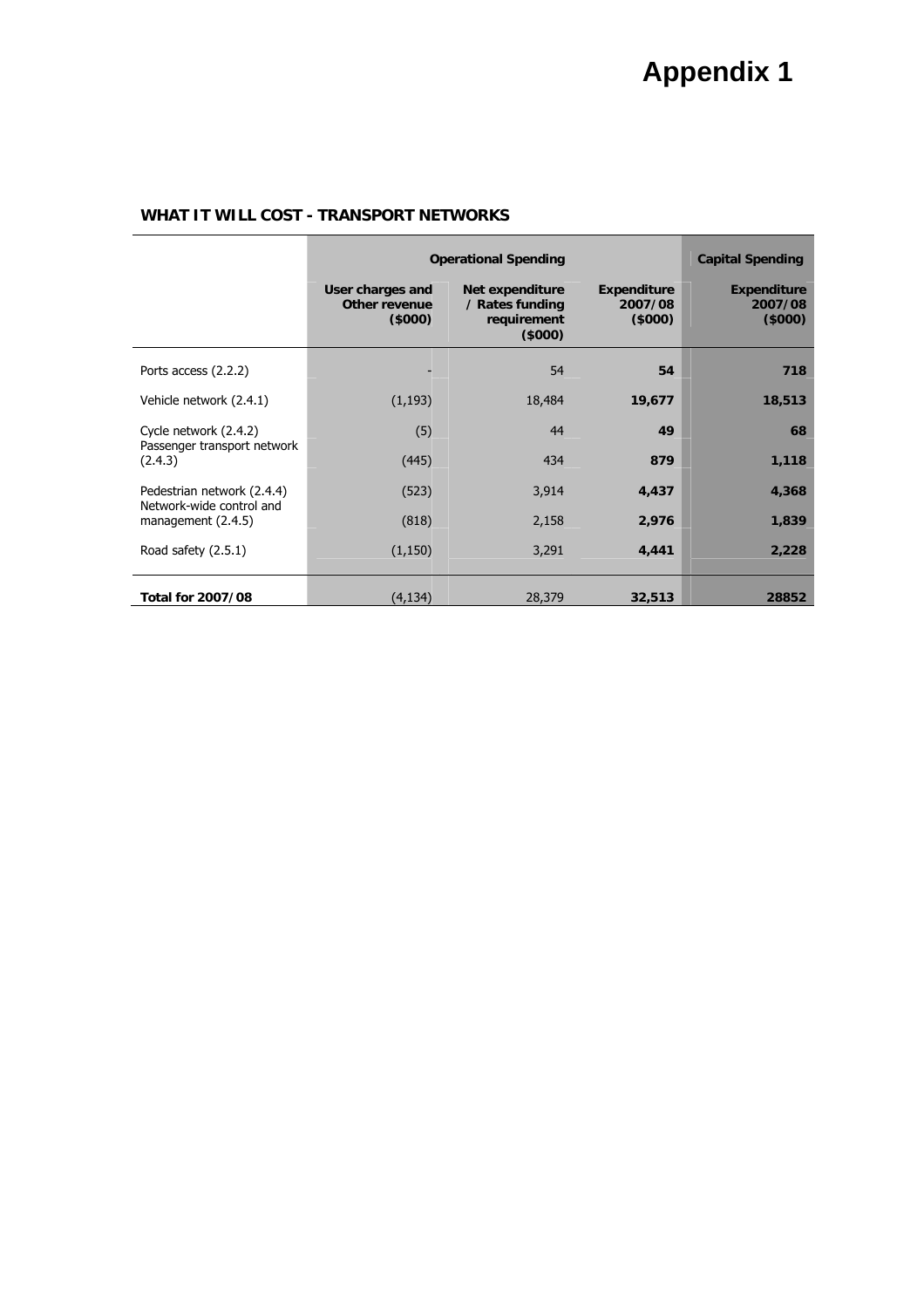## **TRANSPORTATION**

# **Parking**

# **We provide CBD car parks so that people can conveniently access the central city**

Central city car parking is important for shoppers, tourists, people working in Wellington, and people coming in to the city for recreational activities. Provision of car parking helps make Wellington a liveable, prosperous city.

We provide more than 3,000 **on-street parking** spaces in the central city. To ensure as many people as possible can access parking spaces, we enforce parking times and impose charges using meters and pay-and-display machines.

In addition, we provide off-street parking at Clifton Terrace, the Michael Fowler Centre, and beneath Civic Square. On the fringes of the central city, we operate coupon parking zones and resident parking areas to balance the needs of residents, visitors, shoppers and commuters.

## **MEASURING OUR PERFORMANCE**

We use a range of measures, including resident satisfaction surveys, to gauge our contribution to the city. In 2007/08, our targets are:

- Average weekday turnover in WCC central city on-street car parks of 7.5 cars per day, and weekend turnover of 4.7 cars per day
- 90% compliance with WCC on-street car park time restrictions and 85% compliance with payment requirement.

|                          | <b>Operational Spending</b>                 | <b>Capital Spending</b>                                     |                                         |                                         |
|--------------------------|---------------------------------------------|-------------------------------------------------------------|-----------------------------------------|-----------------------------------------|
|                          | User charges and<br>Other revenue<br>(5000) | Net expenditure<br>/ Rates funding<br>requirement<br>(5000) | <b>Expenditure</b><br>2007/08<br>(5000) | <b>Expenditure</b><br>2007/08<br>(5000) |
| Car parking $(2.1.1)$    | (23, 268)                                   | (12,960)                                                    | 10,308                                  | 250                                     |
| <b>Total for 2007/08</b> | (23,268)                                    | (12,960)                                                    | 10,308                                  | 250                                     |

#### **WHAT IT WILL COST – PARKING**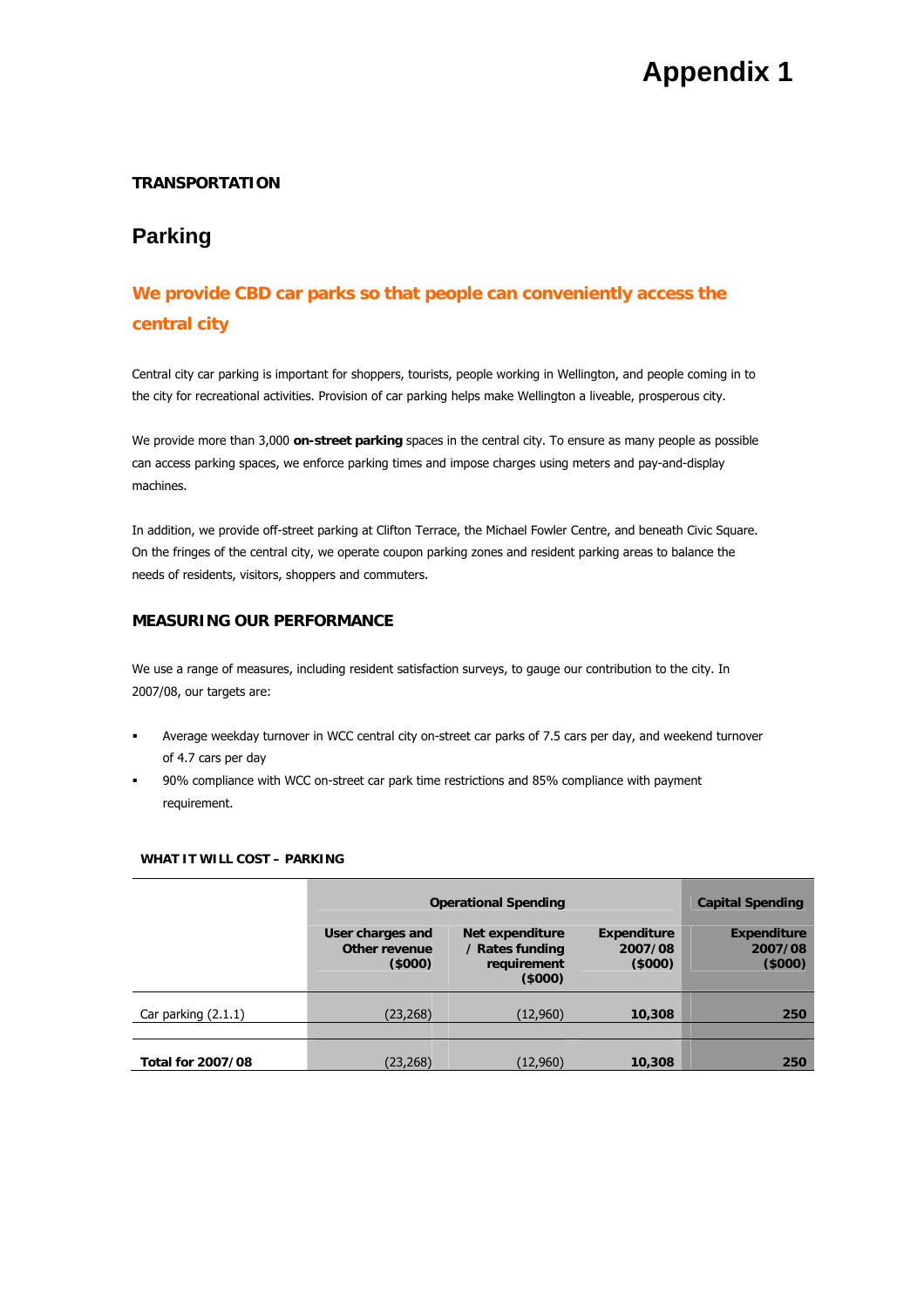#### **ECONOMIC DEVELOPMENT**

# **City promotions, events and attractions**

## **We want Wellington to be vibrant, prosperous and 'eventful'.**

Through our involvement in city promotions, events and attractions, we aim to position Wellington as an internationally competitive city, attractive to residents and visitors alike. In this work, we aim to help the city maintain its edge as a prime tourist and conference destination, maximise economic value from promoting and hosting high-profile events, support the development of a thriving retail sector, and build on the city's strengths – such as its compactness and its strong sense of identity – to enhance prosperity and contribute to higher quality of life for all Wellingtonians.

# **To achieve this, we support a wide range of events, visitor attractions, and city promotions.**

We:

- provide funding for Positively Wellington Tourism, the city's official **tourism** marketing organisation, so it can run its highly successful domestic and international visitor attraction campaigns
- support **Te Papa** with more than one million visitors each year, it is one of the city's major attractions
- have committed, along with support from the Government, to a complete redevelopment of **Carter Observatory –** this is scheduled to start mid- 2007, the new-look facility will be a leading science-based visitor attraction
- operate an Events Development Fund, which contributes to the city's buzz by supporting a huge range of **events** – including the X\*Air Games, World of WearableArt Awards, Rugby Sevens, Chinese New Year festivities and more
- manage the Wellington Convention Centre, which provides **venues** for arts/entertainment and sports community events, and attracts out-of-town visitors to conventions
- help keep the city centre lively over the weekend by providing **free parking**
- carry out work to maintain and enhance Marsden Village in Karori
- promote the city as **Creative Wellington Innovation Capital**.

# **From 2007/08, we'll build on past successes by further boosting our events programme**

Since its establishment in 2003/04, our Events Development Fund has proved highly successful at attracting events to the city. These range from ongoing, iconic events such as the World of WearableArt Awards, International Rugby Sevens and X-Air Games to one-offs such as the 2006 World Mountain Running Championships and the Volvo Ocean Race. These events are major contributors to Wellington's economy, bringing well over \$20 million in new spending to the city each year. They also enhance quality of life for Wellington residents, providing entertainment and a sense of pride in the city, adding colour and vibrancy, and helping to keep the city's retail and café sectors thriving.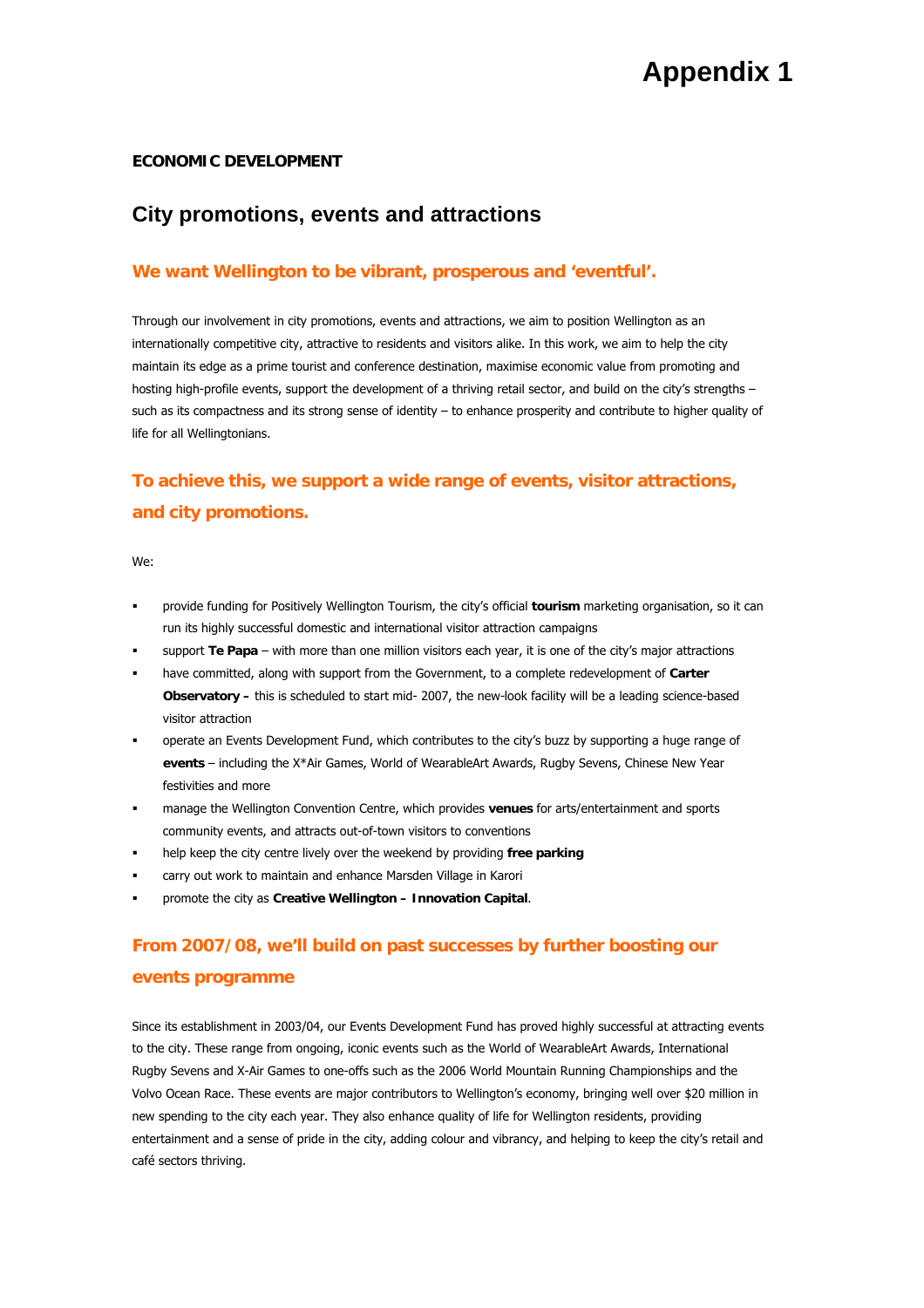As the number of events supported by the fund has grown, our ability to attract new iconic and one-off major events has diminished. We intend to increase the fund's budget by \$500,000 for 2007/08 and future years to help Wellington retain its edge as New Zealand's events capital.

# **From 2007/08 we'll provide support to the New Zealand Film and Television School**

The New Zealand Film and Television School is the only training provider of its type in Wellington and its graduates provides the film industry with skilled staff that supports the growing film sector in Wellington to attract and retain film businesses. The funding is \$40,000 per annum for three years to assist the School with relocating to their new premises and with set up costs.

#### **MEASURING OUR PERFORMANCE**

In recent years, Wellington has experienced steady growth in visitor numbers, both from international destinations and throughout New Zealand. This growth has been helped by the attraction of events.

We use a range of measures, including resident satisfaction surveys, to gauge our contribution to the city. In 2007/08, our targets are:

- Major events supported by the Events Development Fund will have an estimated economic impact of at least \$20 million (20:1), and at least 90% of residents surveyed will be satisfied with Council-supported events
- Te Papa will attract at least 1.1 million visitors (with 35% of adult visitors coming from outside New Zealand and 35% of adult domestic visitors coming from outside the Wellington Region)
- The Wellington Convention Centre will hold more than 872 events (including more than 120 concerts); achieve occupancy rates of 65% for the Town Hall, 72% for the Michael Fowler Centre, and 60% for the Queens Wharf Events Centre; and maintain its 4-star Qualmark rating and its ISO9001 accreditation
- At least 60% of residents surveyed say they're more likely to come in to the city at weekends, for other reasons than work because parking is free, and the turnover rate for WCC city car parks will be 4.7 cars per day at weekends and 7.5 per day on weekdays.

We will also measure the total number of events we support. We do not have a target for total number of events. Instead, we aim to support as many worthwhile events as possible that meet our funding criteria, subject to budget limits.

Performance targets for Positively Wellington Tourism are shown in the council-controlled organisations section of this annual plan – see the appendix.

#### **VARIANCES TO OUR LONG-TERM PLAN**

For the 2007/08 financial year, we are planning the following variances from our 2006-16 long-term plan:

Wellington Convention Centre – reduce operational spending by \$100,000 by deferring some non-urgent maintenance.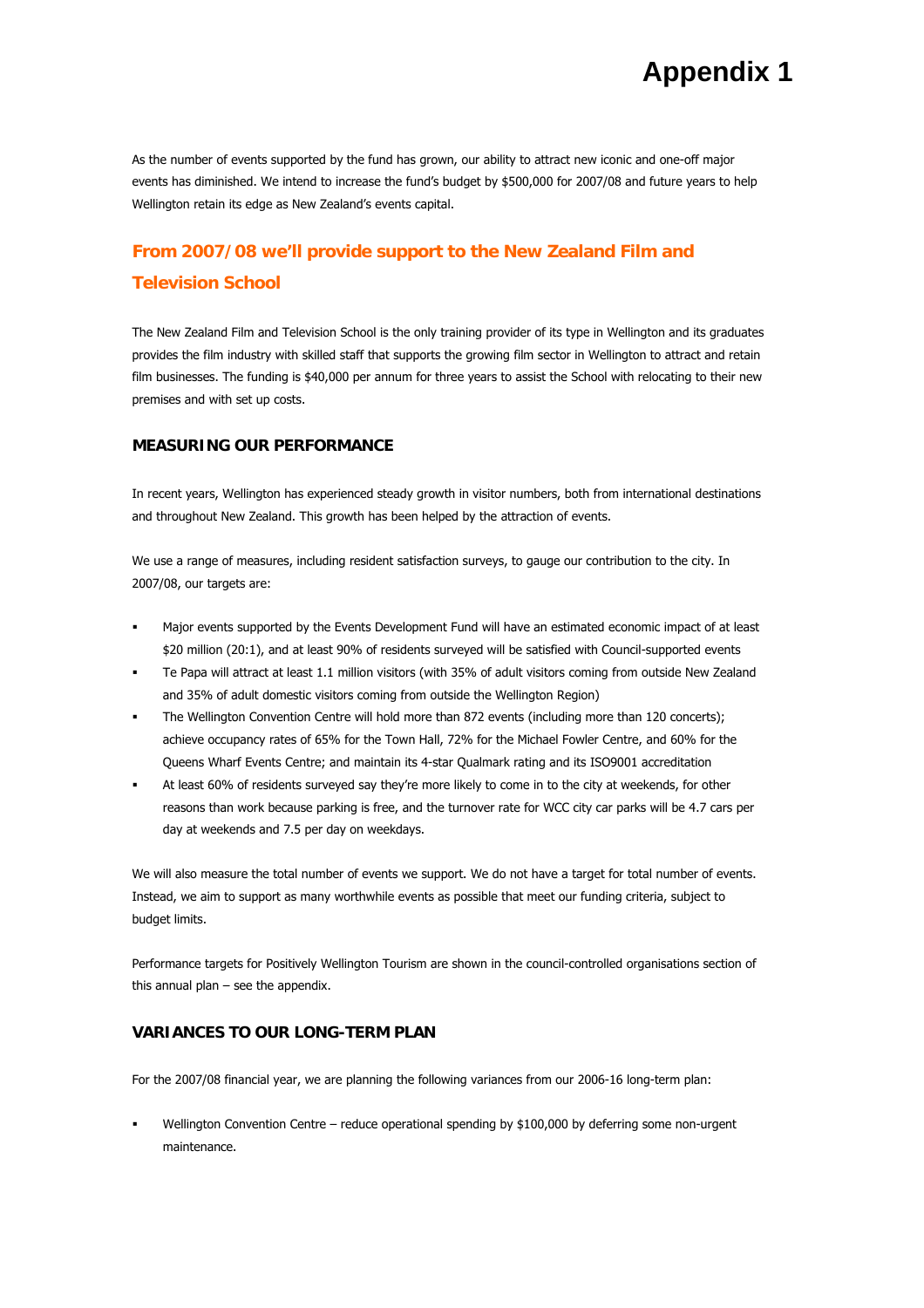|                                                 | <b>Operational Spending</b>                 | <b>Capital Spending</b>                                     |                                         |                                         |
|-------------------------------------------------|---------------------------------------------|-------------------------------------------------------------|-----------------------------------------|-----------------------------------------|
|                                                 | User charges and<br>Other revenue<br>(5000) | Net expenditure<br>/ Rates funding<br>requirement<br>(5000) | <b>Expenditure</b><br>2007/08<br>(5000) | <b>Expenditure</b><br>2007/08<br>(5000) |
| Tourism promotion (3.1.1)                       |                                             | 4,116                                                       | 4,116                                   |                                         |
| Visitor attractions (3.1.2)                     |                                             | 2,319                                                       | 2,319                                   | 300                                     |
| Convention venues (3.1.3)                       | (4, 925)                                    | 3,974                                                       | 8,899                                   | 497                                     |
| Suburban and city centres<br>vitality $(3.2.1)$ |                                             | 1,223                                                       | 1,223                                   |                                         |
| Events attraction and<br>support $(3.3.1)$      |                                             | 1,849                                                       | 1,849                                   |                                         |
| Creative workforce (3.6.1)                      |                                             | 1,288                                                       | 1,228                                   |                                         |
| <b>Total for 2007/08</b>                        | (4,925)                                     | 14,709                                                      | 19,634                                  | 797                                     |

## **WHAT IT WILL COST - CITY PROMOTIONS, EVENTS AND ATTRACTIONS**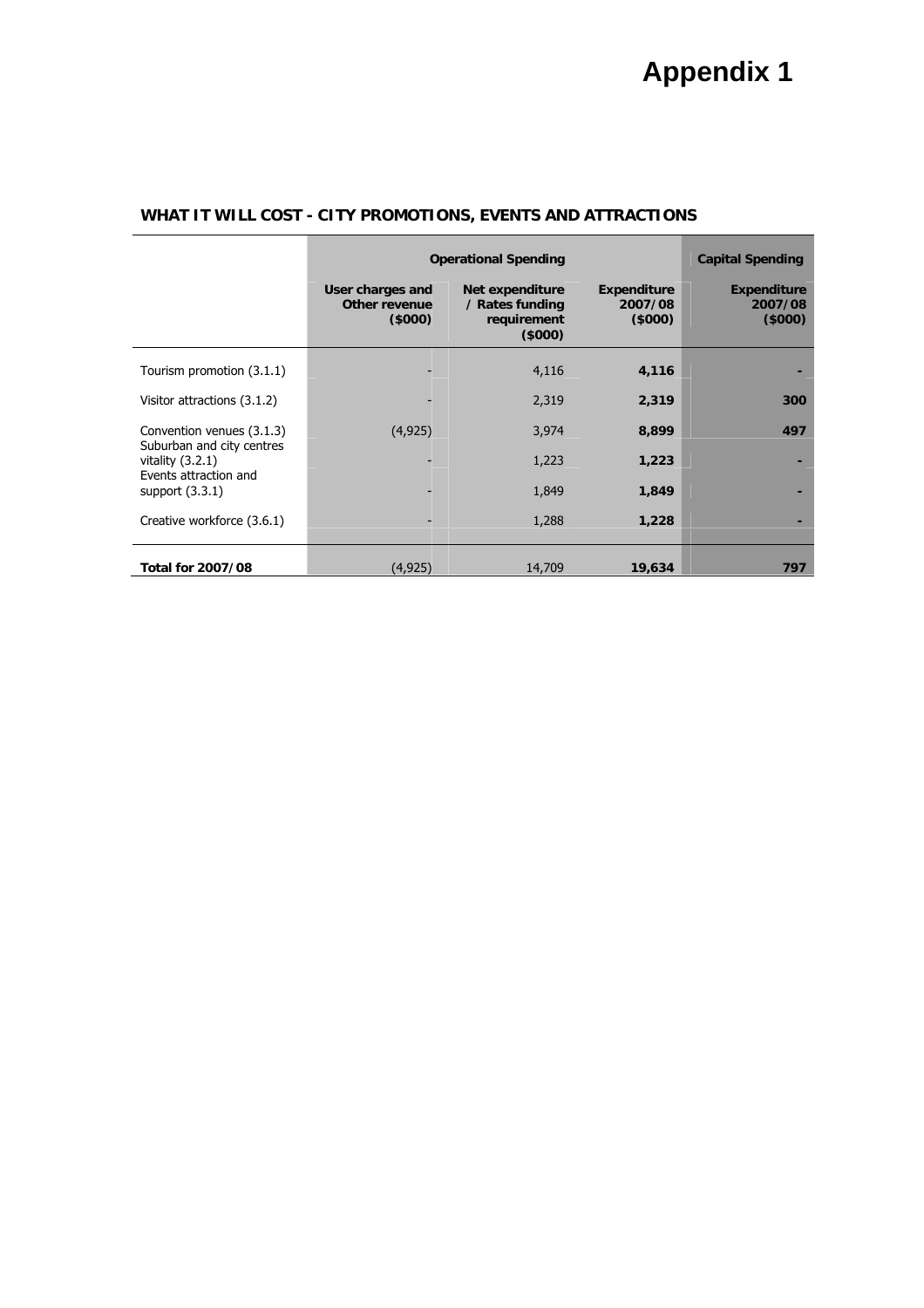### **ECONOMIC DEVELOPMENT**

## **Business support**

# **We want Wellington to be an internationally competitive, prosperous city.**

Through our business support work, we aim to enhance residents' quality of life by raising overall levels of prosperity. We aim to encourage innovation and entrepreneurship, and to enhance Wellington's competitiveness as a world-class location for talent, business/industry and investment.

We also aim to support the city centre's development as the region's premier retail, knowledge and entertainment district. We also aim to make the city more 'connected', by building the communications and transport infrastructure so vital to business success.

# **To achieve this, we encourage business development and work to enhance transport and communications hubs.**

We:

- provide grants for one-off projects that bring **economic benefits** to the city
- run a **move to Wellington** campaign aimed at attracting and retaining skilled, creative people
- are supporting Positively Wellington Tourism and Wellington International Airport in their bid to attract at least one daily **long-haul air service** to the city from an Asian destination
- are working on a policy that aims to enhance the city's **communications infrastructure** and build ICT skills
- represent **Wellington's interests** to central government and other agencies, the business community, and sister cities.

### **We're considering ways to boost Wellington's broadband**

Early in 2007, we adopted a vision for broadband connectivity in the city: "By 2012, all of Wellington city will have affordable access to an interactive and open broadband network capable of supporting applications and services using integrated layers of voice, video and data, with sufficient two-way capacity in the city, and out to the world, to meet the ongoing information and communications needs of the city's residents, businesses, investors and institutions." During 2007/08, we will engage with stakeholders to explore options on how this can best be achieved.

# **And we're working to unlock the region's potential for sustainable economic development through the Wellington Regional Strategy.**

The Wellington Regional Strategy is a blueprint for sustainable economic growth over the next 30 years.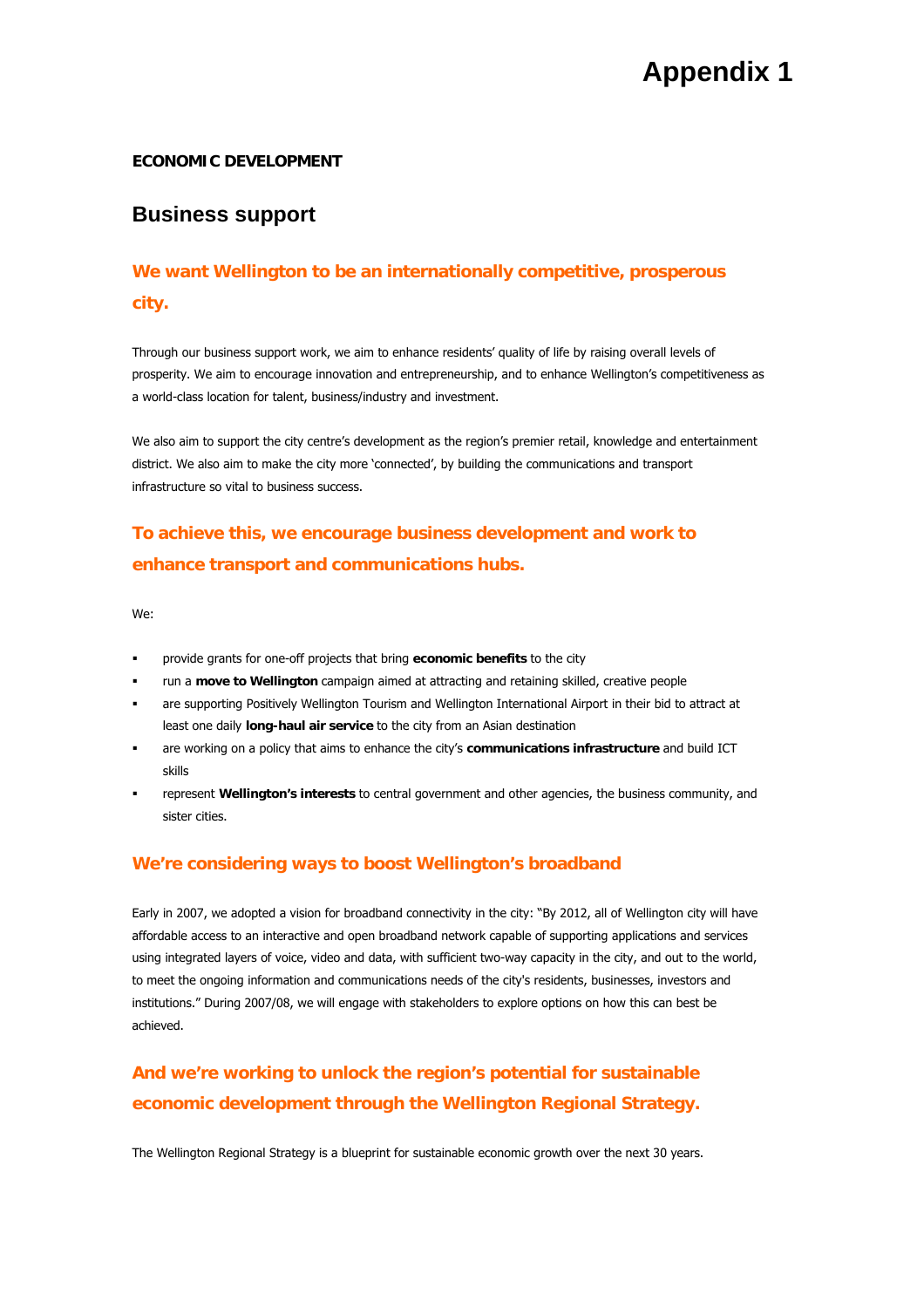The strategy has been developed by greater Wellington's nine local authorities, in tandem with central government and the business, education, research and voluntary sectors. Greater Wellington will play a pivotal role in the implementation and funding of the strategy, taking responsibility for its future governance, funding and delivery. As part of this work, Greater Wellington will look to establish a new regional economic development agency. This agency will effectively take over the work currently carried out by Positively Wellington Business.

Greater Wellington will fund the new agency's work through a targeted rate from 1 July 2007, raising \$4 million (excluding GST) in 2007/08, \$4.5m in 2008/09 and \$5m in 2009/10. The final budget will be decided following consultation by Greater Wellington and after detailed consideration of specific strategic projects by the new economic development agency's board, the Wellington Regional Strategy Committee and Greater Wellington. The new regional rate will replace the amounts previously rated by the local authorities – including the Wellington City Council – for funding Positively Wellington Business.

#### **MEASURING OUR PERFORMANCE**

We use a range of measures, including resident satisfaction surveys, to gauge our contribution to the city. In 2007/08, our targets are:

- attract at least one long-haul airline to fly daily between Wellington and Asia by 2008/09
- growth in the number of businesses and jobs in Wellington's education, ICT, professional engineering, creative and film, manufacturing, and biotechnology sectors, along with positive growth in Wellington's location quotients for each sector
- at least 15 events/activities held with our formal international partnership cities (both in Wellington and overseas).

We record the number of economic grant applications we receive, the number receiving grants, and the total budget allocation. Our target is for all economic grants to be distributed in accordance with eligibility criteria.

We will also report on our work with stakeholders to enhance the city's information and communications infrastructure.

|                                              | <b>Operational Spending</b>                        | <b>Capital Spending</b>                                      |                                         |                                         |
|----------------------------------------------|----------------------------------------------------|--------------------------------------------------------------|-----------------------------------------|-----------------------------------------|
|                                              | User charges and<br><b>Other revenue</b><br>(5000) | Net expenditure<br>/ Rates funding<br>requirement<br>(\$000) | <b>Expenditure</b><br>2007/08<br>(5000) | <b>Expenditure</b><br>2007/08<br>(5000) |
| Transport gateway                            |                                                    |                                                              |                                         |                                         |
| connections (3.4.2)                          |                                                    | 200                                                          | 200                                     |                                         |
| Economic grants (3.5.2)                      |                                                    | 165                                                          | 165                                     | -                                       |
| Regional and external<br>relations $(3.7.1)$ |                                                    | 295                                                          | 295                                     | -                                       |
|                                              |                                                    |                                                              |                                         |                                         |
| <b>Total for 2007/08</b>                     |                                                    | 660                                                          | 660                                     |                                         |

#### **WHAT IT WILL COST - BUSINESS SUPPORT**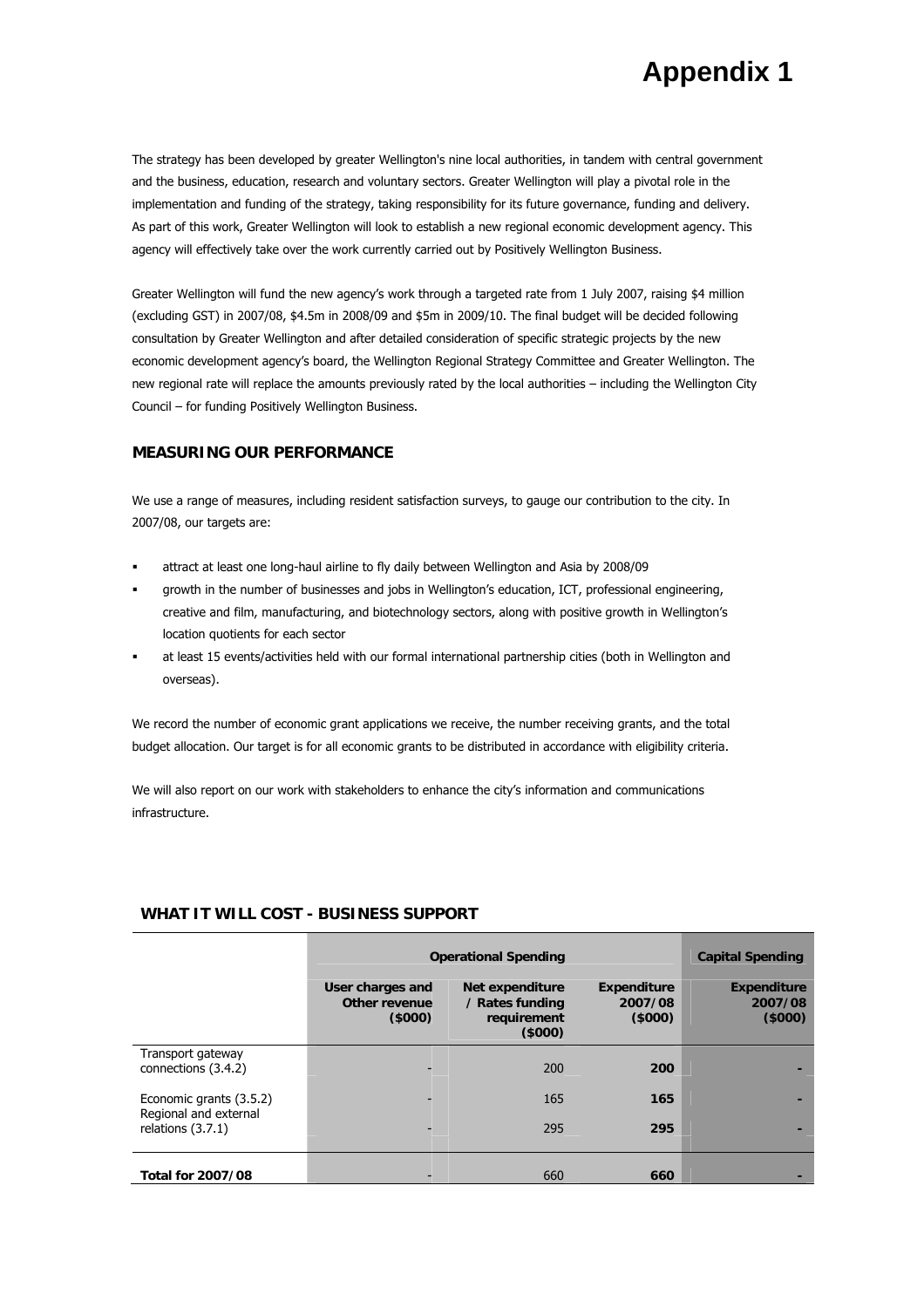## **ENVIRONMENT**

## **Gardens and beaches**

## **Wellington's parks, gardens and coastline are a natural playground.**

From the rugged south coast to Oriental Bay, from the peace of Otari to the elegance of the city's botanic rose gardens, Wellington's parks, gardens and coastal areas provide locations for relaxation, enjoyment, and community/entertainment events. As natural gathering places, they are important for social cohesion. We aim to ensure that the city continues to offer high-quality outdoor environments that are attractive, accessible, and enhance the city's unique 'sense of place'.

# **These areas need to be cared for in ways that balance nature with opportunities for enjoyment.**

We:

- look after the city's **parks and gardens**, including the Wellington Botanic Garden, Otari Wilton's Bush, Bolton Street Memorial Park, Truby King Park, and many other reserve areas – these areas provide beautiful, high-quality venues for recreation and community festivals/events (the Wellington Botanic Garden alone has more than 1.3 million visitors a year)
- protect **native plants** through our work in the gardens and at the Berhampore Nursery, which grows around 80 thousand plants each year for use in parks, gardens and open spaces
- look after the city's **beaches and coastline**, from the wild south coast to Oriental Bay Beach this work includes dune protection, planting, erosion control and maintenance of boat ramps, slipways and jetties.

We are currently working on upgrades for Scorching Bay beach and the old Owhiro Bay Quarry site to provide better recreation opportunities and reflect its natural coastal values of the area. In 2007/08 we plan to commence a restoration of Brooklyn's Central Park. Part of the Plimmer Bequest fund will go towards this work. Once a draft design has been developed the Council will be seeking public feedback before it is finalised. This is likely to happen in mid-2007.

#### **MEASURING OUR PERFORMANCE**

We use a range of measures, including resident satisfaction surveys, to gauge our contribution to the city. In 2007/08, our targets are:

- 90% of residents surveyed have visited a park at least once in the previous 12 months, and for 80% of those to rate the quality and maintenance of the parks as good or very good
- 80% of residents surveyed have visited one of the city's four botanical gardens at least once in the previous 12 months
- 90% of the plant collection held by the botanical gardens meets our defined WCC plant performance standards for health and quality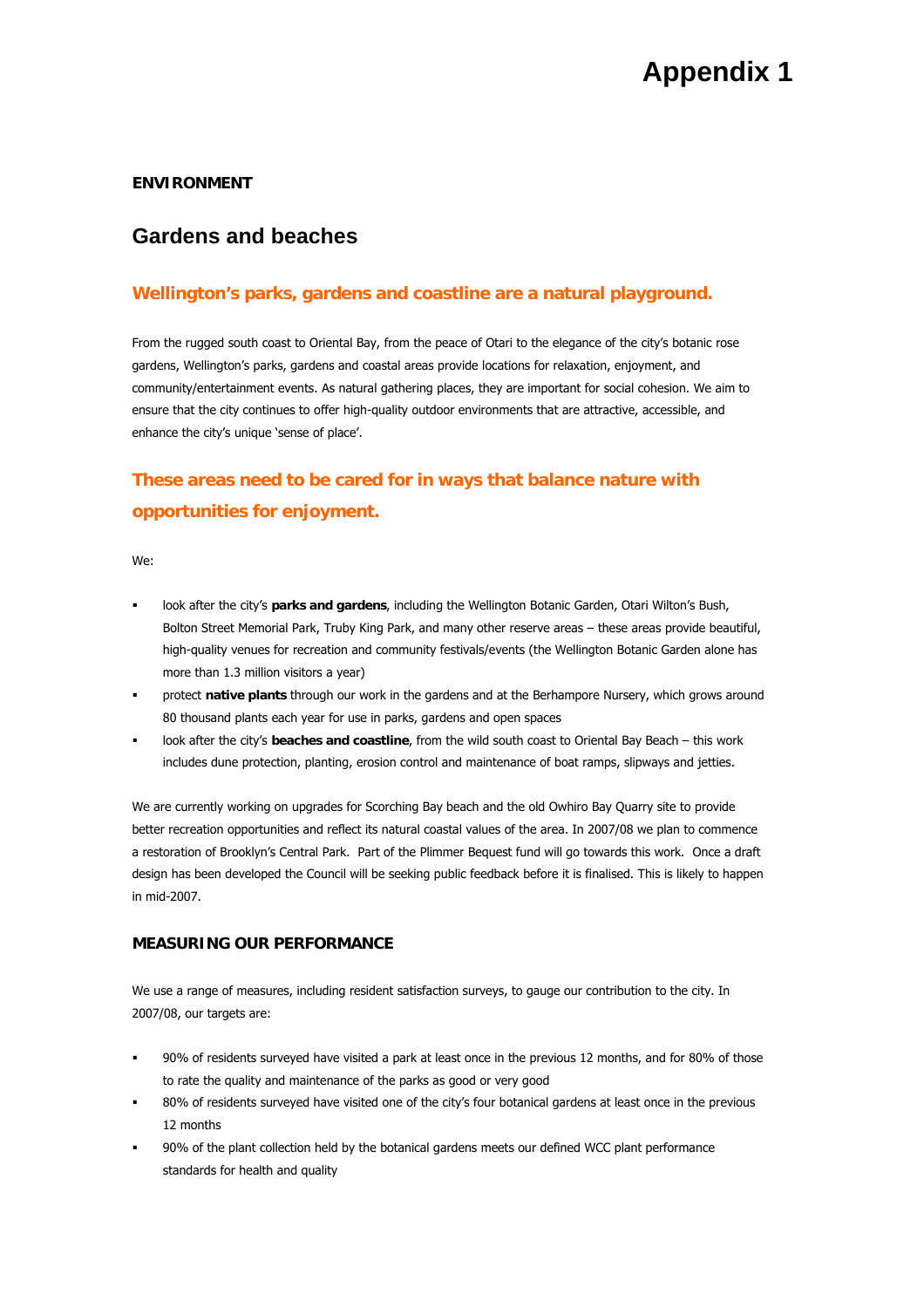75% of residents surveyed have visited one of the city's beaches or used wharves, jetties or boat ramps in the previous 12 months, and for 85% of those to rate the cleanliness and maintenance of the city's beaches and coastline as good or very good.

## **VARIANCES TO OUR LONG-TERM PLAN**

For the 2007/08 financial year, we are planning the following variance from our 2006-16 long-term plan: Wellington Botanic Gardens – reduce capital spending by \$500,000 by deferring the upgrade of the Tree house and the replacement of nursery buildings (this will allow further work to be undertaken on how to best integrate environmental education into the redevelopment).

## **WHAT IT WILL COST - GARDENS AND BEACHES**

|                                         | <b>Operational Spending</b>                 | <b>Capital Spending</b>                                     |                                         |                                         |
|-----------------------------------------|---------------------------------------------|-------------------------------------------------------------|-----------------------------------------|-----------------------------------------|
|                                         | User charges and<br>Other revenue<br>(5000) | Net expenditure<br>/ Rates funding<br>requirement<br>(5000) | <b>Expenditure</b><br>2007/08<br>(5000) | <b>Expenditure</b><br>2007/08<br>(5000) |
| Local parks and open spaces<br>(4.1.1)  | (322)                                       | 6,364                                                       | 6,686                                   | 539                                     |
| Botanical gardens (4.2.1)               | (356)                                       | 3,372                                                       | 3,728                                   | 428                                     |
| Beaches and coast<br>operations (4.2.2) | (54)                                        | 828                                                         | 882                                     | 608                                     |
| <b>Total for 2007/08</b>                | (732)                                       | 10,564                                                      | 11,296                                  | 1,575                                   |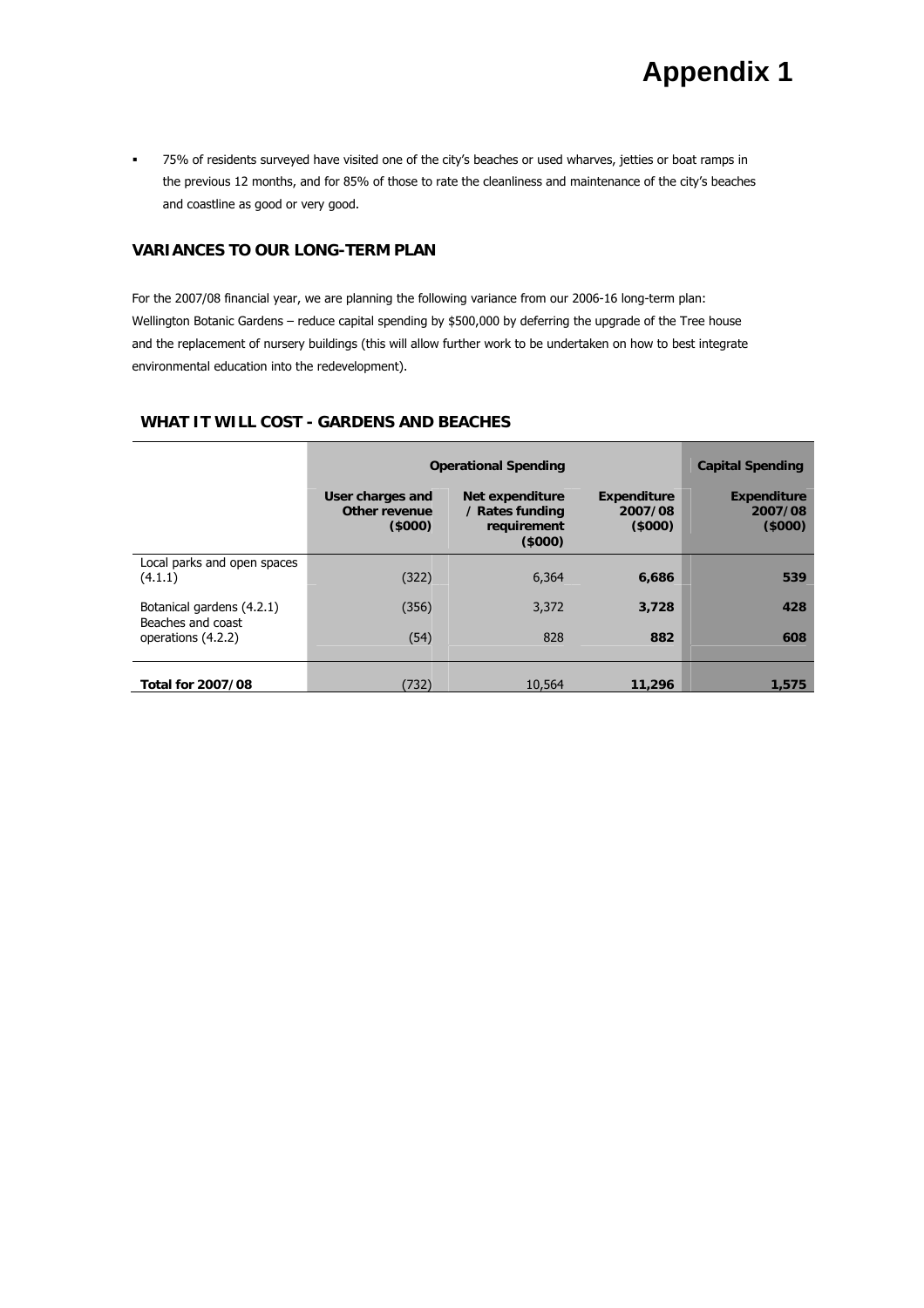#### **ENVIRONMENT**

## **Green open spaces**

## **Wellington is unique: it is literally surrounded by nature.**

One-eighth of Wellington's area is reserve land, much of it rugged and covered in bush. This land, protected for generations, is a vital part of Wellington's landscape. It contributes to the city's identity, and offers opportunities – within minutes of downtown – for walking, mountain biking and other outdoor recreation activities.

Our long-term vision is to substantially improve the natural biodiversity on Wellington Town Belt, Outer Green Belt land and elsewhere. We aim to protect these areas from development, restore native ecosystems, provide opportunities for enjoyment that do not compromise environmental values, and maintain these areas in ways that enhance the city and make it more attractive for residents and visitors. We recognise that the key to protecting the city's open spaces is for Wellington residents to feel a sense of ownership and kaitiakitanga/guardianship over those spaces, and we aim to foster that feeling by sharing information and supporting volunteer/community initiatives.

We will continue our work protecting and enhancing Wellington streams and catchments / surrounds. We also plan to be consulting on our draft Biodiversity Plan mid-way through 2007. The plan will address biodiversity issues in the city, including removing and replacing hazardous trees.

# **The Town Belt and other natural areas need to be protected – and, over time, enhanced through the regeneration of native bush.**

We:

- look after the city's 34.7 square kilometres of Wellington **Town Belt**, Outer Green Belt and other reserve land
- look after more than **300km of tracks** extending throughout the city's open space areas including 160km of walking tracks, 25km of mountain bike tracks, 14km of four-wheel-drive tracks, and 100+ kilometres of dual use tracks
- remove exotic trees that may be in danger of falling during storms and replace them with **native trees** one example is the mass planting of northern rata, with their distinctive red flowers, on Tinakori Hill
- manage and maintain heritage buildings on reserve land
- support **community volunteers** who help to look after reserve land each year, volunteers plant 18,000 25,000 eco-sourced native plants throughout the city
- provide **grants** for projects that benefit the city's environment, promote sustainability, raise awareness of environmental issues, or otherwise contribute to our environmental objectives
- work with community groups to restore and protect the city's **streams** and surrounding areas
- support facilitators to implement the national **Enviroschools** programme in Wellington schools
- protect **native ecosystems** by controlling weeds and pest animals such as possums and goats on open space land
- maintain **roadside verges** and **clean city and residential streets**, keeping them safe and attractive, through litter collection, planting, mowing, and controlling pest plants and other weeds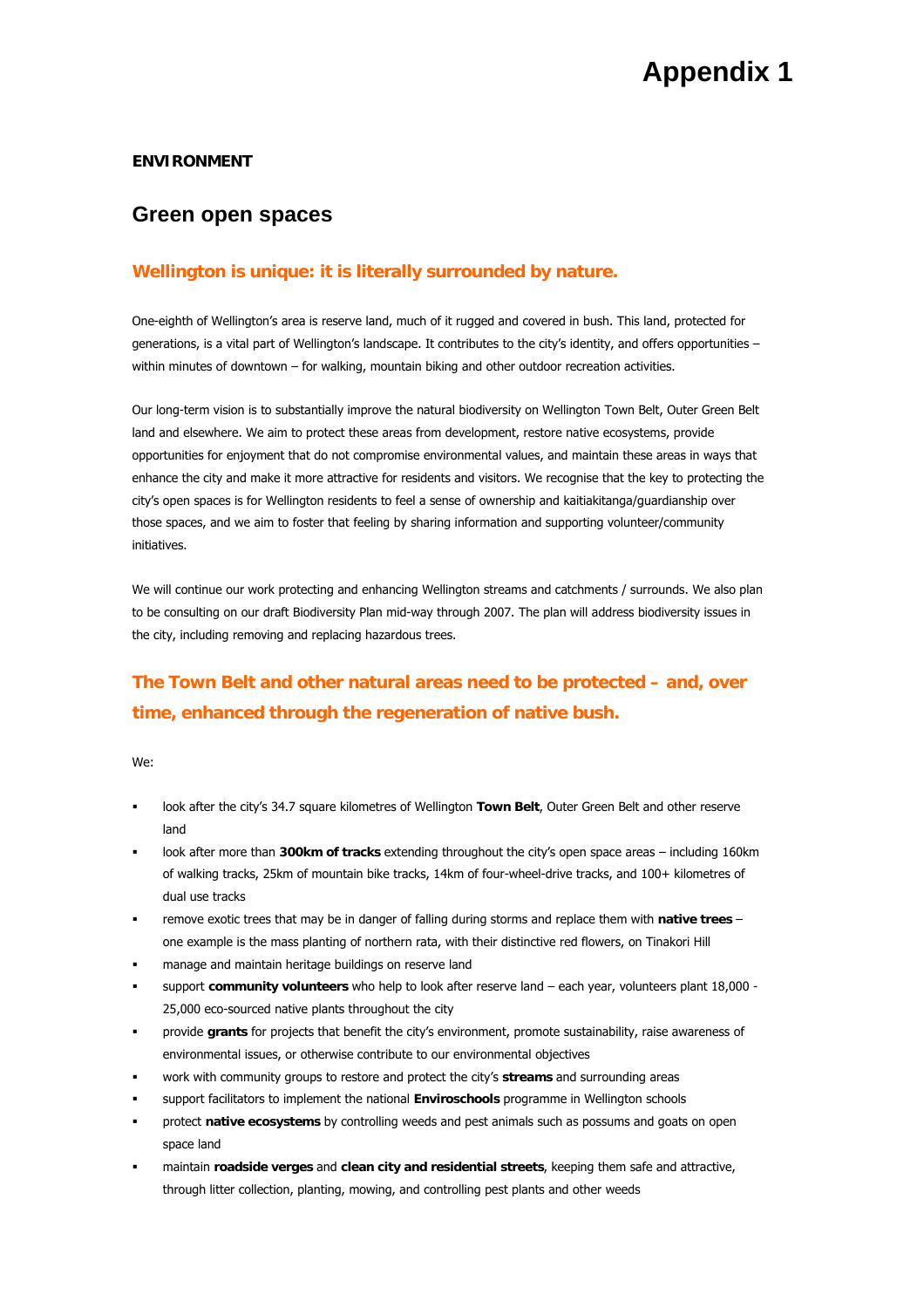In 2007/08 we plan to complete the Draft Northern Reserve Management Plan.

## **We plan to make these areas more accessible by upgrading the network of walkways and tracks.**

We want to enhance and extend our network of Wellington Town Belt and Outer Green Belt tracks. The tracks make these areas accessible for walkers, mountain bikers and others.

Our long-term Open Spaces Access Plan aims to strengthen and improve the track network in order to increase recreation and tourism opportunities, and enhance links between communities and open space areas. The plan aims to ensure that tracks provide for a wide range of user interests and levels of fitness and ability.

Specific major track proposals include the Skyline Track along the Outer Green Belt ridgeline, the Urban Coastal Connection from Owhiro Bay around the coast to the city, a Kaiwharawhara Stream track from the Karori Sanctuary to the sea, Harbour Escarpment Walk from Waihinahina Park to Ngauranga Gorge, as well as upgrading the existing primary network track, and rationalising secondary links and local networks.

In our long term plan, we budgeted just over \$350,000 for track upgrades for 2007/08. We're not changing that, but we plan to increase capital funding by \$200,000 per year from 2008/09 – this would allow us to upgrade existing tracks over 10 years and develop new tracks over 20 years. If agreed the depreciation, maintenance and interest costs associated with the upgrades would also increase to on average \$150,000 per annum.

#### **MEASURING OUR PERFORMANCE**

We use a range of measures, including resident satisfaction surveys, to gauge our contribution to the city. In 2007/08, our targets are:

- to carry out four hectares of restorative planting on Wellington Town Belts and reserves
- 60% of residents surveyed have visited the Wellington Town Belt or Outer Green Belt at least once in the previous 12 months, and for 85% of those who had visited to rate the cleanliness and maintenance of the Wellington Town Belt and Outer Green Belt as good or very good
- for community groups and volunteers to plant 25,000 eco-sourced native plants supplied by the Council
- 80% of residents surveyed rate the maintenance and quality of open space walkways and tracks as good or very good, and for 80% of the walkway and track network to meet required quality service standard
- to start a review of stream protection regulatory tools, complete a review of the Project Kaiwharawhara stream catchment project, and develop a stream protection model to apply to the Porirua and Owhiro catchments
- to continue existing service levels for weed and pest management (based on pest management plans for 12 areas defined as 'key native ecosystems')
- 95% compliance with performance standards for CBD street cleaning
- 83% of residents surveyed agree that street cleaning in central Wellington is of a good or very good standard
- 83% of residents surveyed agree that roadside vegetation is maintained to a good or very good standard.

We also record the number of environmental grant applications we receive, the number receiving grants, and the total budget allocation. Our target is for all environmental grants to be distributed in accordance with eligibility criteria.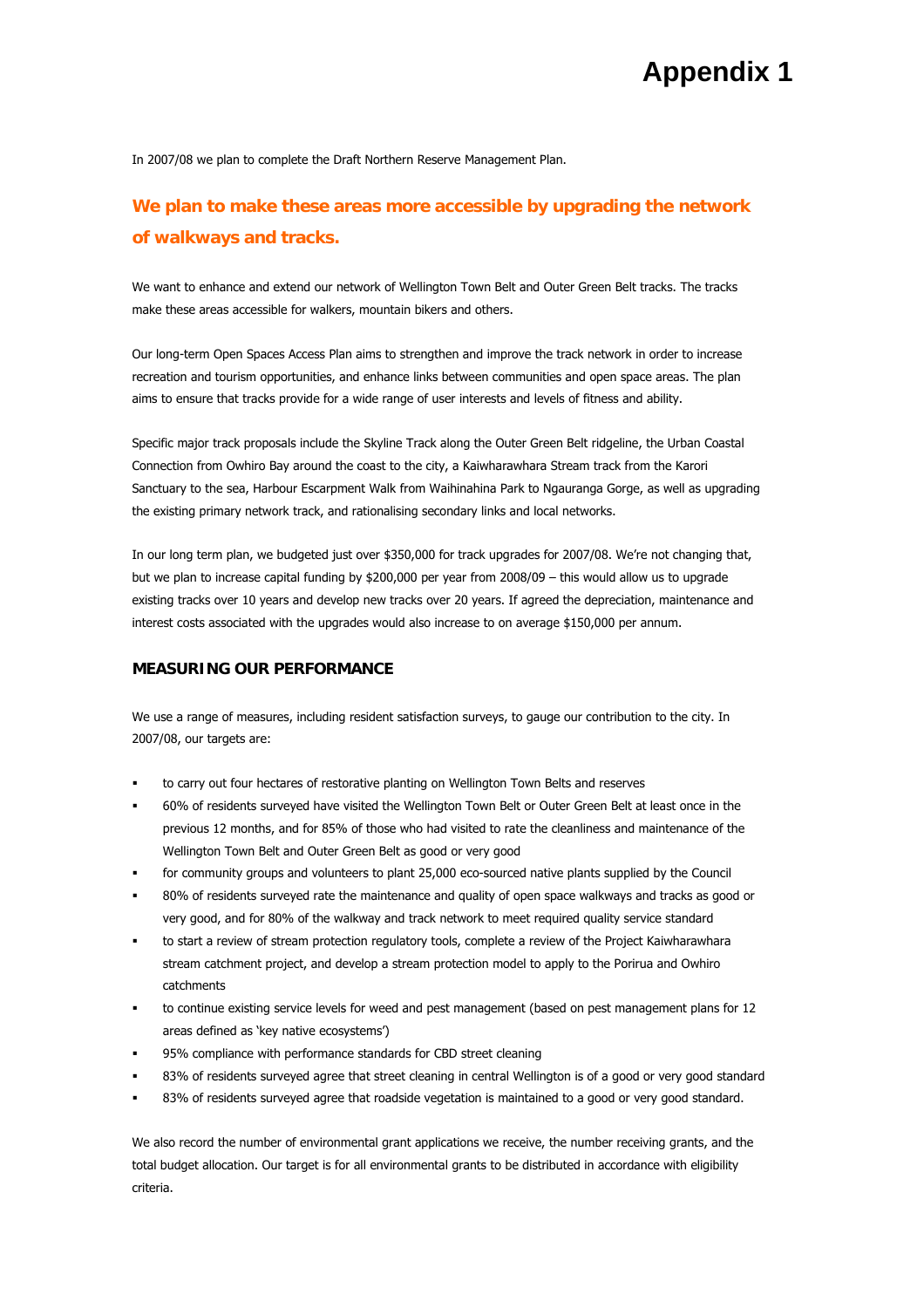## **VARIANCES TO OUR LONG-TERM PLAN**

For the 2007/08 financial year, we are planning the following variance from our 2006-16 long-term plan: to move our 'road side open spaces' budget from *transportation* to here. This reflects the environmental benefits of road side vegetation control and of keeping streets and waterways free of litter.

### **WHAT IT WILL COST - GREEN OPEN SPACES**

|                                                 | <b>Operational Spending</b>                        | <b>Capital Spending</b>                                     |                                         |                                         |
|-------------------------------------------------|----------------------------------------------------|-------------------------------------------------------------|-----------------------------------------|-----------------------------------------|
|                                                 | User charges and<br><b>Other revenue</b><br>(5000) | Net expenditure<br>/ Rates funding<br>requirement<br>(5000) | <b>Expenditure</b><br>2007/08<br>(5000) | <b>Expenditure</b><br>2007/08<br>(5000) |
| Roads Open Spaces (2.3.2)                       | (446)                                              | 7,051                                                       | 7,497                                   |                                         |
| Town belts $(4.2.3)$<br>Community environmental | (221)                                              | 3,790                                                       | 4,011                                   | 841                                     |
| initiatives (4.3.1)                             |                                                    | 330                                                         | 330                                     |                                         |
| Walkways (4.4.1)                                |                                                    | 369                                                         | 369                                     | 350                                     |
| Stream protection (4.7.1)                       |                                                    | 25                                                          | 25                                      |                                         |
| Pest plant and animal<br>management (4.7.2)     |                                                    | 751                                                         | 751                                     |                                         |
| Total for 2007/08                               | (667)                                              | 12,316                                                      | 12,983                                  | 1,191                                   |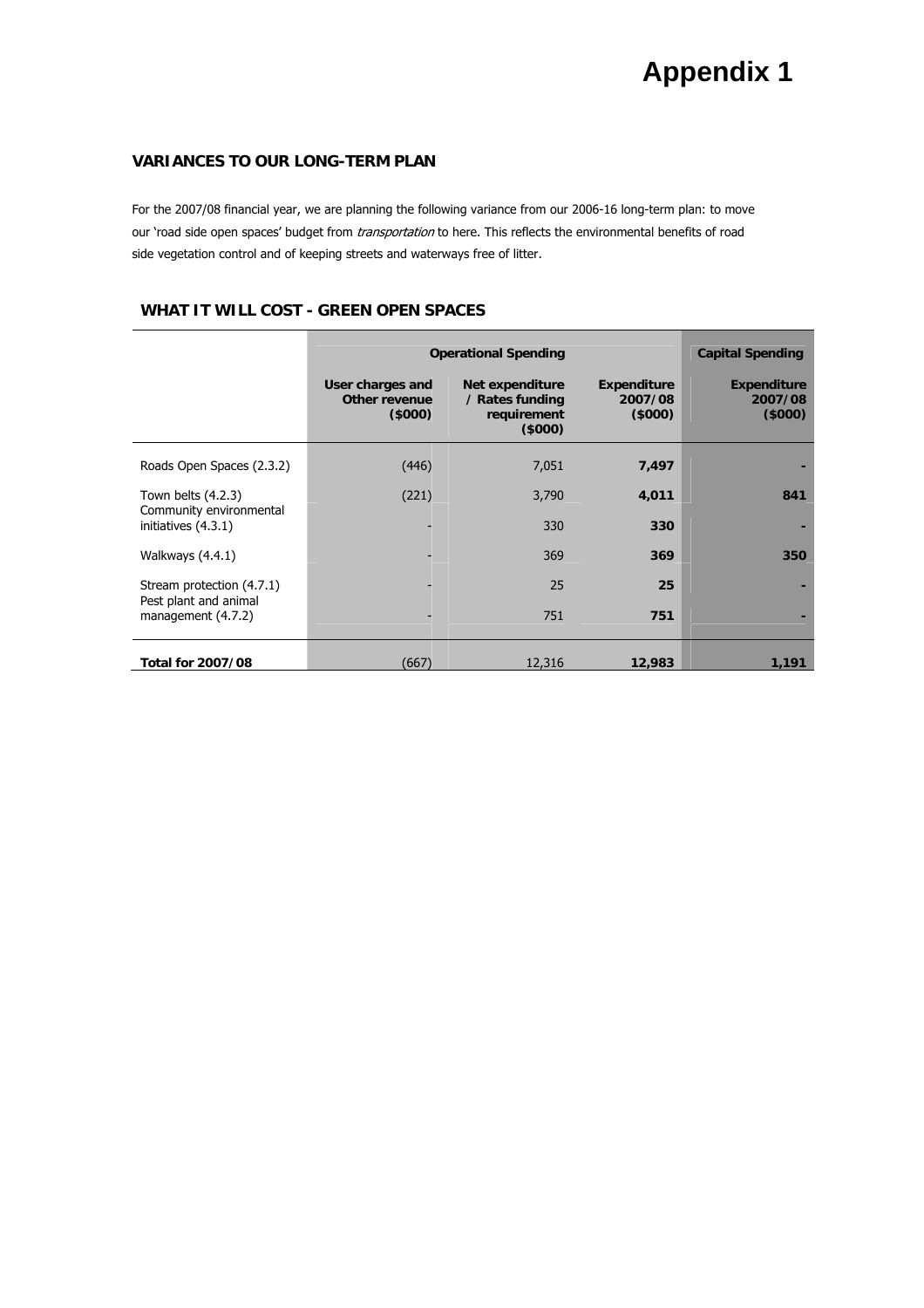### **ENVIRONMENT**

## **Water**

# **We want to provide Wellingtonians with safe, high quality drinking water, while also encouraging efficient water use.**

Water is a fundamental need. It's crucial for people's health, and for quality of life. A city cannot survive without a steady supply of clean, safe, drinkable water.

It's also a resource that's in limited supply. Before it can be supplied to Wellington households, it has to be gathered in rainwater catchments, stored, and treated to ensure it is free of contamination. It is then piped to Wellington city. All of this requires costly infrastructure – reservoirs, pipes, treatments stations and so on. Already, every day, more than 450 litres of water is consumed per person in Wellington city. And consumption has been increasing. If a one in 50 year drought occurs anytime from this year, the region's water supply may not be able to meet demand.

Our goal is to continue to provide safe, drinkable water to all households and businesses – while also moving the city towards a more sustainable approach in which water is used wisely and without waste.

# **To achieve these goals, we own and operate the water supply network, and promote conservation measures.**

We:

- own a **water supply network** that includes 75 reservoirs, 34 pumping stations and about 1,000km of underground pipes
- contract Capacity, a company that we own jointly with the Hutt City Council, to manage, maintain and operate the network and carry out **upgrades and renewals**
- buy more than **30,000 million litres of water** per year from the Greater Wellington and supply the water to Wellington properties

We are currently investigating future water needs and conservation targets in conjunction with three councils in the region. As these plans are finalised decisions will need to be made about what water conservation tools are implemented in each city.

We will be considering options for how we can accelerate the construction of council district water meters. The provision of district water meters in various parts of the city is important for us to fully understand the trends and quantity of water consumption in different areas. This information is required to determine the impacts of developments and where water loss may be occurring in the network. This is vital information for **water conservation** purposes. By capturing this information we will know where we should be putting our efforts and resources to reduce our water consumption.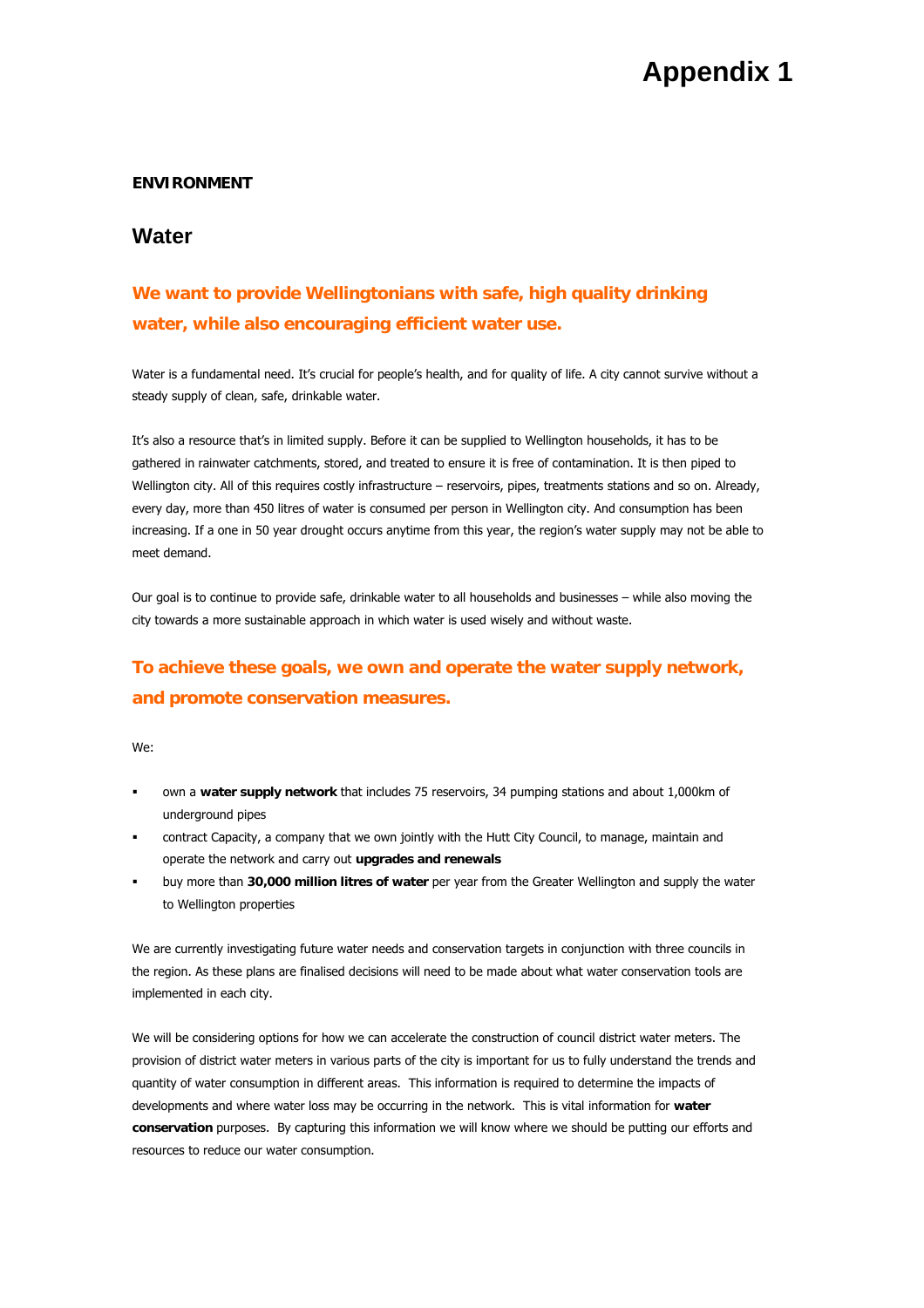### **MEASURING OUR PERFORMANCE**

We use a range of measures, including resident satisfaction surveys, to gauge our contribution to the city. In 2007/08, our targets are:

- 97% of service requests relating to the water network are responded to within one hour of the request being received ('response' includes initial investigation and prioritisation of work)
- 75% of residents surveyed about water network service are satisfied with work carried out
- all water delivered to Wellington properties complies with Drinking Water Standards for New Zealand (2005)
- no more than 19% of water in the network is unaccounted for.

### **VARIANCES TO OUR LONG-TERM PLAN**

For the 2007/08 financial year, we are planning the following variance from our 2006-16 long-term plan: Water reservoir/pump station renewals – reduce capital spending by \$3 million by deferring construction of the Messines Road water reservoir until 2008/09 (this will allow for further consideration to be given to the best option for the project).

#### **WHAT IT WILL COST - WATER**

|                                                                      | <b>Operational Spending</b>                 | <b>Capital Spending</b>                                     |                                         |                                         |
|----------------------------------------------------------------------|---------------------------------------------|-------------------------------------------------------------|-----------------------------------------|-----------------------------------------|
|                                                                      | User charges and<br>Other revenue<br>(5000) | Net expenditure<br>/ Rates funding<br>requirement<br>(5000) | <b>Expenditure</b><br>2007/08<br>(5000) | <b>Expenditure</b><br>2007/08<br>(5000) |
| Water network (4.5.5)<br>Water collection and<br>treatment $(4.6.1)$ | (173)                                       | 15,073<br>12,764                                            | 15,246<br>12.764                        | 12,988                                  |
| <b>Total for 2007/08</b>                                             | (173)                                       | 27,837                                                      | 28,010                                  | 12,988                                  |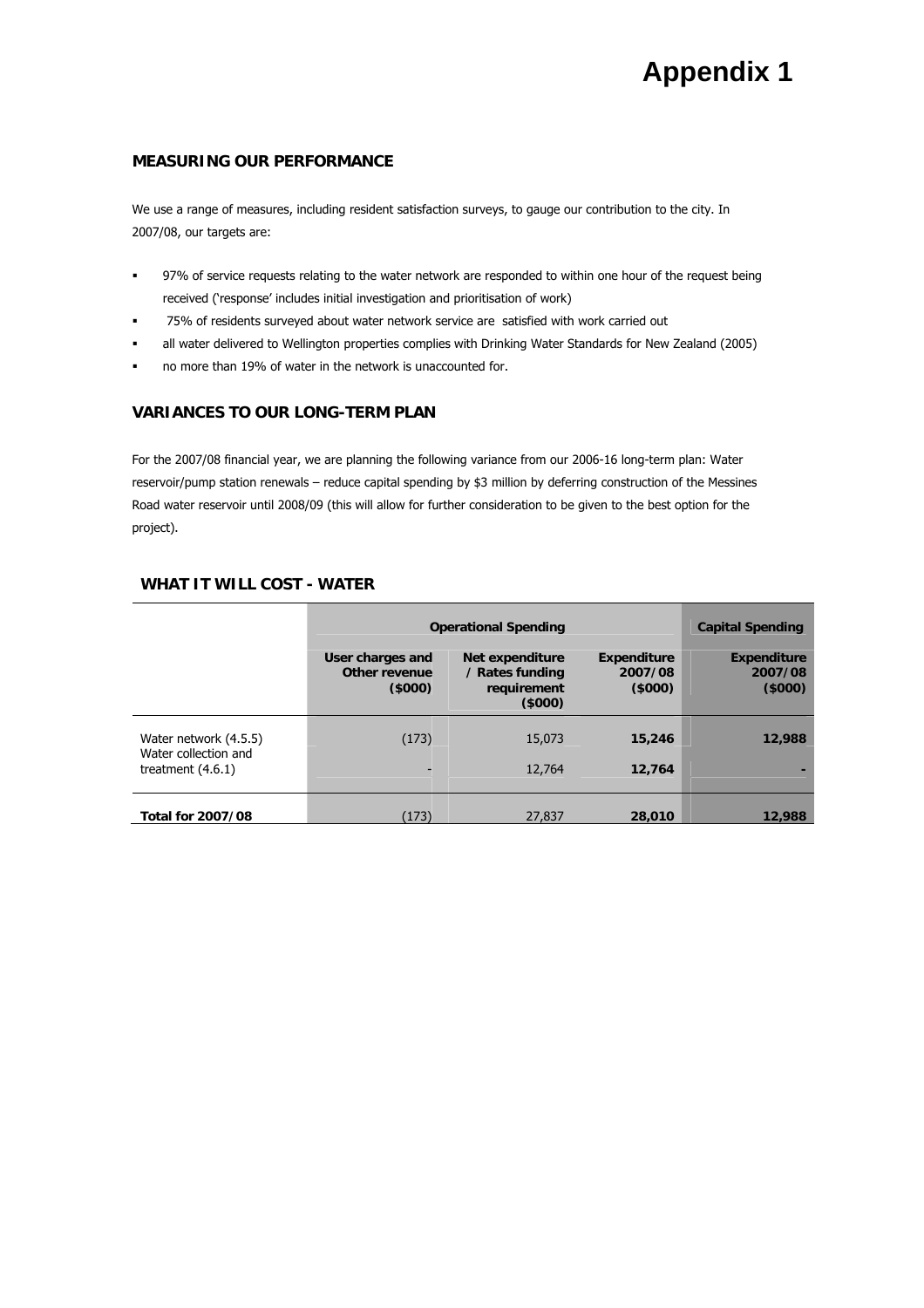### **ENVIRONMENT**

## **Wastewater and stormwater**

# **We want to safeguard public health and safety, and protect the city's waterways from pollution.**

Wellington's stormwater network keeps residents and property safe by protecting the city from flooding. Each year, the network carries about 80 million cubic metres of runoff from roofs, paths, kerbs and channels and drains to streams and the harbour.

The sewage network, which carries about 29 million cubic metres of wastewater a year, protects human health and the environment by removing wastewater from homes and treating it to make it safe for disposal.

In this work, our key aims are safety and sustainability: wastewater should be disposed of in ways that protect public health and don't compromise ecosystems.

# **To achieve this, we provide comprehensive stormwater drainage and sewage networks.**

We:

- own the city's **stormwater and wastewater network**, including thousand of kilometres of pipelines, as well as pumping stations and sewage treatment plants
- contract Capacity, a company that we own jointly with the Hutt City Council, to manage, maintain and **operate the networks** and monitor the network and carry out **upgrades and renewals**
- ensure that sewage and trade waste is treated to **safe** levels before disposal treated wastewater is piped to Cook Strait and sludge is piped to the Southern Landfill where it is combined with green waste to make **compost**
- **monitor and regulate** trade wastes to ensure that harmful substances don't enter the sewage system.

### **MEASURING OUR PERFORMANCE**

We use a range of measures, including resident satisfaction surveys, to gauge our contribution to the city. In 2007/08, our stormwater targets are:

- 97% of service requests relating to the stormwater network are responded to within one hour of the request being received ('response' includes initial investigation and prioritisation of work)
- 75% of residents surveyed about stormwater network service are satisfied with work carried out
- stormwater discharges are free of scums or foams, floating or suspended material, abnormal colour or clarity, and fats or gross solids, on 100% of sampling days
- annual faecal coliform counts are less than 1,000 per 100ml at 80% of monitored freshwater sampling sites (lower levels of bacteria mean the water is cleaner)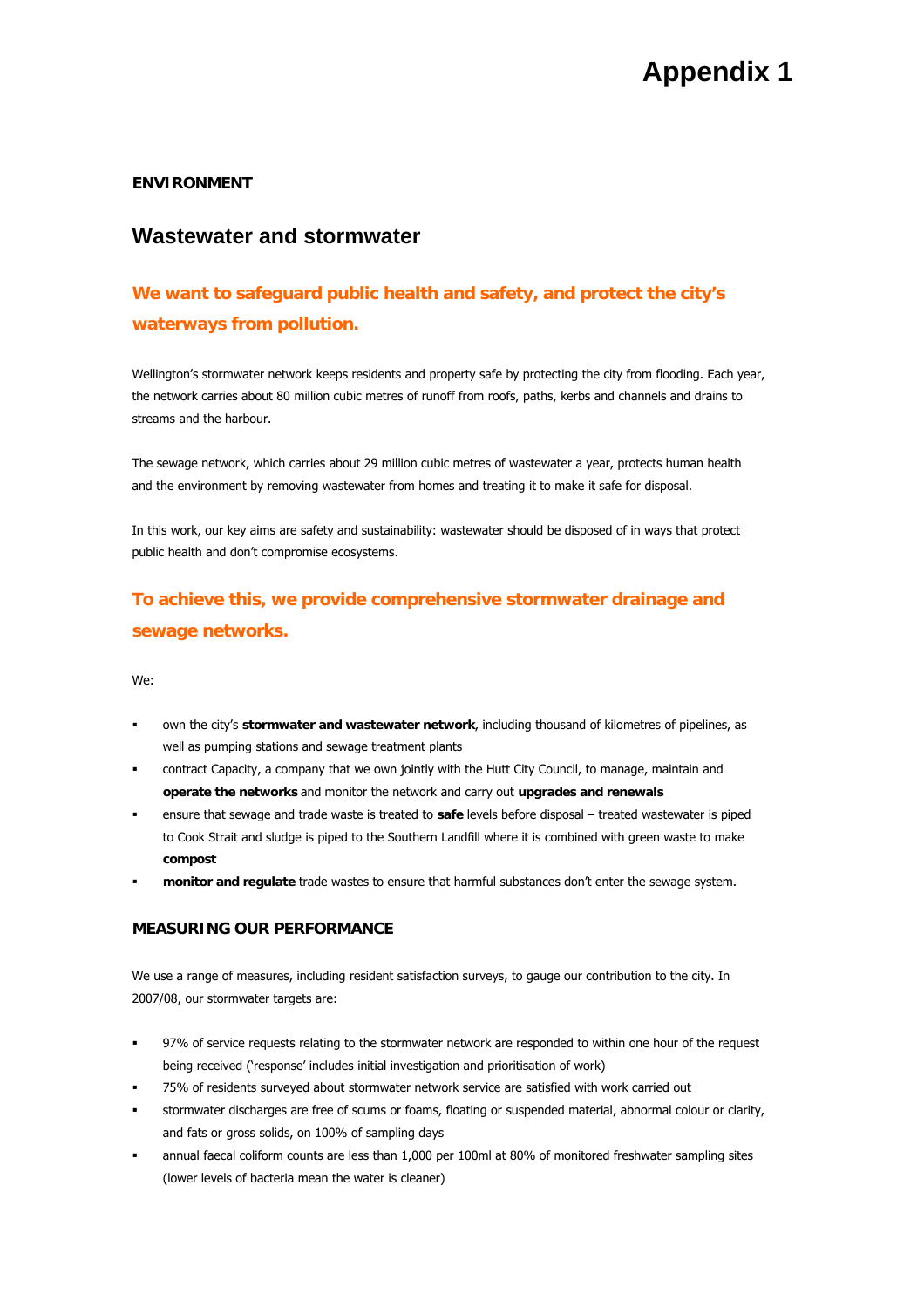water quality at monitored bathing beaches comply with Ministry for the Environment guidelines on 90% of sampling days (green status).

Our 2007/08 wastewater network and treatment targets are:

- 97% of service requests relating to the wastewater network (sewage collection and disposal) are responded to within one hour of the request being received ('response' includes initial investigation and prioritisation of work)
- 75% of residents surveyed about wastewater network (sewage collection and disposal) service are satisfied with work carried out
- annual median faecal coliform counts are less than 2,000 per 100ml at 80% of monitored harbour/coastal sampling sites (lower levels of bacteria mean the water is cleaner)
- 100% of businesses producing trade waste are inspected throughout the year
- no infringement notices are received for breaches of resource consents relating to wastewater treatment plants.

### **VARIANCES TO OUR LONG-TERM PLAN**

For the 2007/08 financial year, we are planning the following variance from our 2006-16 long-term plan: Sewerage network renewals – reduce capital spending by \$250,000 by 'phasing' the work over more than one year. Investigations have shown that some planned renewal works can be delayed without compromising the long term renewal needs.

#### **Operational Spending Capital Spending Capital Spending User charges and Other revenue (\$000) Net expenditure / Rates funding requirement (\$000) Expenditure 2007/08 (\$000) Expenditure 2007/08 (\$000)**  Stormwater management (4.6.2) (13) 11,649 **11,662 3,360**  Sewage collection and disposal network (4.6.3) (120) 14,236 **14,356 8,171**  Sewage treatment (4.6.4) (700) 19,037 **19,737 - Total for 2007/08**  (833) 44,922 **45,755 11,531**

#### **WHAT IT WILL COST - WASTEWATER AND STORMWATER**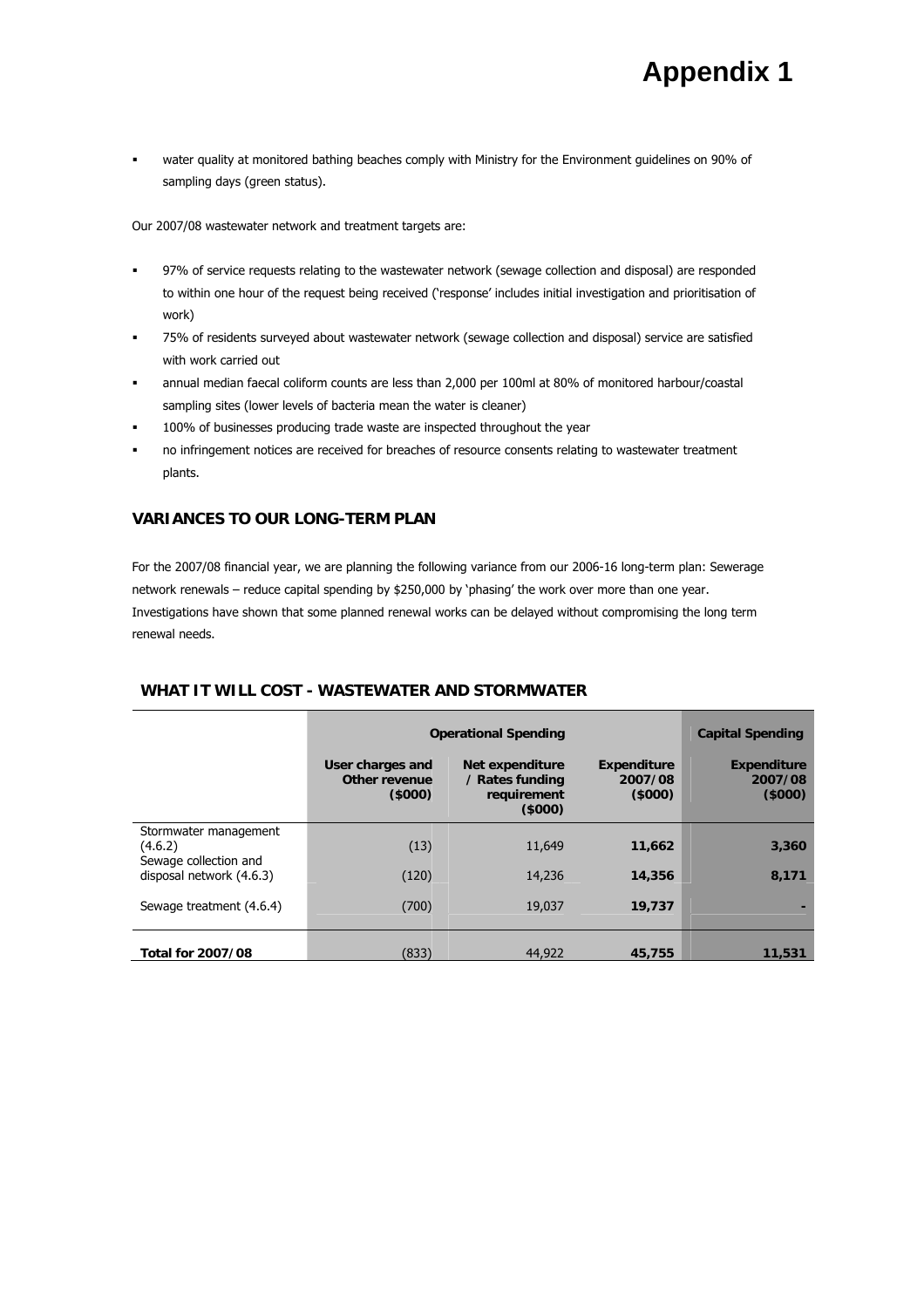#### **ENVIRONMENT**

## **Waste reduction and energy conservation**

### **We want Wellington to be a sustainable city.**

Sustainability is about meeting today's needs in ways that don't cause future harm. A truly sustainable city meets its energy needs from renewable supplies. It uses resources efficiently, and it finds ways to re-use or recycle instead of adding to the amount of rubbish sent to landfills. Wellington can't yet claim to be a truly sustainable city – but in some areas we are heading in the right direction. The city's recycling volumes, for example, have been steadily increasing in recent years.

# **We dispose safely of the city's waste. For the sake of future generations we're also working to promote recycling and energy efficiency.**

We:

- provide weekly **household recycling collections** in suburban areas and the CBD residents strongly support this work and the vast majority recycle
- provide weekly **rubbish collections** from households and daily collections in the CBD
- operate the **Southern Landfill**, with the aims of minimising the amount of waste disposed of and ensuring that waste is disposed off safely – the landfill operates a transfer station where recyclables are separated, a Second Treasure Shop where second-hand items can be dropped off, and facilities for collection and disposal of hazardous waste such as paints, batteries, gas bottles, garden chemicals, oils and solvents; green waste is combined with sewage sludge to make high-quality compost
- manage the city's 30+ closed landfills to reduce any environmental impacts
- we provide residents with information about **waste reduction**, and carry out research about the impact of waste on the city
- have progressed the **Kai to Compost** trial into a permanent service for businesses that produce food scraps
- enforce waste bylaws (which can include fines for disposing of waste in inappropriate ways)
- are working to **encourage energy efficiency** in the city through our energy manger who will identify ways to reduce our own energy use, and by developing guidelines on sustainable building covering areas such as water conservation, energy reduction and waste reduction.

In 2007/08, we will be continuing our review of the viability of waste-to-energy and solid waste material recovery facilities (which use advanced technology to extract re-useable material such as paper and metals from the waste stream). As part of this review, we will be considering our approach to recycling and to disposal of biosolids.

We are working in partnership with Nova Gas to convert landfill gas (methane) into electricity. The resulting electricity will be plugged directly into the main grid. We aim to have the system operational by the end of 2007.

We also plan to upgrade the Carey's Gully stream diversion in the coming year.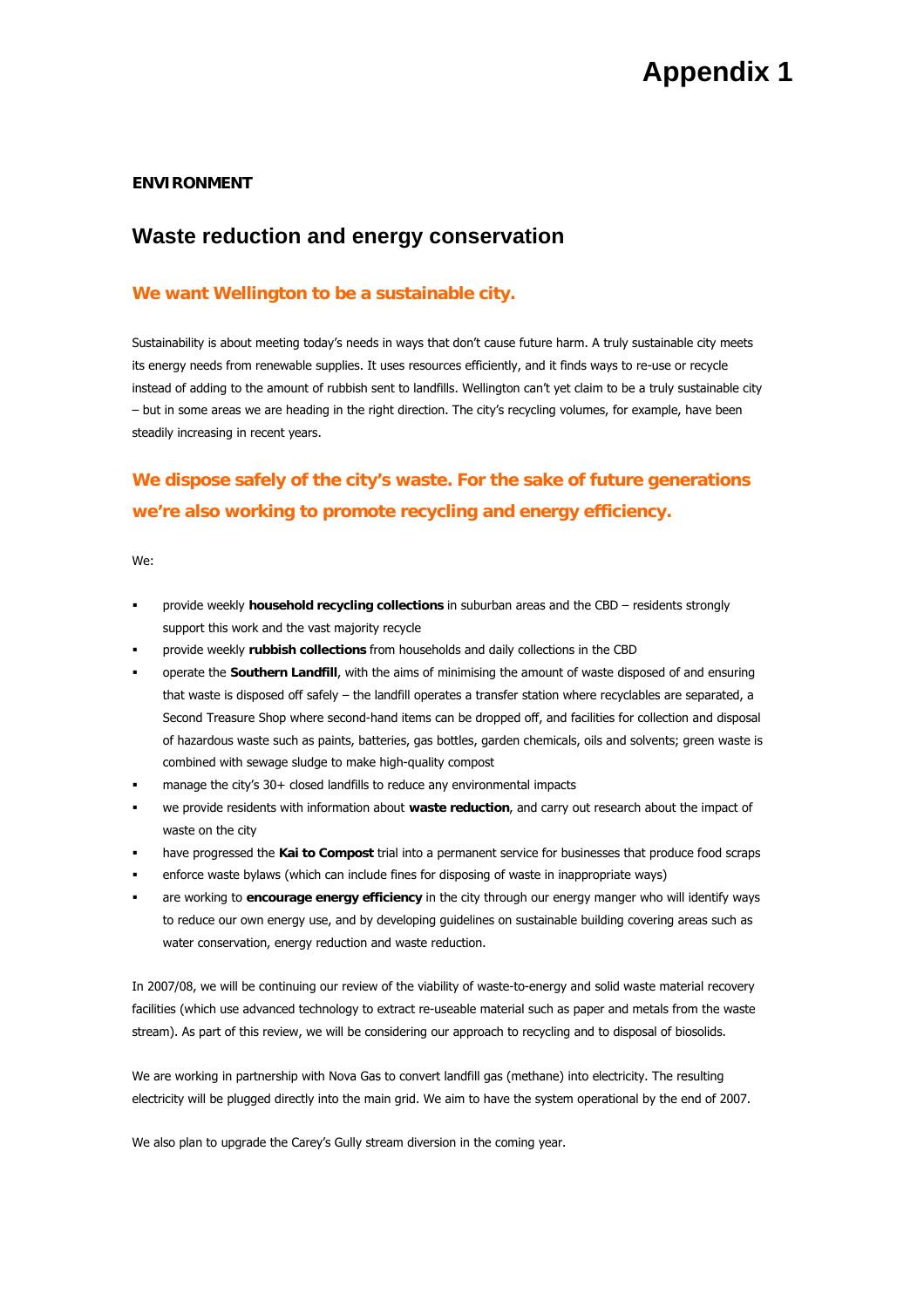### **MEASURING OUR PERFORMANCE**

We use a range of measures, including resident satisfaction surveys, to gauge our contribution to the city. In 2007/08, our targets are:

- collect 12,600 tonnes of kerbside recycling
- 85% of residents surveyed say they have used kerbside recycling weekly in the previous 12 months
- 76% of residents surveyed say our kerbside recycling service is good or very good
- divert 33,900 tonnes of recyclable waste from the landfill, while total waste to the landfill will be maintained at no more than 65,000 tonnes
- maintain domestic waste collection once a week and inner-city waste collection six days a week (excluding Christmas, New Year and Easter)
- landfill and hazardous waste facility open 9.5 hours a day, seven days a week, 52 weeks a year (excluding Christmas, New Year and Easter)
- landfill resource consent quality standards are met on all occasions
- 76% of closed landfills that need monitoring systems have systems in place measured as a percentage of all known closed landfills requiring such work (NB: our long-term target is 100%).

We have also set a longer-term target of stabilising Wellington City Council (corporate) greenhouse gas emissions at 2003 levels by 2009/10 and reducing them by 20% by 2020.

#### **VARIANCES TO OUR LONG-TERM PLAN**

For the 2007/08 financial year, we are planning the following variance from our 2006-16 long-term plan: Southern Landfill Improvements – deferred capital spending by \$225,000. These costs were associated with obtaining resource consent for stage 4 of the landfill. The costs are now expected to be incurred in 2008/09.

|                                               | <b>Operational Spending</b>                 | <b>Capital Spending</b>                                     |                                         |                                         |
|-----------------------------------------------|---------------------------------------------|-------------------------------------------------------------|-----------------------------------------|-----------------------------------------|
|                                               | User charges and<br>Other revenue<br>(5000) | Net expenditure<br>/ Rates funding<br>requirement<br>(5000) | <b>Expenditure</b><br>2007/08<br>(5000) | <b>Expenditure</b><br>2007/08<br>(5000) |
| Energy efficiency and<br>conservation (4.5.1) |                                             | 9                                                           | 9                                       | 100                                     |
| Recycling (4.5.3)<br>Waste minimisation and   | (1,781)                                     | (57)                                                        | 1.723                                   |                                         |
| disposal management<br>(4.5.4)                | (6, 857)                                    | 431                                                         | 7.288                                   | 1,807                                   |
| <b>Total for 2007/08</b>                      | (8,638)                                     | 382                                                         | 9,020                                   | 1,907                                   |

#### **WHAT IT WILL COST - WASTE REDUCTION AND ENERGY CONSERVATION**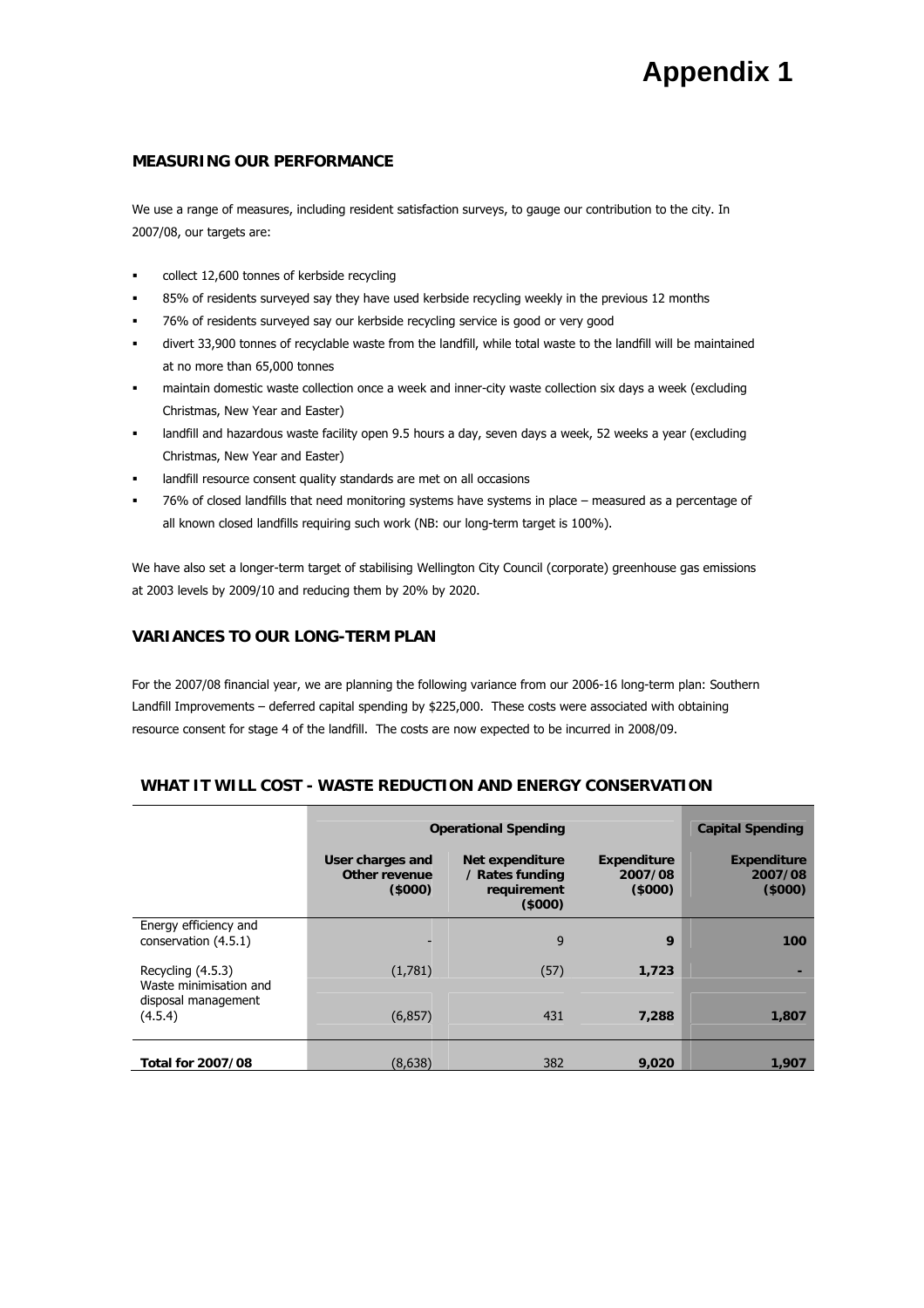### **ENVIRONMENT**

## **Environmental conservation attractions**

### **Nature is one of Wellington's biggest attractions.**

In the Karori Sanctuary and Wellington Zoo, Wellington has two facilities that play crucial roles in wildlife conservation, and educating people about nature. The sanctuary has a 500-year vision of restoring pristine native forest and bird life in a valley just minutes from the city.

The Zoo has a programme of breeding and rearing endangered species from New Zealand and abroad. In the next few years, these facilities will be joined by the Aquarium of New Zealand – Te Moana Tamariki. Together, these will make vital contributions to conservation while also benefiting the economy by positioning Wellington as the natural centre of nature-based visitor attractions.

# **We're helping to keep it that way by supporting initiatives that put conservation at the heart of the city's visitor experience.**

We:

- support the **sanctuary** by providing land and offering to provide a loan to contribute to development of new visitor facilities
- fund **Wellington Zoo** (which attracts more than 160,000 visitors each year)
- are supporting the development of the proposed Marine Education Centre, to be known as the **Aquarium of New Zealand** – Te Moana Tamariki, by offering to provide a loan.

The loans for the sanctuary and the aquarium have been approved in past years. The loans have not yet been drawn down as both organisations are seeking further funding. This year we have changed the structure of both loans to make them 'limited recourse'. This change will increase opportunities for both organisations to seek government funding.

#### **MEASURING OUR PERFORMANCE**

We use a range of measures, including resident satisfaction surveys, to gauge our contribution to the city. In 2007/08, our targets are:

Karori Wildlife Sanctuary will attract 90,000 visitors

We will also monitor the number and type of endemic bird species recorded at the Karori Wildlife Sanctuary.

Performance targets for Wellington Zoo are shown in the council-controlled organisations section of this annual plan – see the appendix.

Performance measures for the Marine Education Centre will be developed as the project progresses.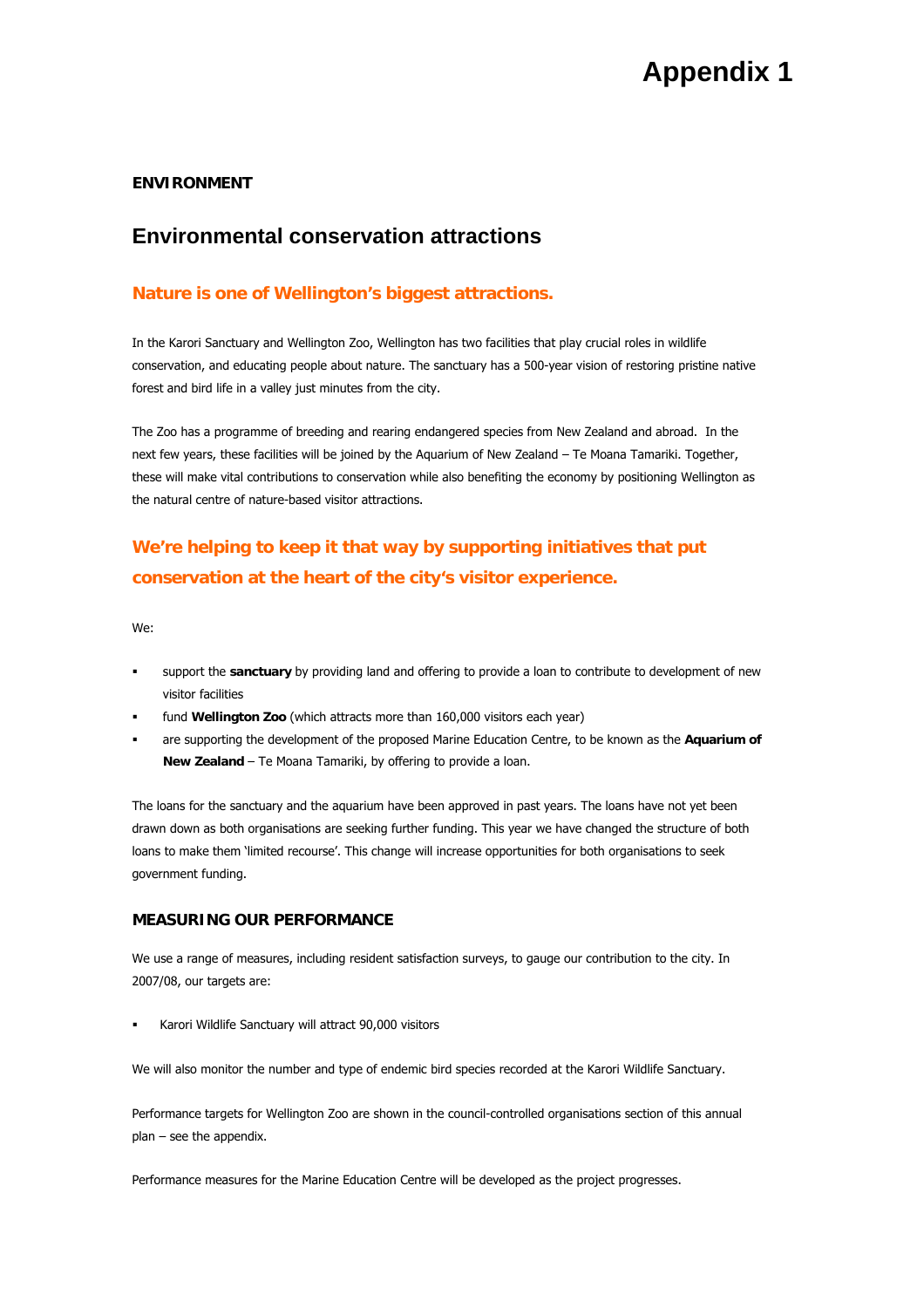## **WHAT IT WILL COST - ENVIRONMENTAL CONSERVATION ATTRACTIONS**

|                                                          | <b>Operational Spending</b>                 |                                                             |                                         | <b>Capital Spending</b>                 |
|----------------------------------------------------------|---------------------------------------------|-------------------------------------------------------------|-----------------------------------------|-----------------------------------------|
|                                                          | User charges and<br>Other revenue<br>(5000) | Net expenditure<br>/ Rates funding<br>requirement<br>(5000) | <b>Expenditure</b><br>2007/08<br>(5000) | <b>Expenditure</b><br>2007/08<br>(5000) |
| Environmental and<br>conservation attractions<br>(4.8.1) |                                             | 5,702                                                       | 5,702                                   | 2,197                                   |
|                                                          |                                             |                                                             |                                         |                                         |
| <b>Total for 2007/08</b>                                 |                                             | 5,702                                                       | 5.702                                   | 2,197                                   |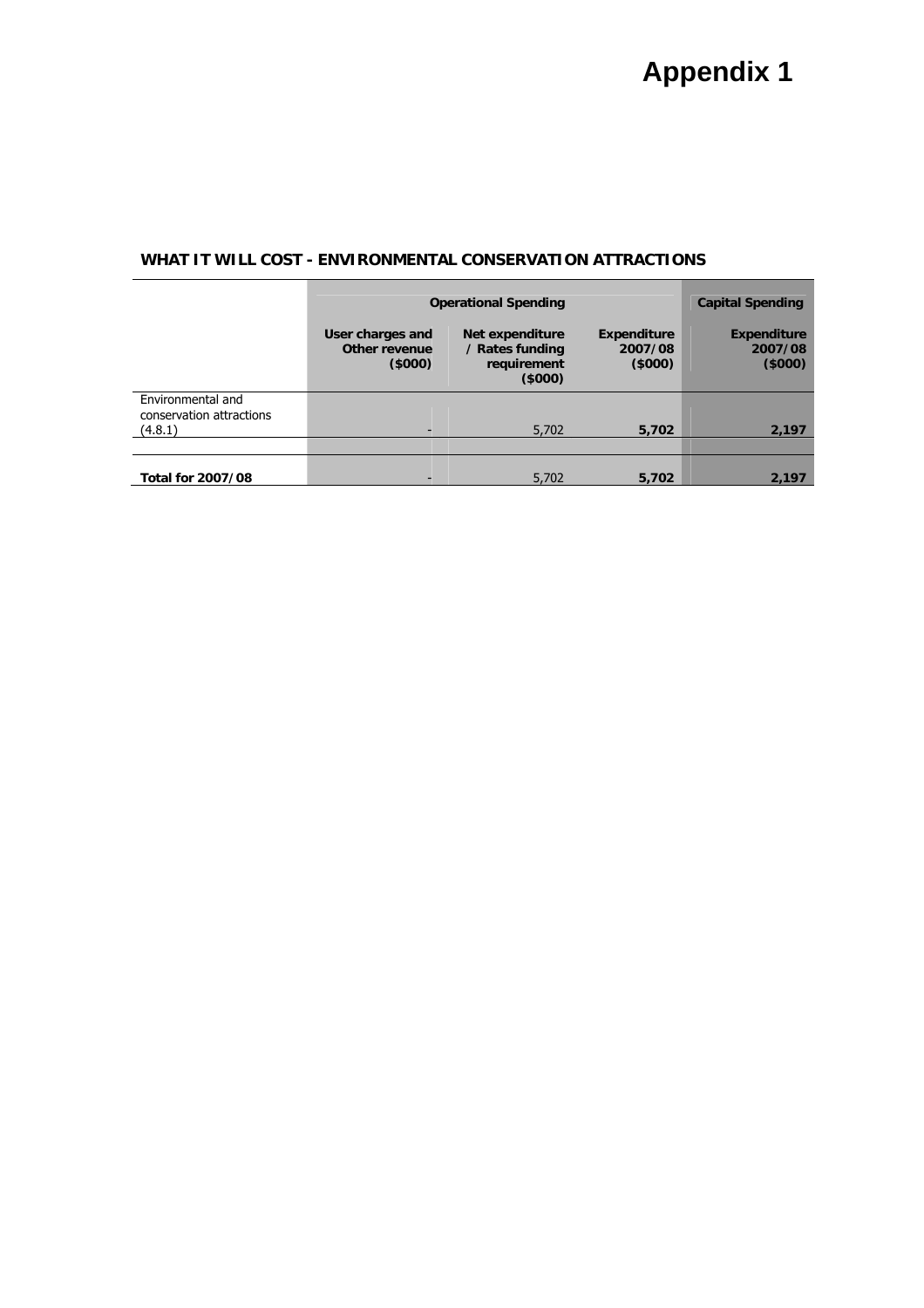## **ENVIRONMENT**

# **Quarry**

## **To be viable, Wellington needs roads and other infrastructure.**

The Kiwi Point Quarry's output is needed for the region's roads and other infrastructure. It contributes to a community goal of ensuring that 'Wellington's long-term environmental health is protected through well-planned and well-maintained infrastructure'.

# **We ensure raw materials are provided for this infrastructure, while also aiming for long-term restoration of the environment.**

We own the Kiwi Point Quarry in Ngauranga Gorge and manage a contract for the operation of the quarry, which provides aggregate to the local construction market. Each year, about 250,000 tonnes of rock are extracted for use on roading and other infrastructure. In our management of this resource, we aim to minimise environmental impacts by restoring and developing the area while contributing to the city's development needs.

## **MEASURING OUR PERFORMANCE**

We use a range of measures to gauge our contribution to the city. In 2007/08, our targets are to meet all commercial objectives, and to comply with all District Plan, resource consent and quarry licence requirements.

### **WHAT IT WILL COST - QUARRY**

|                          | <b>Operational Spending</b>                 |                                                             |                                  | <b>Capital Spending</b>                 |
|--------------------------|---------------------------------------------|-------------------------------------------------------------|----------------------------------|-----------------------------------------|
|                          | User charges and<br>Other revenue<br>(5000) | Net expenditure<br>/ Rates funding<br>requirement<br>(5000) | Expenditure<br>2007/08<br>(5000) | <b>Expenditure</b><br>2007/08<br>(5000) |
| Quarry (4.5.2)           | (650)                                       | (288)                                                       | 362                              |                                         |
|                          |                                             |                                                             |                                  |                                         |
| <b>Total for 2007/08</b> | (650)                                       | (288)                                                       | 362                              |                                         |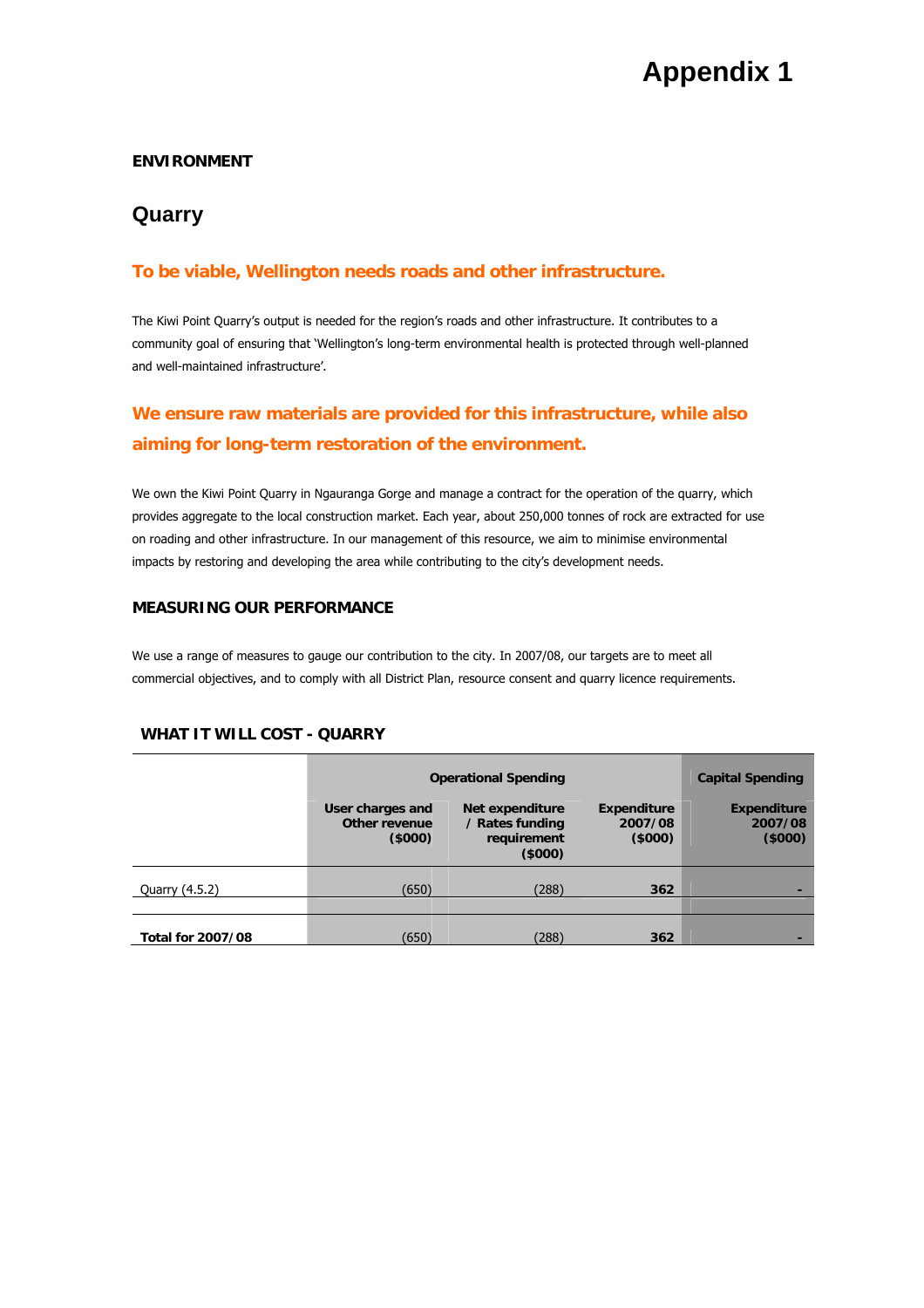#### **CULTURAL WELL-BEING**

## **Galleries and museums**

## **Wellington's art and heritage deserve to be celebrated.**

High-quality galleries and museums contribute to Wellington's status as New Zealand's arts and culture capital. They are significant visitor attractions, benefiting the city's economy. They entertain and challenge residents and visitors alike, encouraging engagement and participation in the arts. They play critical roles in protecting the city's heritage - enhancing our sense of shared identity. In addition, several of the museums and galleries are housed in listed historic buildings which contribute to the city's heritage and 'sense of place'.

### **We provide the venues where they can be appreciated.**

We:

- fund the **Wellington Museums Trust**, which operates the Museum of Wellington City and Sea, the City Gallery, Capital E, the Wellington Cable Car Museum, the Colonial Cottage Museum, and the Plimmer's Ark conservation project
- are redeveloping the **City Gallery** to provide an exhibition space to display work from the city's art collection. We also relocating the Michael Hirschfeld Gallery and adding a Maori and Pacific Island Gallery and a new auditorium - construction is expected to start in August 2007.
- have provided funding for the **NZ Portrait Gallery** and the NZ Centre for Photography to set up a permanent gallery and exhibition facility in Shed 11; we committed to the facility last year and expect it to be up and running by mid 2007.

# **We plan to fund our galleries and museums at a level that allows them to maintain current levels of service**

The Trust has been under financial pressure in recent years and in 2006/07 has budgeted for a deficit of over \$200,000. To hold the deficit at that level, it has had to reduce some of its services. For example, the Museum of Wellington City and Sea has held two exhibitions this year instead of four. The City Gallery has reduced its number of exhibitions from four a year to 3.5, and has changed the mix away from international exhibitions towards Australian and New Zealand art.

Without an increase in funding, further cuts will be needed. We don't want that to happen, so we're providing a funding increase of \$480,000 per year from 2007/08 on.

We are also amending our funding support to the New Zealand Centre for Photography and the New Zealand Portrait Gallery who have combined to form Shed 11 Ltd. Shed 11 Ltd will provide Wellington with a high quality fine arts institution that will give greater exposure to portrait and photography work from across New Zealand. Instead of a permanent exhibition they will provide exhibitions for a period totalling six months per year and anticipate to have a permanent presence at Shed 11 in two years time. We have adjusted our funding from \$88,000 per year to \$75,000.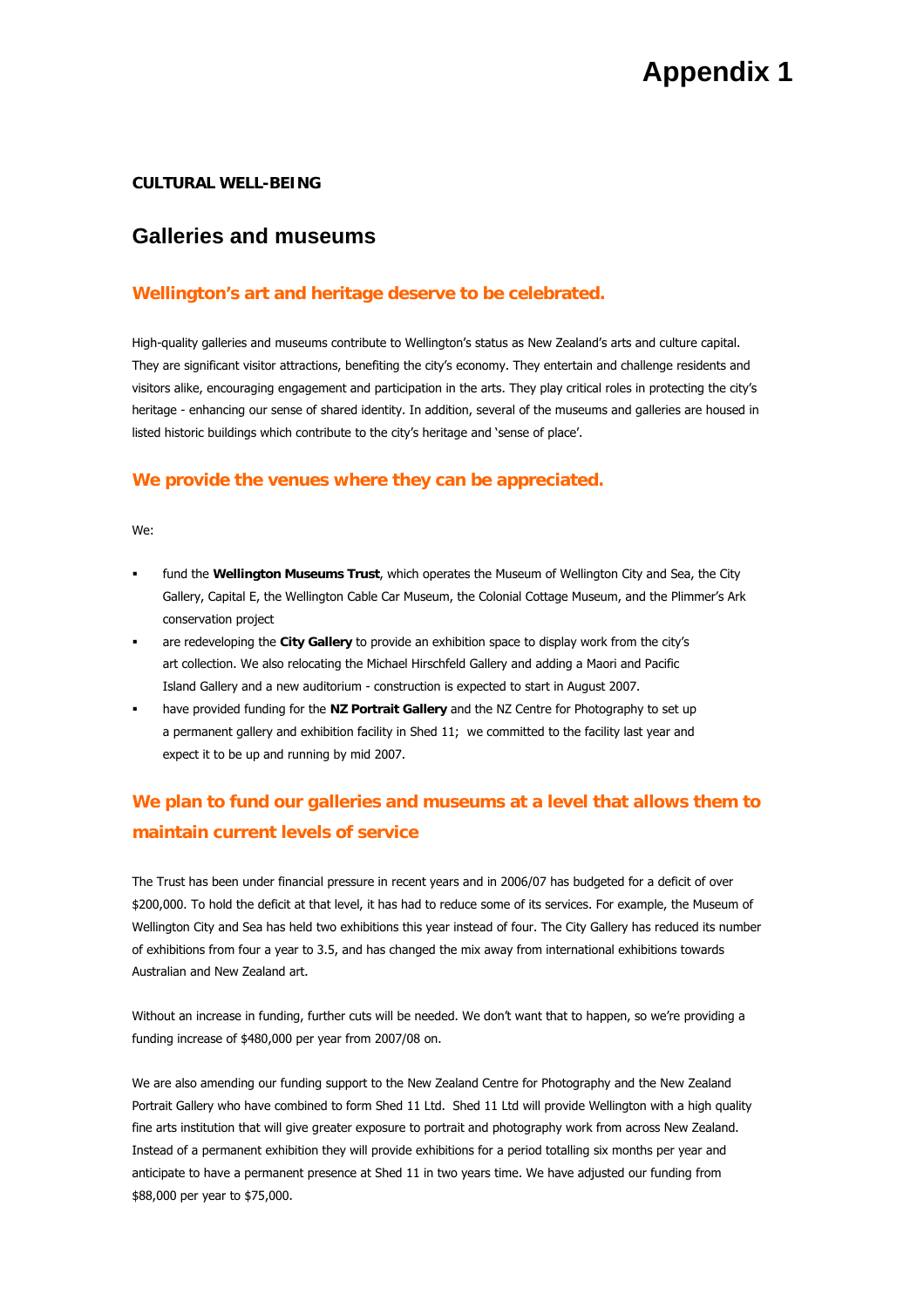## **MEASURING OUR PERFORMANCE**

We use a range of measures, including resident satisfaction surveys, to gauge our contribution to the city. Performance targets for the Wellington Museums Trust are shown in the council-controlled organisations section of this annual plan – see the appendix.

### **WHAT IT WILL COST - GALLERIES AND MUSEUMS**

|                                       | <b>Operational Spending</b>                 |                                                             |                                  | <b>Capital Spending</b>                 |
|---------------------------------------|---------------------------------------------|-------------------------------------------------------------|----------------------------------|-----------------------------------------|
|                                       | User charges and<br>Other revenue<br>(5000) | Net expenditure<br>/ Rates funding<br>requirement<br>(5000) | Expenditure<br>2007/08<br>(5000) | <b>Expenditure</b><br>2007/08<br>(5000) |
| City galleries and museums<br>(5.4.1) |                                             | 6,395                                                       | 6,395                            |                                         |
|                                       |                                             |                                                             |                                  |                                         |
| <b>Total for 2007/08</b>              |                                             | 6,395                                                       | 6.395                            |                                         |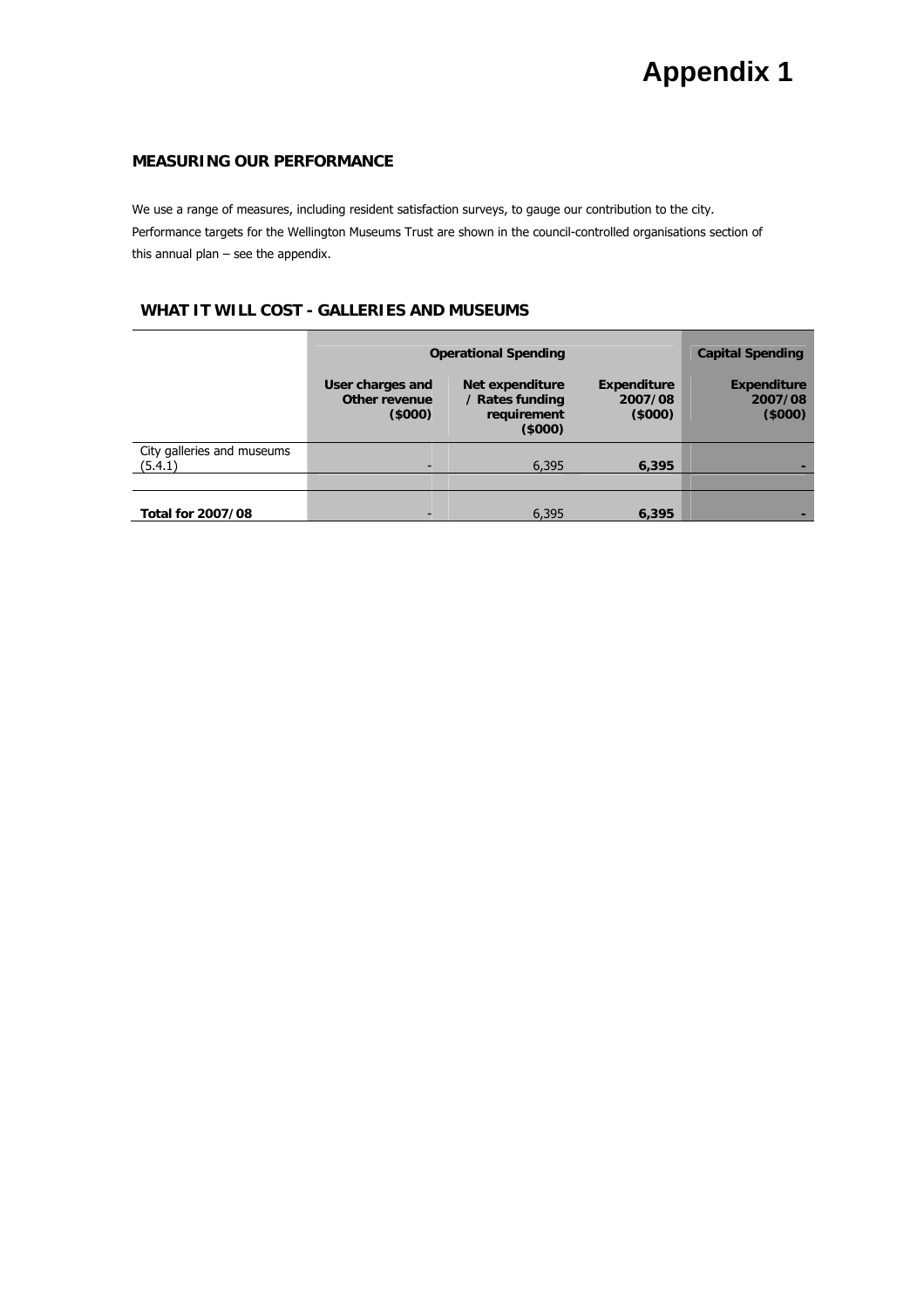#### **CULTURAL WELL-BEING**

## **Heritage**

## **It's worth understanding the past …**

Wellington's history is worth preserving for many reasons. The most obvious is that understanding the past contributes to people's sense of shared heritage and identity as residents of the city and as members of particular groups or families. History can contribute to our sense of pride in the city, and our sense that we all have a stake in its future.

Maintaining records of our heritage also has an inherent educational value. Historic records are used by historians, genealogists, students and other members of the public. They also have practical value – they can help people to conduct their business with better information, or understand their property before carrying out building work.

## **… so we maintain sites of cultural significance and provide access to information about the city's history.**

We:

- provide the **Wellington City Archives**, which holds a vast amount of information about the city's history and development from the 1840s to the present – the archives are accessible to members of the public
- manage **Te Ara o Nga Tupuna** ― the Maori Heritage Trail, which begins at Pipitea Marae in Thorndon and ends at Owhiro Bay; the sites included in the trail have been selected for their importance to Wellington's history and Maori culture, their accessibility to the public, and their viewing interest
- take a pro-active role in protecting and enhancing the city's **local sense of place**.

In addition to these projects, we use our District Plan to protect historical sites and artefacts (see urban planning) and we provide grants for the restoration of heritage buildings (see earthquake risk mitigation).

In 2007/08, we will continue our three-year plan to make key holdings from the City Archives available online. This includes photographs and historic rates books, which though very fragile and of great interest to genealogists and other researchers.`

## **MEASURING OUR PERFORMANCE**

We use a range of measures, including resident satisfaction surveys, to gauge our contribution to the city. In 2007/08, our targets are:

- 98% of archives information requests are completed within agreed timeframes
- at least 33,000 additional items are added to the Archives database
- at least four additional cultural heritage sites are added to the Maori Heritage Trail.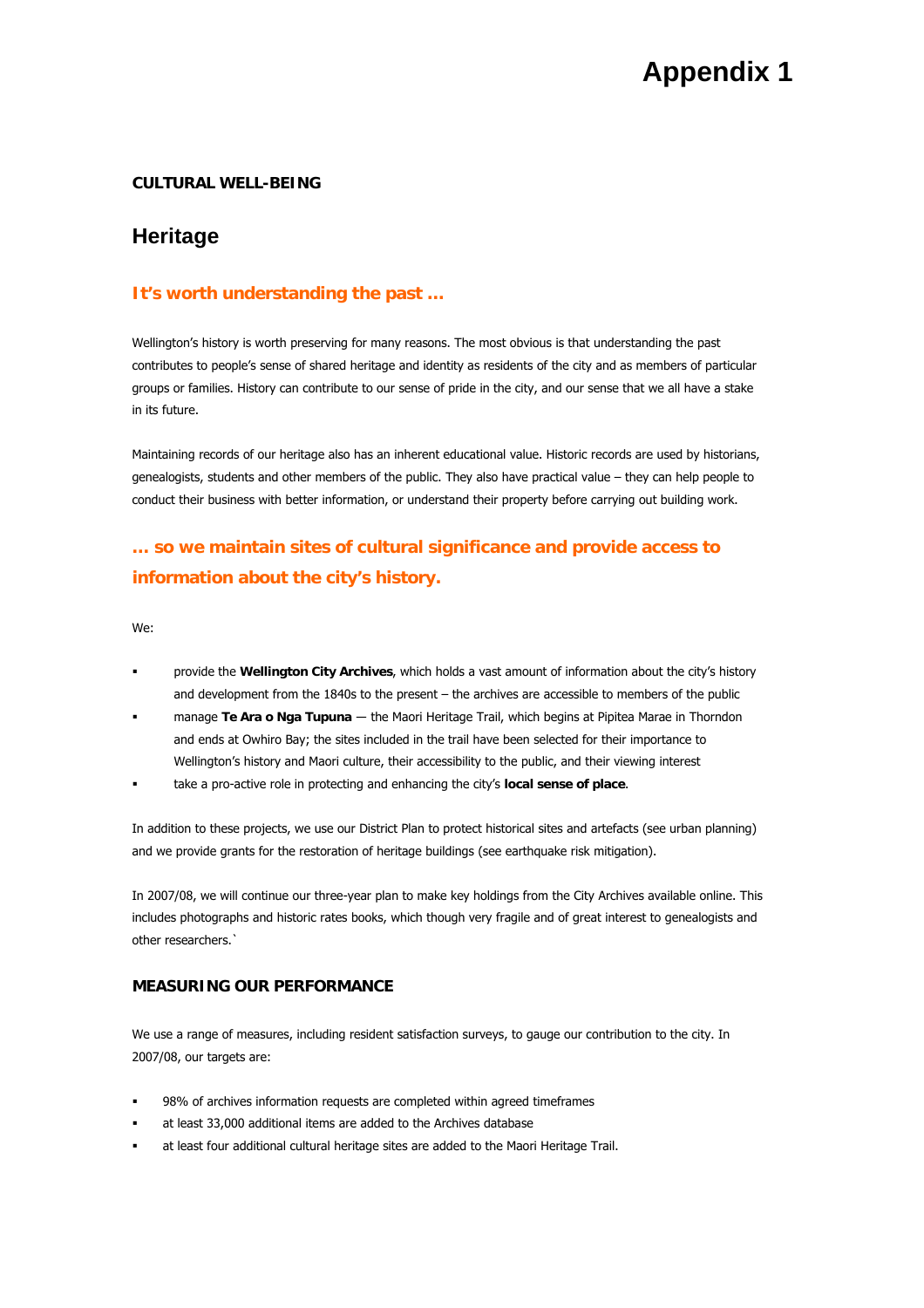## **VARIANCES TO OUR LONG-TERM PLAN**

For the 2007/08 financial year, we are planning the following variance from our 2006-16 long-term plan: Te Ara o Nga Tupuna - Maori heritage trails – we had planned to complete an extension of the trail in the coming year but have now deferred \$68,000 of capital spending. This will allow us to continue our discussions with local iwi about the best ways to preserve the trails.

## **WHAT IT WILL COST - HERITAGE**

|                                                                     | <b>Operational Spending</b>                 | <b>Capital Spending</b>                                     |                                         |                                         |
|---------------------------------------------------------------------|---------------------------------------------|-------------------------------------------------------------|-----------------------------------------|-----------------------------------------|
|                                                                     | User charges and<br>Other revenue<br>(5000) | Net expenditure<br>/ Rates funding<br>requirement<br>(5000) | <b>Expenditure</b><br>2007/08<br>(5000) | <b>Expenditure</b><br>2007/08<br>(5000) |
| City Archives (5.1.1)<br>Promotion of heritage<br>landmarks (5.1.2) | (140)<br>$\overline{\phantom{a}}$           | 1,298<br>$\overline{4}$                                     | 1,438<br>4                              |                                         |
| <b>Total for 2007/08</b>                                            | (140)                                       | 1,302                                                       | 1,442                                   |                                         |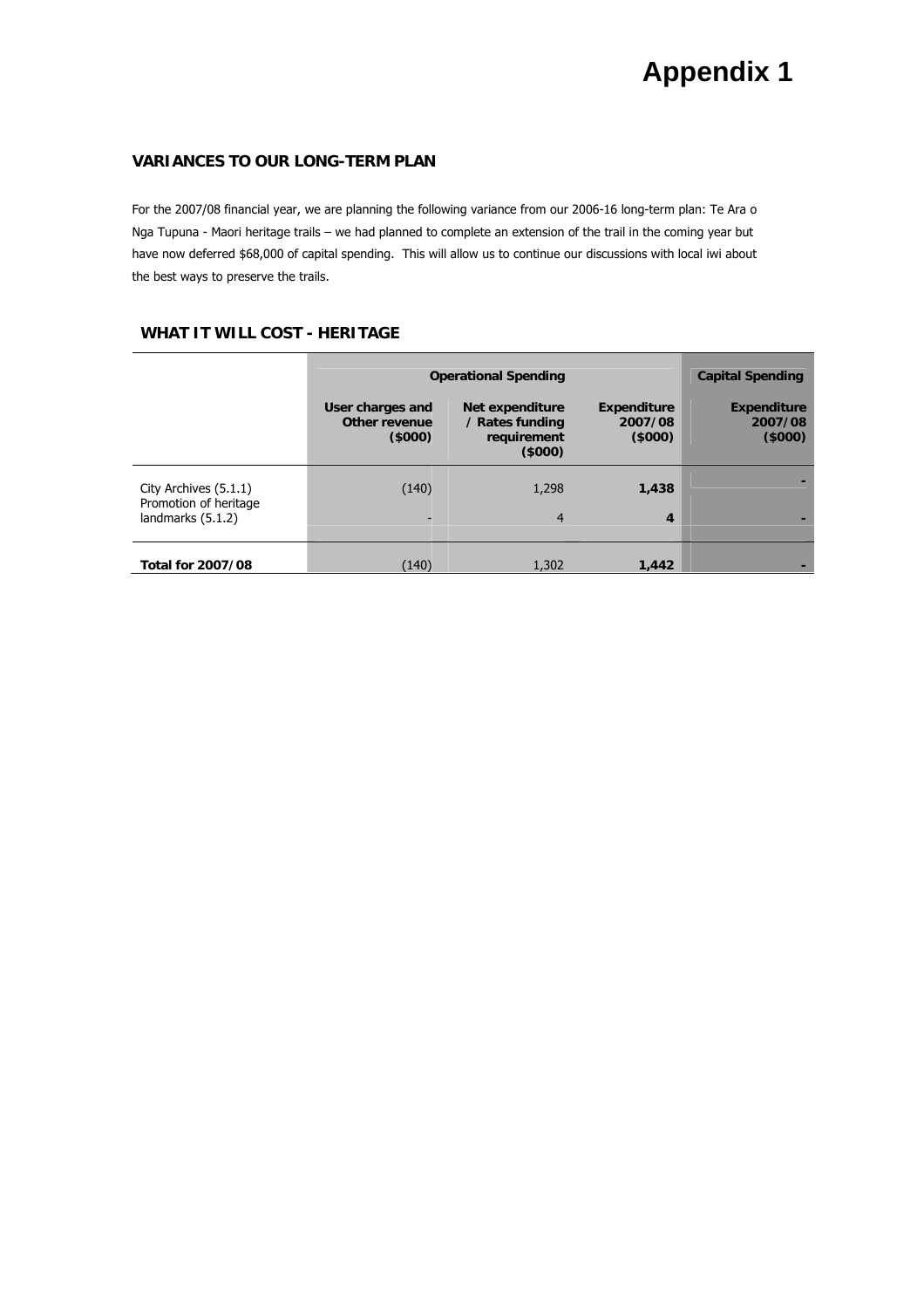### **CULTURAL WELL-BEING**

# **Community arts and cultural support**

## **Wellington's community arts scene is thriving.**

A buzzing local arts and festival scene is important in many ways. It ensures there's always plenty to see and do, and that the city's atmosphere is lively and vibrant. It also provides other benefits, such as the chance to celebrate Wellington's many cultures. By sharing our experiences through art and performance, we'll build stronger, more cohesive communities.

# **We contribute by providing opportunities for artistic and cultural expression.**

We:

- support well over 100 **arts and cultural events/festivals** including: the Diwali Festival of Lights, Chinese New Year celebrations, Cuba Carnival, Summer City, Christmas Carols at the Stadium, Waitangi Day celebrations, the Round the Bays Fun Run, and dozens of other suburban fairs, cultural events, parades and community and charity events
- provide grants to support **community-based arts and culture organisations** and initiatives such as Arts Access Aotearoa, Pablo's Art Studios, Vincent's Art Workshop, the Christmas Parade Trust, Fringe Festival, and the Wellington International Jazz Festival, and many more
- run a popular community **arts programme** and provide exhibition space at Toi Poneke Wellington Arts **Centre**
- provide subsidies for community groups to use the **Wellington Convention Centre**.

In 2007/08 we will also be working on plans for a Matariki (Maori New Year) festival.

#### **MEASURING OUR PERFORMANCE**

We use a range of measures, including resident satisfaction surveys, to gauge our contribution to the city. In 2007/08, our targets are:

- 110 free events will be held at Civic Square, with a combined attendance of 135,000
- 80 community festivals and events will be supported by WCC, with estimated combined attendance of 600,000
- 90% of residents surveyed are satisfied with WCC associated events and festivals
- 34 community groups access the Wellington Convention Centre with assistance from the venues subsidy, 38 events held, and for the total WCC venues subsidy budget to be spent.

We record the number of arts and culture grant applications we receive, the number receiving grants, and the total budget allocation. Our target is for all arts and culture grants to be distributed in accordance with eligibility criteria.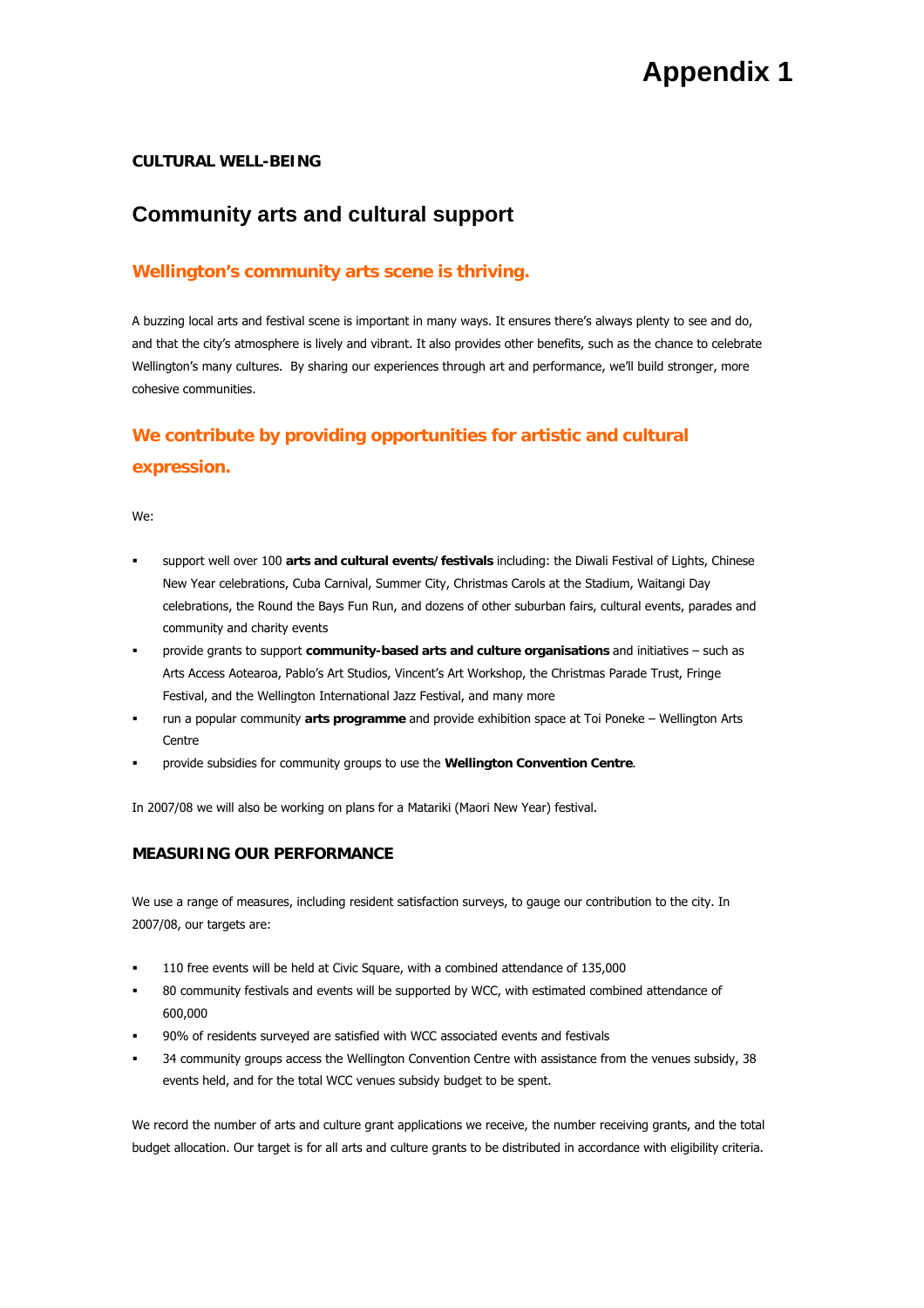|                                                  | <b>Operational Spending</b>                 | <b>Capital Spending</b>                                            |                                         |                                         |
|--------------------------------------------------|---------------------------------------------|--------------------------------------------------------------------|-----------------------------------------|-----------------------------------------|
|                                                  | User charges and<br>Other revenue<br>(5000) | <b>Net expenditure</b><br>/ Rates funding<br>requirement<br>(5000) | <b>Expenditure</b><br>2007/08<br>(5000) | <b>Expenditure</b><br>2007/08<br>(5000) |
| Arts and cultural festivals<br>(5.2.1)           | (352)                                       | 990                                                                | 1,342                                   |                                         |
| Cultural grants (5.2.3)                          |                                             | 667                                                                | 667                                     |                                         |
| Access and support for<br>community arts (5.3.1) |                                             | 403                                                                | 403                                     | 45                                      |
| <b>Total for 2007/08</b>                         | (352)                                       | 2.060                                                              | 2,412                                   | 45                                      |

## **WHAT IT WILL COST - COMMUNITY ARTS AND CULTURAL SUPPORT**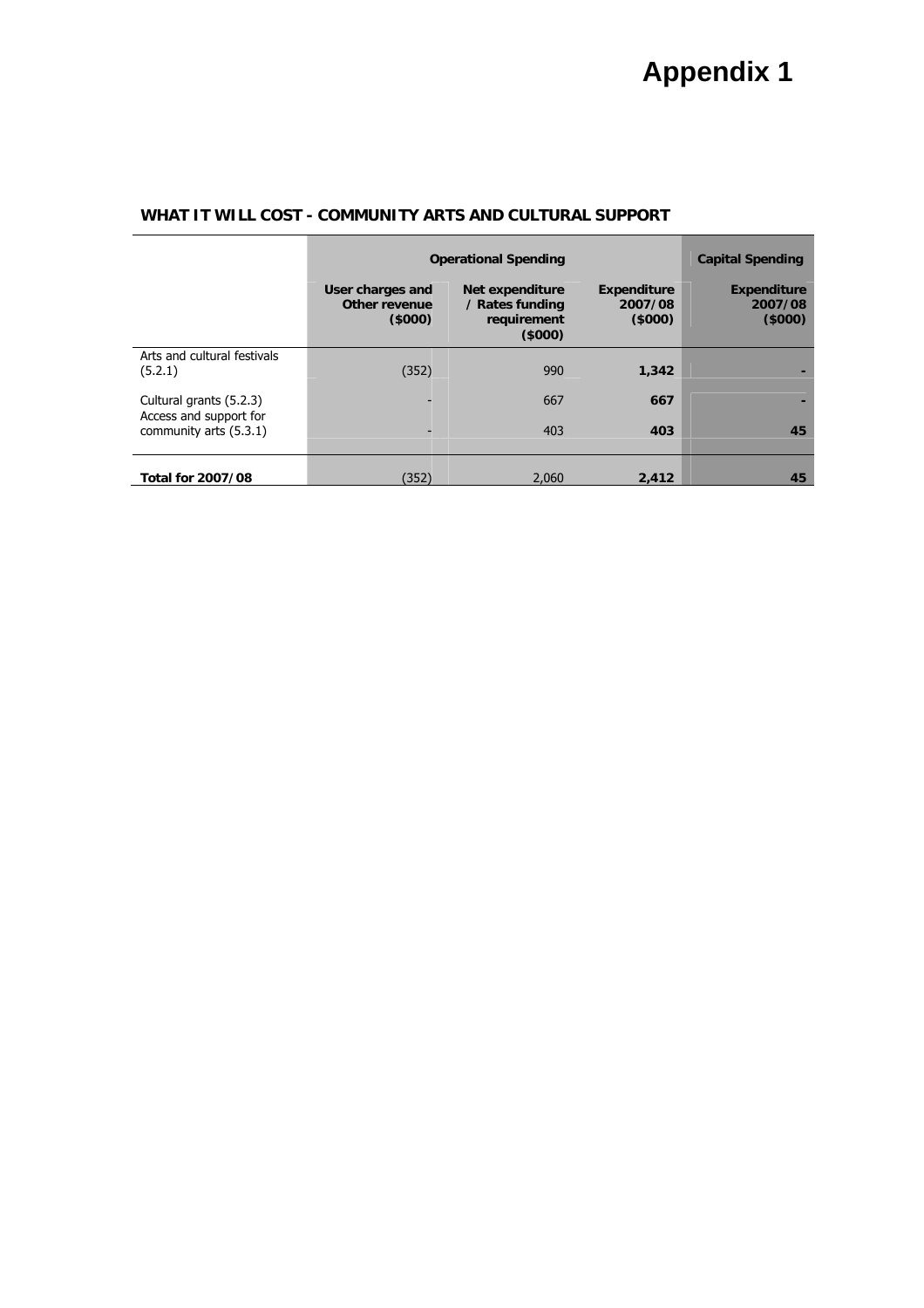### **CULTURAL WELL-BEING**

## **Arts partnerships**

# **Wellington's reputation as New Zealand's arts and culture capital depends on the quality and breadth of its professional arts scene.**

Welllington is home to top-class orchestras and dance, theatre and opera companies, as well as Toi Poneke – Wellington Arts Centre and The New Zealand International Arts Festival. These organisations entertain residents and visitors, contribute to the city's economy, foster the development of the city's emerging artists and entertainers, and provide opportunities for high-quality artistic expression.

# **New Zealand's premier arts festivals and organisations are based in Wellington and enjoy our support.**

We:

- support the country's premier arts and cultural event the **New Zealand International Arts Festival** with an annual grant of \$750,000; held every two years, the festival celebrates the very best of international and national theatre, dance, music, opera, writing, and visual arts, and brings thousands of visitors to the city
- provide and operate Toi Poneke **Wellington Arts Centre.** Opened in 2005 it provides a home to many emerging artists, theatre groups, designers, producers and dance organisations
- provide the **New Zealand Symphony Orchestra** with a permanent home within the Wellington Convention Centre, giving it ready access to the centre's auditoriums as rehearsal and concert venues
- provide funding to the Chapman Tripp Theatre Awards, the NGC Wellington Sinfonia, the NBR New Zealand Opera, Downstage Theatre, Circa Theatre, Bats Theatre, Taki Rua Theatre, and the **Wellington Sculpture Trust**
- host the **public art panel**, which guides decisions on the purchase and placement of the city's collection
- maintain more than 80 permanent **public artworks**, monuments, plaques and fountains throughout the city, such as the Cobham Drive wind sculptures.

#### **MEASURING OUR PERFORMANCE**

We use a range of measures, including resident satisfaction surveys, to gauge our contribution to the city. In 2007/08, our targets are:

- 30% of tickets sold for the New Zealand International Arts Festival are sold to people outside the Wellington region, and the festival contributes at least \$12 million to the city's economy
- Toi Poneke Wellington Arts Centre will achieve occupancy rates of 96% for the arts studios, 96% for tenancies and 63% for room hire.

We record the number of new Council-supported artworks installed in public spaces. The key categories of public art are defined as: major stand-alone public art (e.g. sculptures or monuments); the integration of public art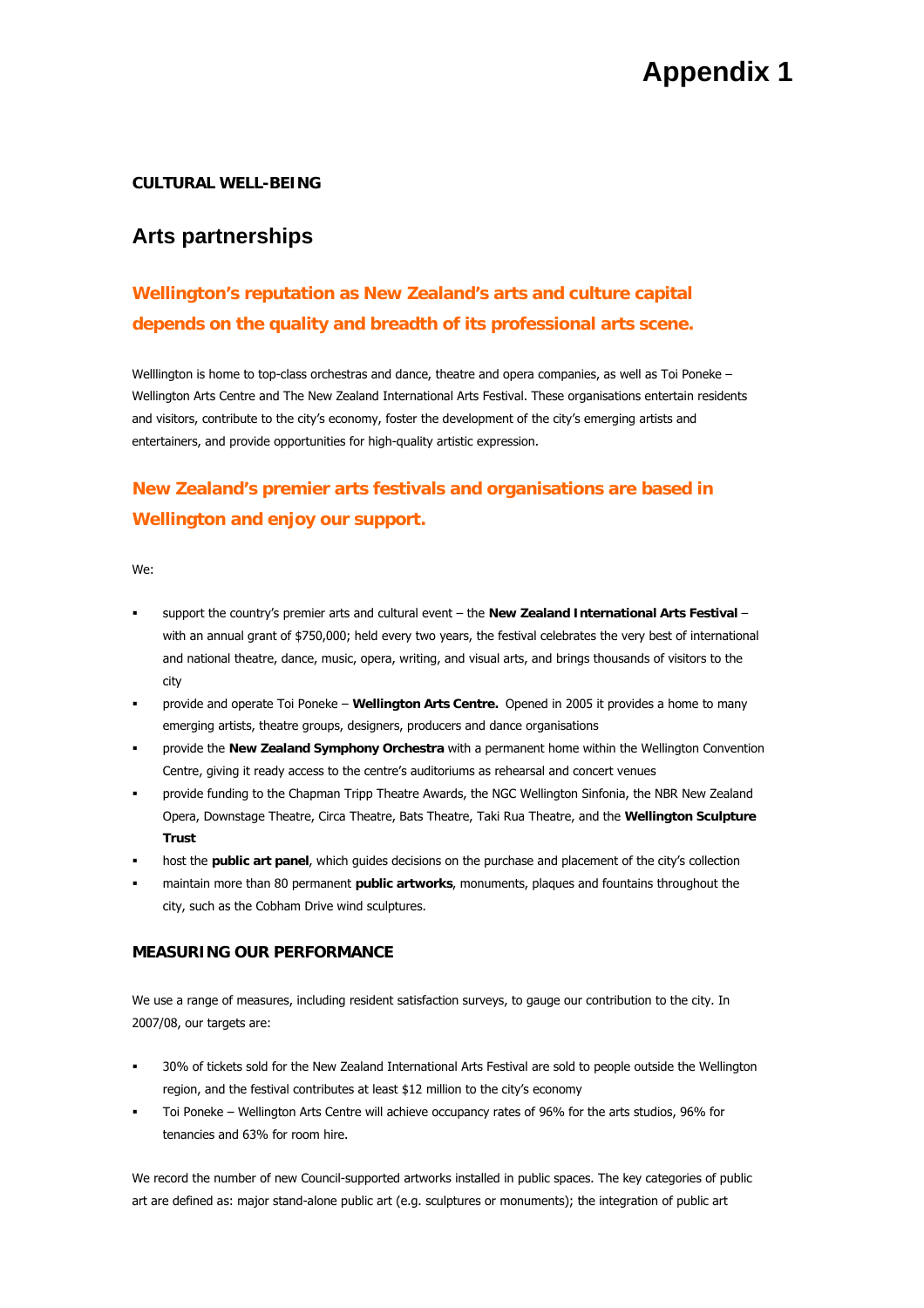design into our urban and suburban environment; community public art, (e.g. public murals and aerosol art); temporary public art works. The type and number of artworks supported can vary from year to year, therefore a target is not appropriate. Our target is to support as many worthwhile projects as possible throughout the stated categories, making best use of the allocated budget.

### **VARIANCES TO OUR LONG-TERM PLAN**

For the 2007/08 financial year, we are planning the following variance from our 2006-16 long-term plan: we have moved our arts in open spaces maintenance budget to this area from the built environment. This will allow us to more clearly reflect the ongoing costs associated with the new public sculptures that appear around the city.

## **WHAT IT WILL COST - ARTS PARTNERSHIPS**

|                                                 | <b>Operational Spending</b>                 | <b>Capital Spending</b>                                     |                                         |                                         |
|-------------------------------------------------|---------------------------------------------|-------------------------------------------------------------|-----------------------------------------|-----------------------------------------|
|                                                 | User charges and<br>Other revenue<br>(5000) | Net expenditure<br>/ Rates funding<br>requirement<br>(5000) | <b>Expenditure</b><br>2007/08<br>(5000) | <b>Expenditure</b><br>2007/08<br>(5000) |
| The NZ International Arts<br>Festival $(5.2.2)$ | -                                           | 750                                                         | 750                                     |                                         |
| Arts partnerships (5.4.2)                       | (524)                                       | 1,207                                                       | 1.731                                   |                                         |
| <b>Total for 2007/08</b>                        | (524)                                       | 1,957                                                       | 2,481                                   |                                         |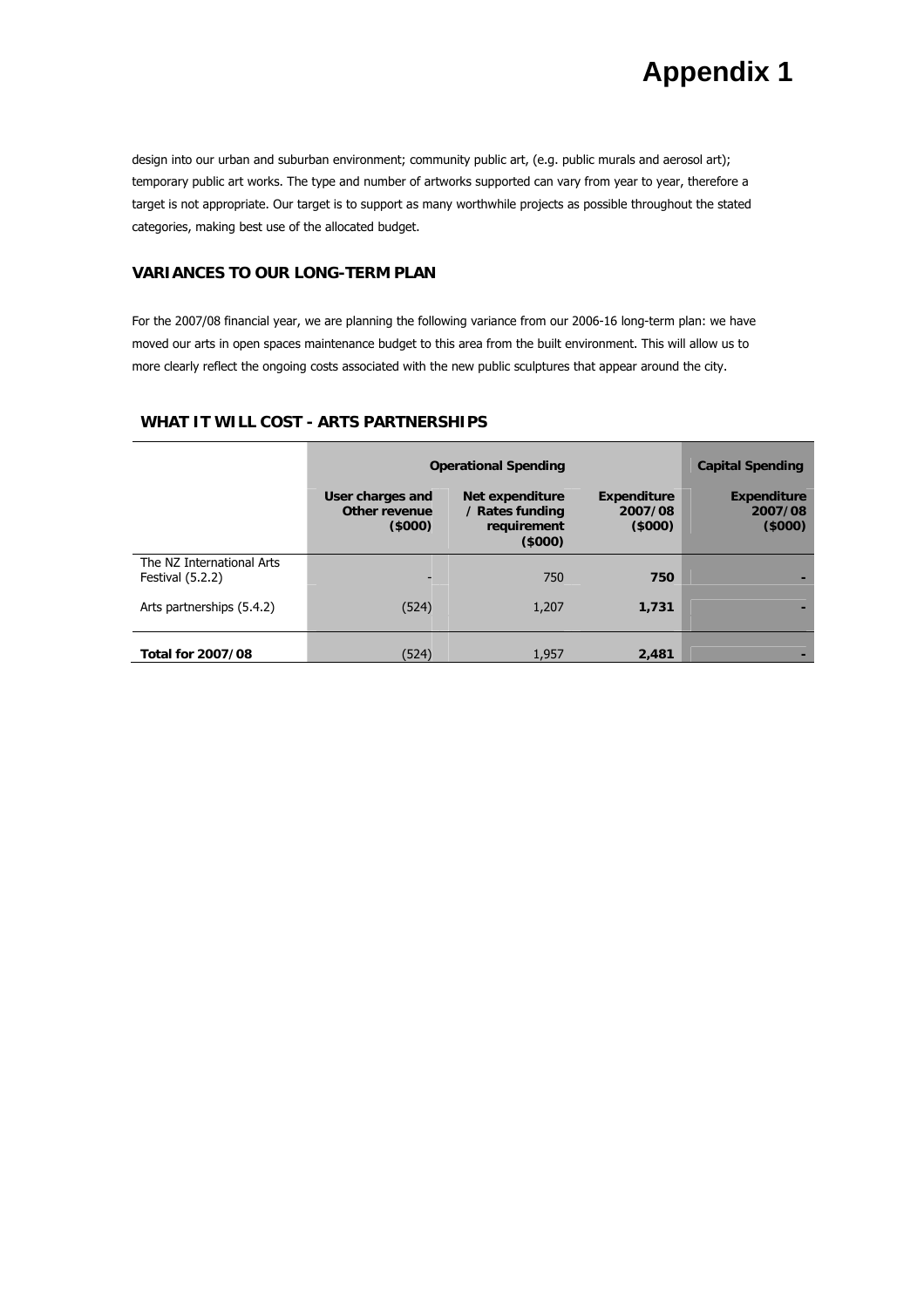### **SOCIAL AND RECREATION**

## **Libraries**

### **We want to be in Wellington's good books…**

Libraries enhance cultural well-being by providing access to books, music, magazines and information. They have a heritage role and a focus on Wellington local history. They enhance social connectedness by ensuring that people have access to information resources and providing focal points for community events. This activity contributes to our goals of making Wellington more liveable, more inclusive, more actively engaged, better connected, healthier and safer.

#### **… so we put good books in Wellington.**

We own and operate the Wellington City Libraries network, which includes the central library and 11 branch libraries spread throughout the city, specialist collections, the libraries website (www.wcl.govt.nz) and internet services, and a variety of outreach programmes including books to babies, and services to schools and to the housebound.

Use of the libraries is very high: the vast majority of Wellingtonians are registered as library users, and on average almost 20 items are borrowed per resident each year.

#### **MEASURING OUR PERFORMANCE**

We use a range of measures, including resident satisfaction surveys, to gauge our contribution to the city. In 2007/08, our targets are:

- 84% of residents surveyed have used a WCC library (including website) in the last 12 months
- 92% of library users rate their overall satisfaction with library services as good or very good
- 3.2 million items will be issued from WCC libraries.

## **VARIANCES TO OUR LONG-TERM PLAN**

For the 2007/08 financial year, we are planning the following variance from our 2006-16 long-term plan: Computer replacement upgrades – reduce capital spending by \$15,000 by deferring improvements to the libraries' computer operating system Te Whekenui until 2008/09.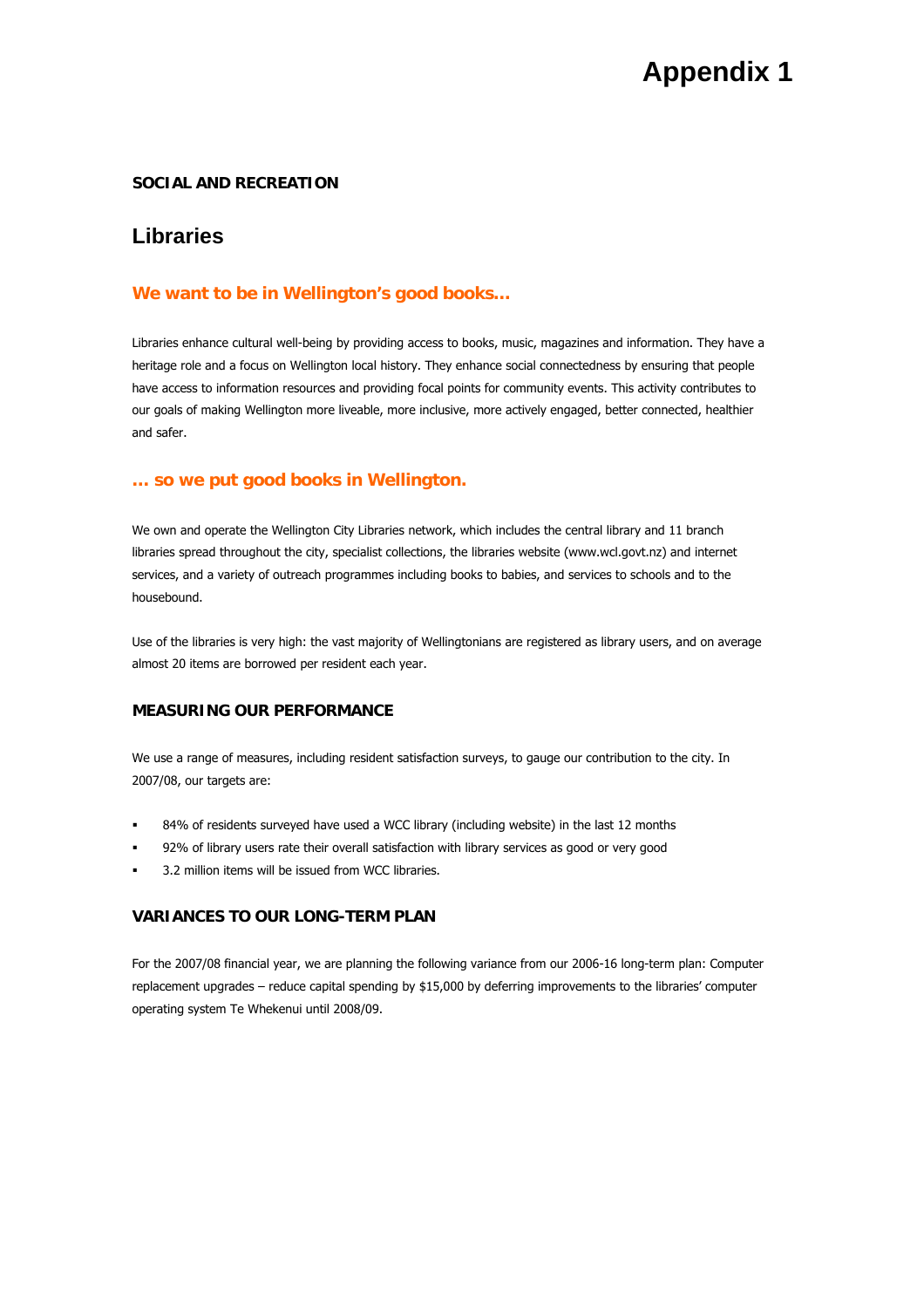## **WHAT IT WILL COST - LIBRARIES**

|                           | <b>Operational Spending</b>                 |                                                             |                                         | <b>Capital Spending</b>                 |
|---------------------------|---------------------------------------------|-------------------------------------------------------------|-----------------------------------------|-----------------------------------------|
|                           | User charges and<br>Other revenue<br>(5000) | Net expenditure<br>/ Rates funding<br>requirement<br>(5000) | <b>Expenditure</b><br>2007/08<br>(5000) | <b>Expenditure</b><br>2007/08<br>(5000) |
| Libraries network (6.4.8) | (2,179)                                     | 18,417                                                      | 20,596                                  | 2,185                                   |
|                           |                                             |                                                             |                                         |                                         |
| <b>Total for 2007/08</b>  | (2,179)                                     | 18,417                                                      | 20,596                                  | 2,185                                   |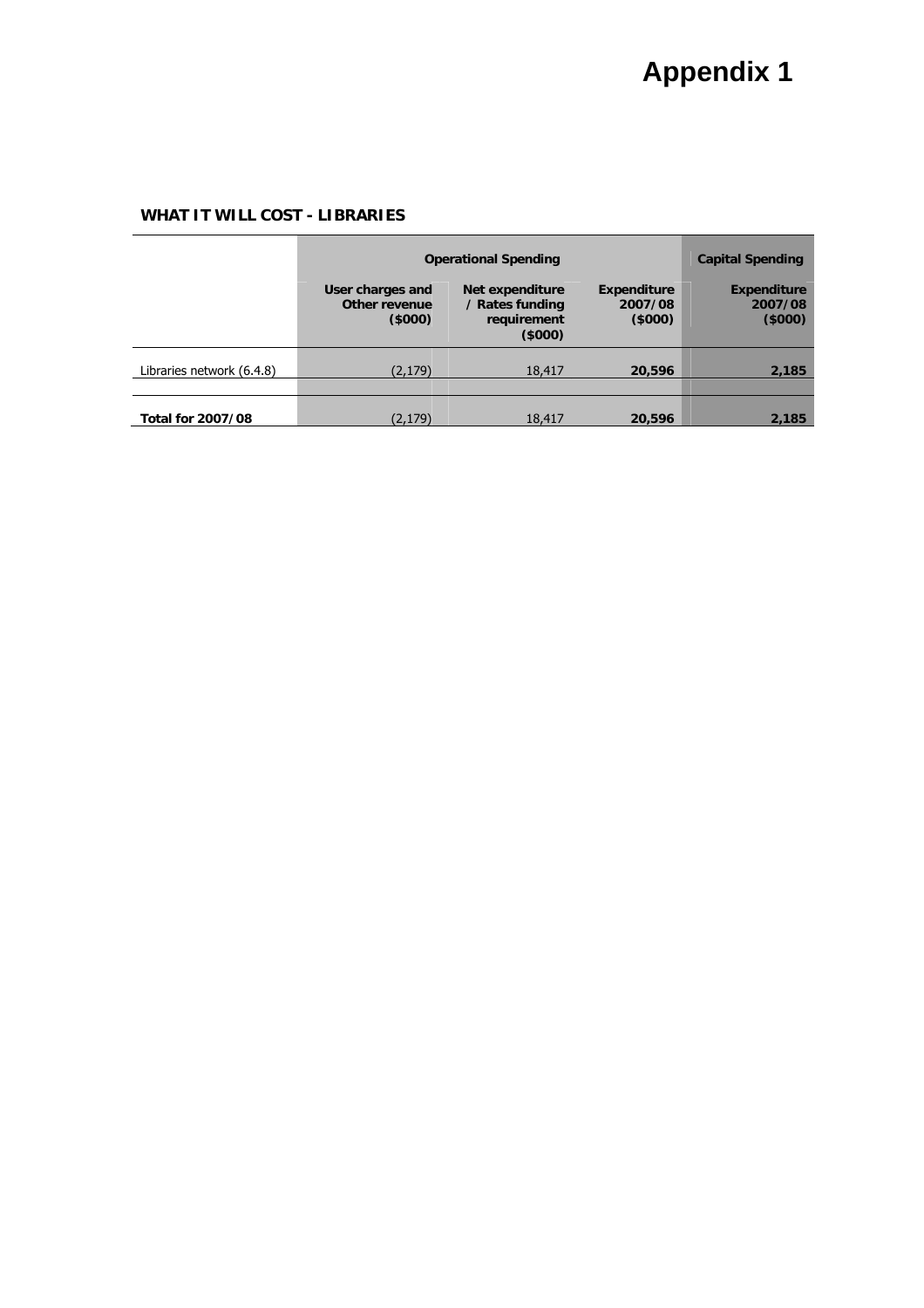#### **SOCIAL AND RECREATION**

## **Recreation facilities and programmes**

### **We're interested in your health and well-being.**

Access to sports and recreation opportunities – for people of all ages, abilities and circumstances – is important for health and well-being. Recreation, sport and play also bring people together, strengthening social cohesion. By offering a wide choice of facilities and activities, Wellington becomes a more appealing place for people to live. Through our recreation facilities and programmes, we aim for Wellington to become more liveable, more inclusive, more actively engaged and healthier.

### **Which is why we're the city's biggest provider of places to play.**

We:

- provide seven **swimming pools** (five indoor and two outdoor), which collectively attract more than 1.2 million visitors each year – these pools provide opportunities for fun, recreation, exercise, aquatic sports, and learning water skills
- provide 46 **sports grounds** which provide year-round opportunities for recreation and competitive sport (cricket, softball, rugby, league, hockey, soccer and netball and a range of other sports); high-use facilities include the National Hockey Stadium, Rugby League Park, Newtown Park and Hataitai Park
- provide or support **recreation centres** in five suburbs Karori, Newlands, Kilbirnie, Khandallah (Nairnville) and Tawa – which provide a range of recreation, sport and leisure opportunities, and together attract more than 280,000 users each year
- provide over 100 neighbourhood **playgrounds** and **skate parks** throughout the city
- own two **marinas**, the Evans Bay Marina and the Clyde Quay Boat Harbour, which provide public boat ramp access to the harbour as well as supporting the recreational activities of a large number of boat owners
- are involved in dozens of recreational, **sport, fitness and leisure programmes** across the city and throughout the year – programmes include the Run Swim series, Stepping Out Month of Walking, Kids Kiwitri, Dance Your Socks Off festival and many other programmes that together attract tens of thousands of participants every year
- work in **partnership** with others to add to the range of recreation experiences Wellington offers for example, we're calling for expressions of interest to establish an international-size ice skating rink in the upper car park at Te Whaea: National Dance and Drama Centre, and by supporting the development of a youth café by the Boys and Girls Institute
- provide ongoing funding to the **Basin Reserve Trust** to help ensure the iconic sports ground remains New Zealand's premier test cricket venue (see below)
- manage the Passport to Leisure scheme that provides community services card holders with **discounted access** to recreation centres, swimming pools, and recreation programmes.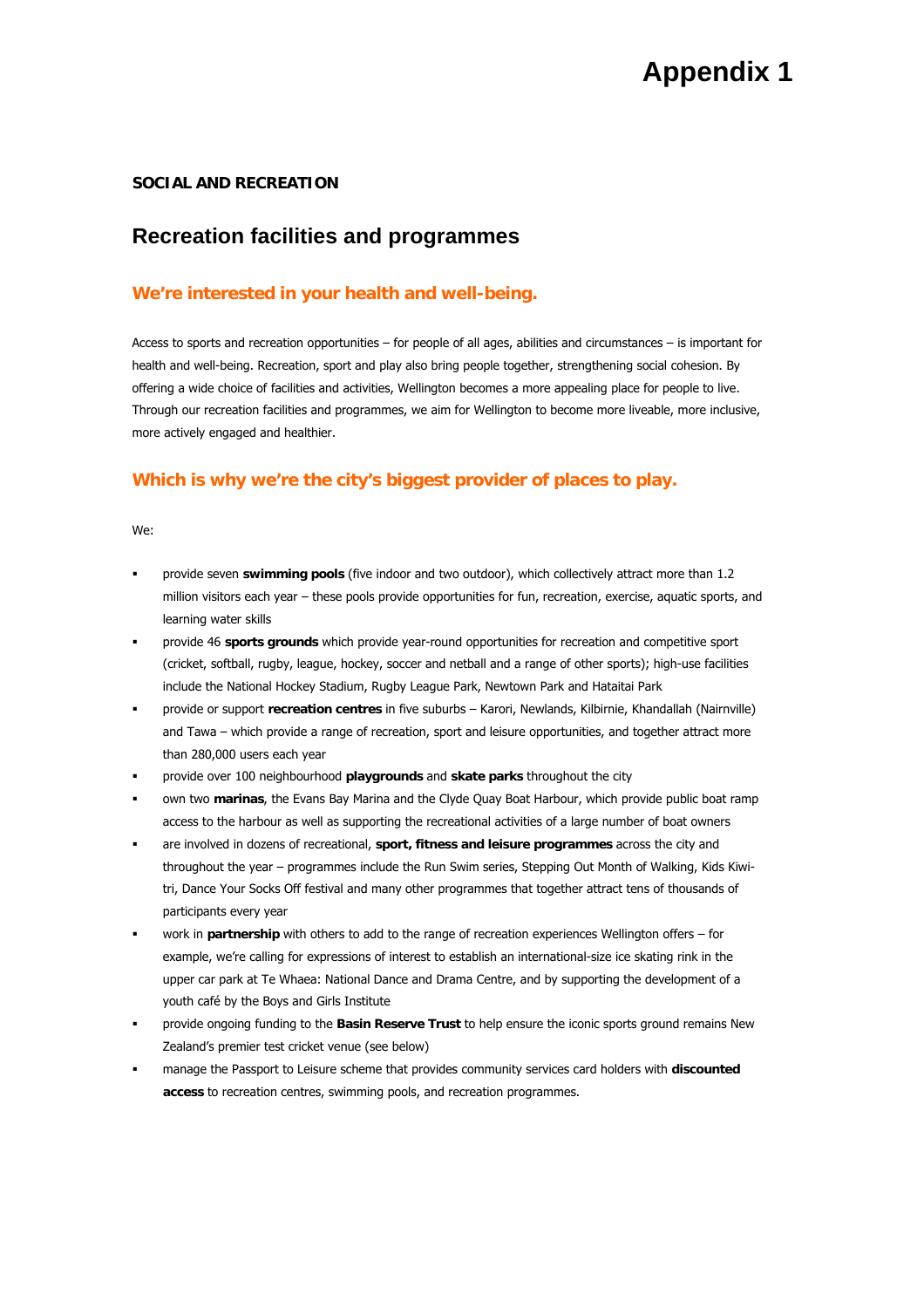### **The new indoor sports centre is going ahead at Cobham Park.**

One of our major upcoming commitments is to build a 12-court indoor community sports centre. Over the past few years we've engaged with representatives from netball, basketball, volleyball and other sports on how to meet growing demand.

We believe the facility, which will be located at Cobham Park, will be fantastic for these sports and for schools that are expected to use it during the week. The facility is estimated to cost \$40 million to construct. The designs include 12 full-size courts, meeting rooms, a reception area, car parking, kitchen, and an area for tournament control and administration.

The centre will complement existing facilities in the city such as the Queens Wharf Events Centre and the other recreation centres. The Events Centre will remain the city's main facility for major indoor sporting events. For this reason, seating for only around 1,000 spectators will be provided at the new centre.

While the primary use of this site will be for recreation, the facility will have the ability to host the occasional banquet of up to 4,000 people. The facility is expected to open in 2009.

### **This year we're building on our existing support for sports clubs.**

A \$100,000 fund is planned to support sports and active recreation clubs seeking professional advice and support for programme development, club growth and expansion, asset management (but not maintenance), club diversification and feasibility studies. Priority will be given to programmes that will increase youth participation in sport and recreation. Clubs will be able to apply for grants from the fund.

This proposal meets a gap identified by the Sports Forum, attended by more than 200 representatives from sports clubs in July 2006. It will complement our existing sports and recreation grants programme.

NB: This initiative will be funded under budget 6.3.2 Social and recreational grants, which is part of our community support programme.

#### **We're upgrading facilities at the Basin Reserve**

The Basin Reserve is a unique venue in the heart of the city that is used by a growing list of sporting codes and events organisers. In the near future, the Basin Reserve will host the Bangladesh and the England cricket teams, Wellington Phoenix Football, and the FIFA under 17 Women's World Cup soccer. Club cricket, rugby league, rugby union will also use the grounds and its facilities. In 2007/08 we're providing \$370,000 to the Basin Reserve Trust to replace the current irrigation system and upgrade media facilities.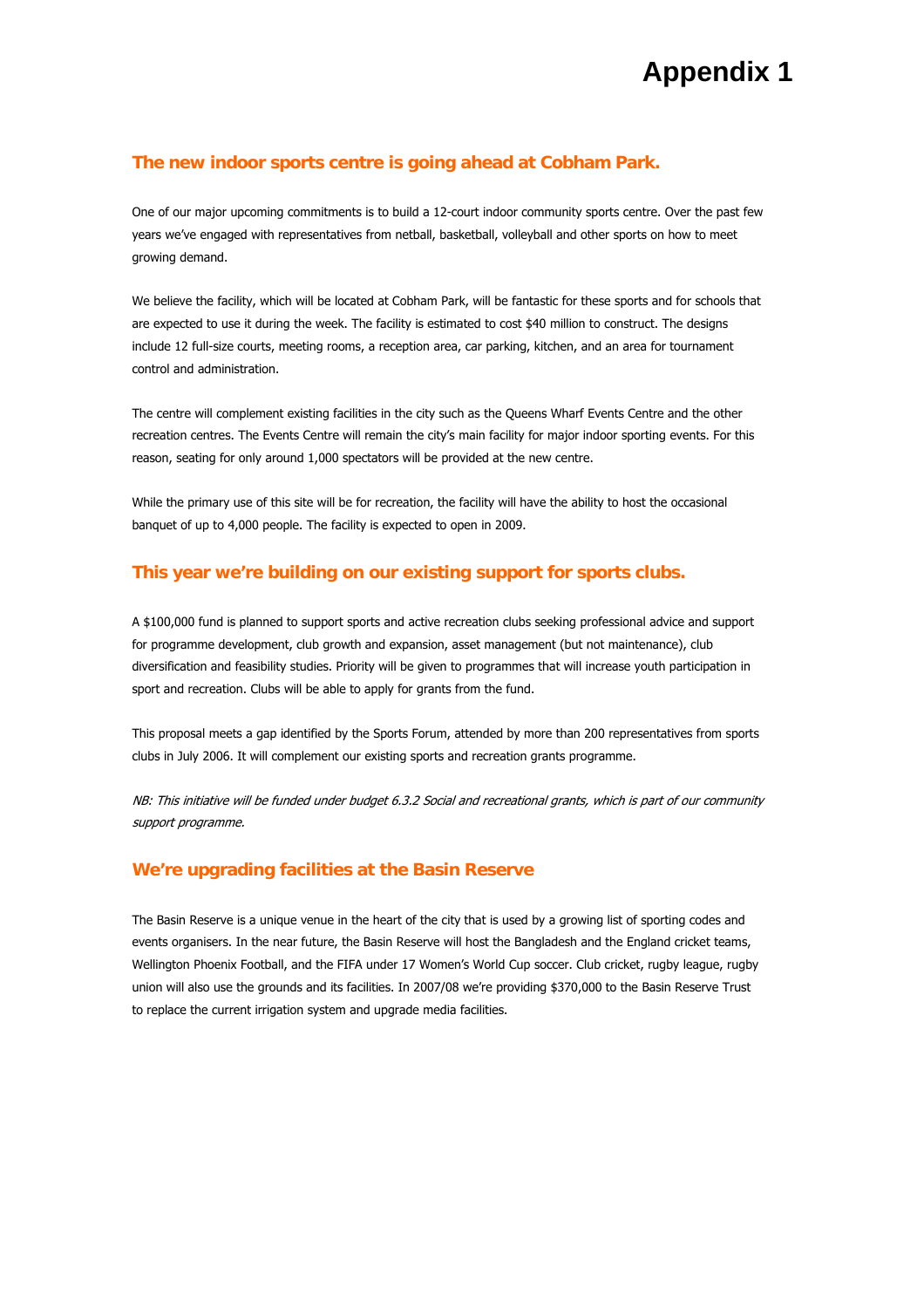### **MEASURING OUR PERFORMANCE**

We use a range of measures, including resident satisfaction surveys, to gauge our contribution to the city. In 2007/08, our targets are:

- 60,000 people will use WCC recreation programmes (excluding programmes offered at recreation facilities)
- 70 WCC recreation programmes will be held during the year (excluding programmes offered at recreation facilities)
- 1,450,000 people will use WCC swimming pools
- 92% of users surveyed will rate the quality of WCC swimming pools as good or very good
- WCC outdoor sports fields will have utilisation rates of 68% in winter and 78% in summer
- 80% of users surveyed will rate the quality and maintenance of the sports fields as good or very good
- 310,000 people will use WCC recreation centres
- 85% of users surveyed will rate the quality of WCC recreation centres as good or very good
- 88% of residents surveyed who have children under 14 will say their children have used a WCC playground or skate park in the previous 12 months
- 85% of residents whose children use playgrounds or skate parks will rate those facilities as good or very good
- A 95% occupancy rate for berths and boatsheds that are hired out
- 55,000 Passport to Leisure users will participate in WCC recreation facilities and programmes
- 30% of community services card holders will participate in WCC recreation programmes.

We will monitor achievement in our recreation partnerships (skating rink, Spinks Cottage, and the Basin Reserve Trust) by reporting (in our Annual Report) on progress in relation to each.

### **VARIANCES TO OUR LONG-TERM PLAN**

For the 2007/08 financial year, we are planning the following variances from our 2006-16 long-term plan:

- Aquatic facility upgrades reduce capital spending by \$450,000 by deferring construction of a hydroslide at Karori Pool until 2008/09. We are also adding capital spending of \$220,000 to extend the car park at the Wellington Regional Aquatic Centre (in line with resource consent requirements stemming from the shallow waterplay extension at the centre).
- Swimming pool operations we've increased our budget by \$1 million to cover staff and compliance costs for life guards
- Youth café we will provide a grant of \$190,000 in 2008/09 to support the development of a youth café by the Boys and Girls Institute.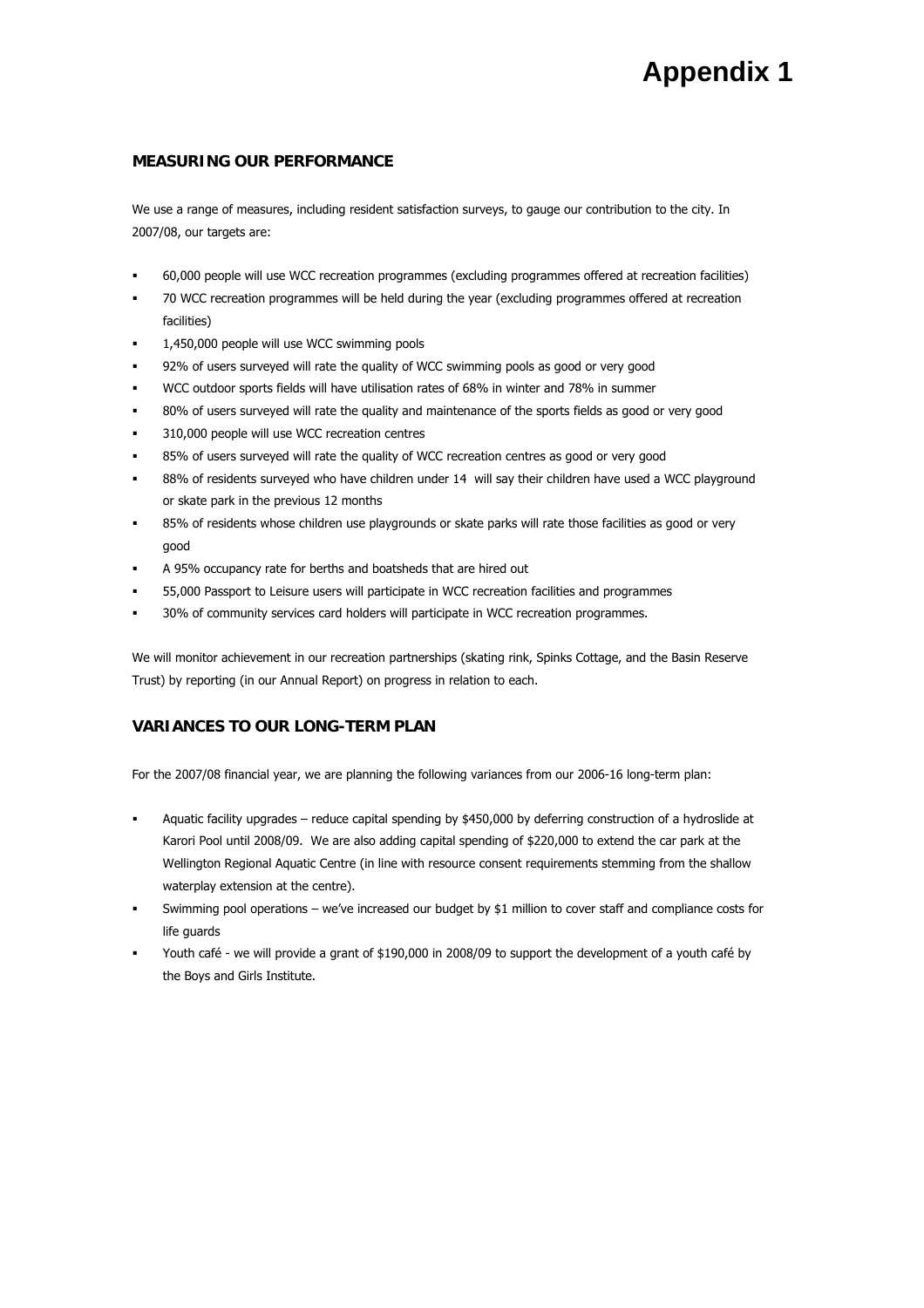|                                    | <b>Operational Spending</b>                 |                                                              |                                  | <b>Capital Spending</b>                 |
|------------------------------------|---------------------------------------------|--------------------------------------------------------------|----------------------------------|-----------------------------------------|
|                                    | User charges and<br>Other revenue<br>(5000) | Net expenditure<br>/ Rates funding<br>requirement<br>(\$000) | Expenditure<br>2007/08<br>(5000) | <b>Expenditure</b><br>2007/08<br>(5000) |
| Recreation partnerships<br>(6.1.2) |                                             | 605                                                          | 605                              | 370                                     |
| Access support (6.3.1)             |                                             | 68                                                           | 68                               |                                         |
| Recreation programmes<br>(6.3.3)   | (321)                                       | 599                                                          | 920                              |                                         |
| Swimming pools (6.4.1)             | (6,255)                                     | 9,700                                                        | 15,955                           | 2,586                                   |
| Sports fields (6.4.2)              | (380)                                       | 2,679                                                        | 3,059                            | 1,209                                   |
| Recreation centres (6.4.3)         | (665)                                       | 2,646                                                        | 3,311                            | 7,617                                   |
| Playgrounds (6.4.4)                |                                             | 581                                                          | 581                              | 448                                     |
| Marinas (6.4.5)                    | (516)                                       | (15)                                                         | 501                              | 90                                      |
| <b>Total for 2007/08</b>           | (8, 137)                                    | 16,863                                                       | 25,000                           | 12,320                                  |

## **WHAT IT WILL COST - RECREATION FACILITIES AND PROGRAMMES**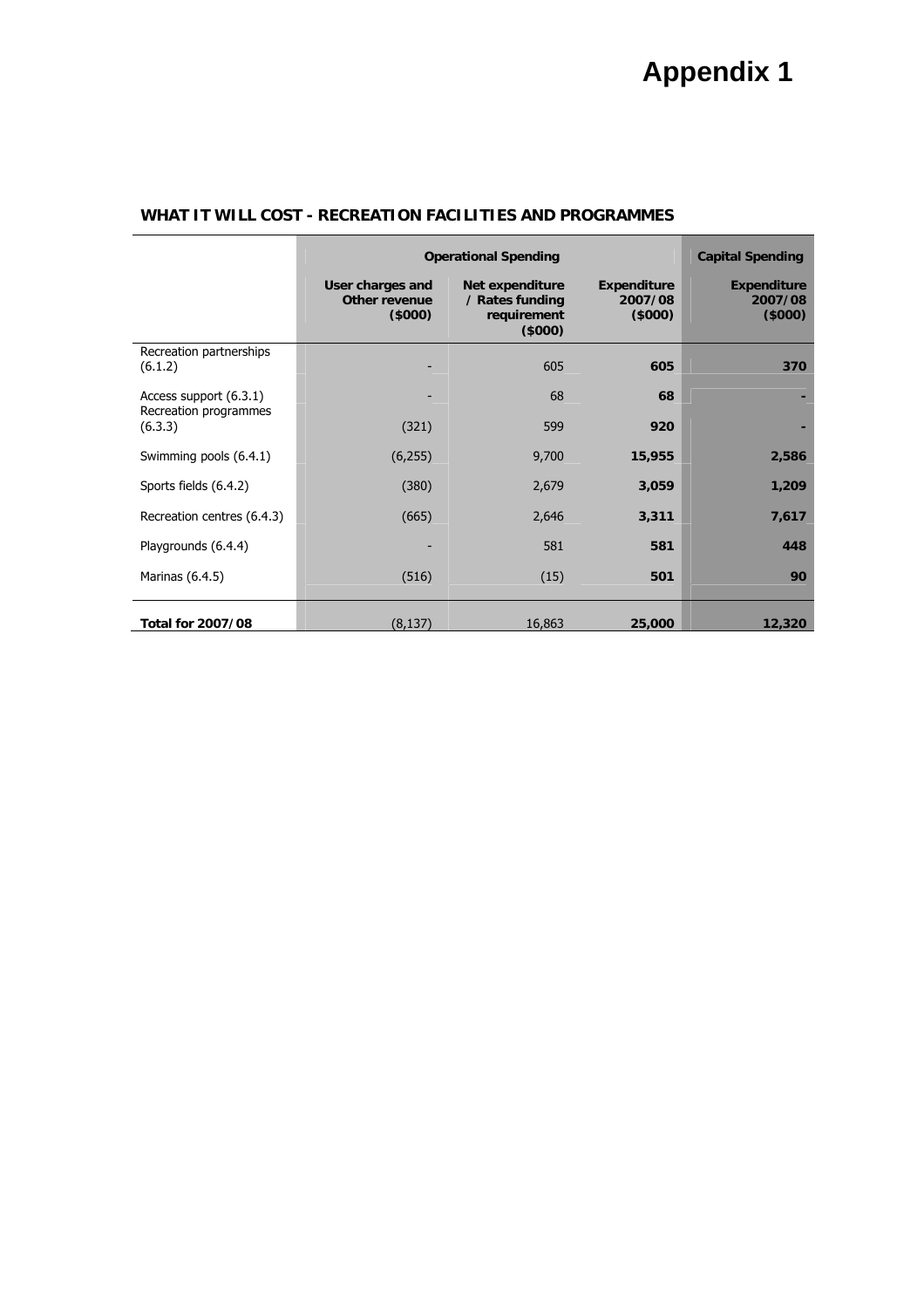### **SOCIAL AND RECREATION**

## **Public health and safety**

## **Health and safety are fundamental to a high quality of life.**

We aim to ensure that Wellingtonians are protected from threats to their health and safety – whether those threats are from natural hazards, crime, disease or other sources. Health and safety are crucial to our goals of making the city more liveable, more inclusive, more actively engaged, better connected, healthier and safer.

# **That's why we give high priority to our emergency management, crime prevention, public health regulation and other health/safety protection work.**

We:

- operate the **Wellington Emergency Management Office** (WEMO), which works to ensure the city is wellprepared for earthquakes, floods and other emergencies
- work to ensure Wellington continues to be a **safe city** through crime prevention, design protocols, and measures to tackle the causes of crime and disorder; key projects include operation of closed circuit TV cameras in the central city, monitoring by city safety officers, banning liquor consumption in public places in the central city at times, and ensuring public areas are well lit and highly visible
- **regulate public health** activities in accordance with legislation, bylaws and Council policies this work includes licensing of food premises, licensing of liquor sales, registration of dogs, licensing of businesses that discharge trade waste, and inspection of these activities
- operate two **cemeteries**, at Karori and Makara, as well as a crematorium at Karori Cemetery
- provide 60 **public toilets** throughout the city since 2005/06 we have been increasing the budget in this area to meet public demands for upgraded facilities.

# **We plan to make Wellington safer by providing a tsunami warning system.**

It's 150 years since Wellington was last struck by a tsunami. In 1855, sea plunged from Lyall and Evans Bays into the Rongotai and Miramar areas, covering parts of both up to a metre deep. At Lambton Quay, shops were flooded as, every 20 minutes for half a day, the harbour rose and fell by four metres.

The tsunami was caused by the Wairarapa Earthquake. If a sizeable earthquake strikes that faultline again, the risk of tsunami will be high, and residents may have little time to get out of its path. In that event, Wellingtonians in coastal areas and the CBD will need early warning.

We intend to install sirens at fixed positions around the coast, and to purchase two mobile sirens which can be fixed to helicopters and be heard almost 2km away. We are budgeting \$100,000 for this work, which aims to protect the estimated 60,000 people living in areas that could be at risk.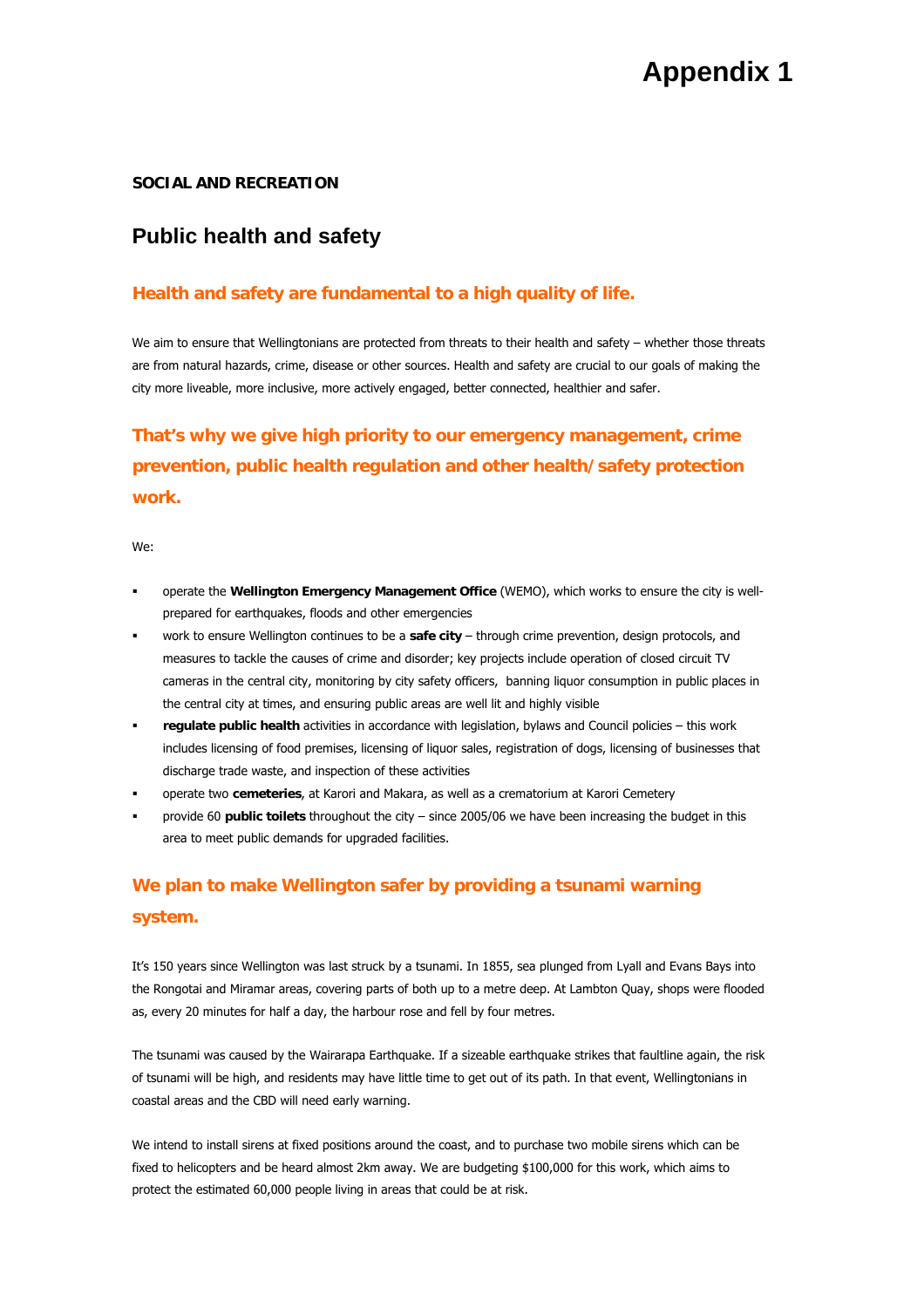#### **MEASURING OUR PERFORMANCE**

We use a range of measures, including resident satisfaction surveys, to gauge our contribution to the city. In 2007/08, our targets are:

- 82% of WCC public toilets will meet the required service level standard for cleanliness (monitored through regular internal service level audits)
- a 3% increase (on 2006/07 levels) in residents that are surveyed who are satisfied with the cleanliness of WCC public toilets to 55%
- a 2% increase (on 2006/07 levels) in residents that are surveyed who are satisfied with the availability of WCC public toilets to 55%
- all scheduled food premises inspections will be completed during the year
- 95% of food premises with an inspection rating of "excellent" or "very good" will maintain or improve their inspection rating (this excludes new premises and those that have a change in occupier during the year)
- 100% of high risk licensed premises and 25% of medium risk premises will be inspected under the Sale of Liquor Act (1998) during the year (note: low risk premises are primarily restaurants and are inspected by health officers)
- WCC City Safety Officers will patrol Wellington's inner city 24 hours a day, seven days a week, 52 weeks a year
- 45 emergency preparedness programmes will be carried out in schools and 70 will be carried out in businesses during the year
- All of our emergency management partners will be satisfied with overall emergency planning in Wellington.

We will also monitor perceptions of city safety by measuring the percentage of residents surveyed who rate city safety issues (such as vandalism, graffiti, behaviour of others etc) as a problem over the previous 12 months.

For cemeteries and crematoria, our performance target is to retain ISO9001/2000 accreditation. We keep a record of the number of burials and cremations carried out each year but of course do not set targets.

#### **VARIANCES TO OUR LONG-TERM PLAN**

For the 2007/08 financial year, we are planning the following variances from our 2006-16 long-term plan: Burials and crematoria upgrades and renewals – defer construction of a new roadway at Makara Cemetery until 2008/09.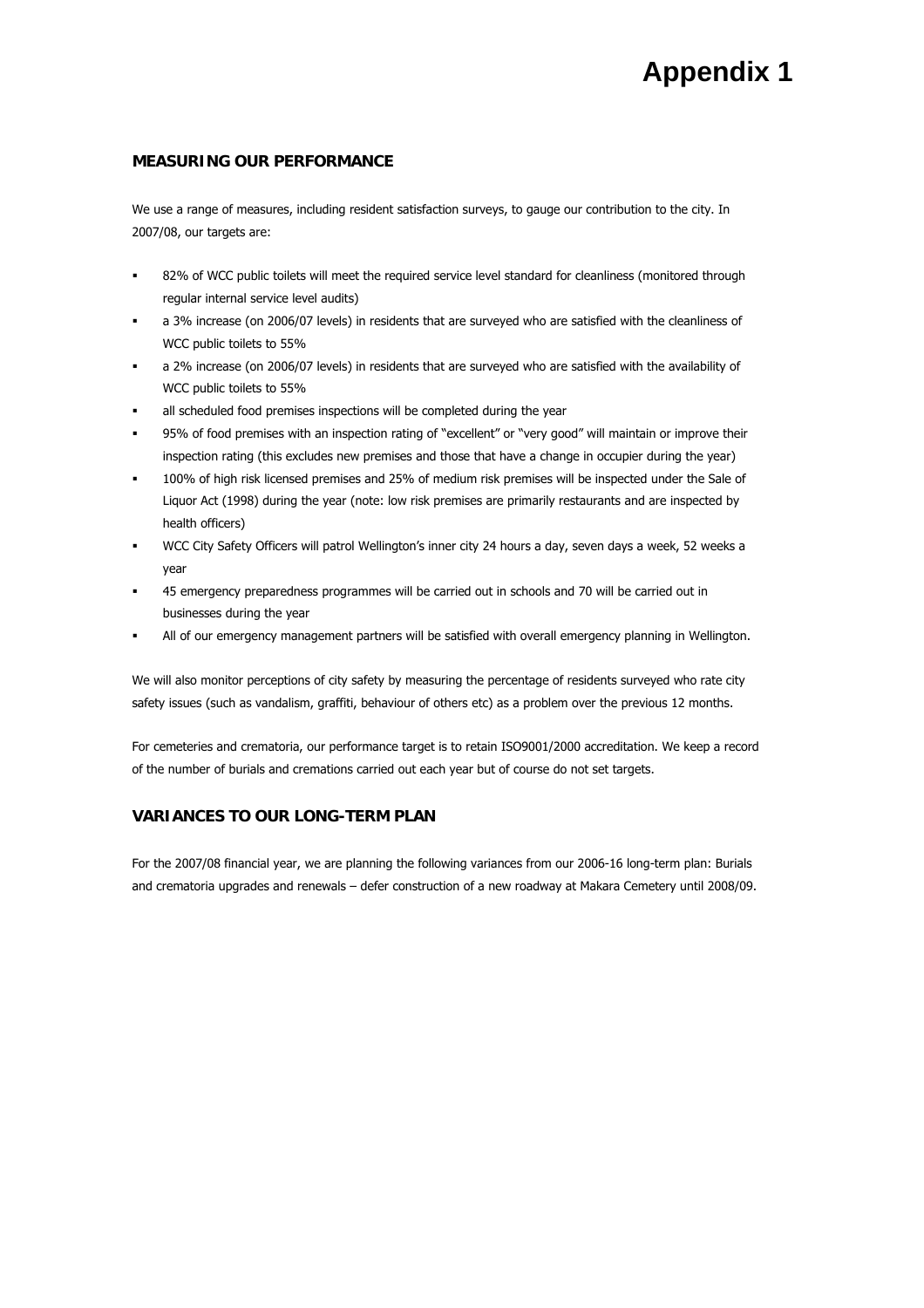|                                                          | <b>Operational Spending</b>                 | <b>Capital Spending</b>                                     |                                         |                                         |
|----------------------------------------------------------|---------------------------------------------|-------------------------------------------------------------|-----------------------------------------|-----------------------------------------|
|                                                          | User charges and<br>Other revenue<br>(5000) | Net expenditure<br>/ Rates funding<br>requirement<br>(5000) | <b>Expenditure</b><br>2007/08<br>(5000) | <b>Expenditure</b><br>2007/08<br>(5000) |
| <b>Burials and cremations</b><br>(6.5.1)                 | (832)                                       | 745                                                         | 1,577                                   | 100                                     |
| Public toilets (6.5.2)                                   |                                             | 1,508                                                       | 1,508                                   | 692                                     |
| Public health (6.5.3)                                    | (2, 105)                                    | 2,080                                                       | 4,185                                   |                                         |
| City safety $(6.6.1)$                                    |                                             | 1,343                                                       | 1,343                                   |                                         |
| <b>Wellington Emergency</b><br>Management Office (6.6.2) | (127)                                       | 1,977                                                       | 2,104                                   | 100                                     |
| Total for 2007/08                                        | (3,064)                                     | 7,653                                                       | 10,717                                  | 892                                     |

## **WHAT IT WILL COST - PUBLIC HEALTH AND SAFETY**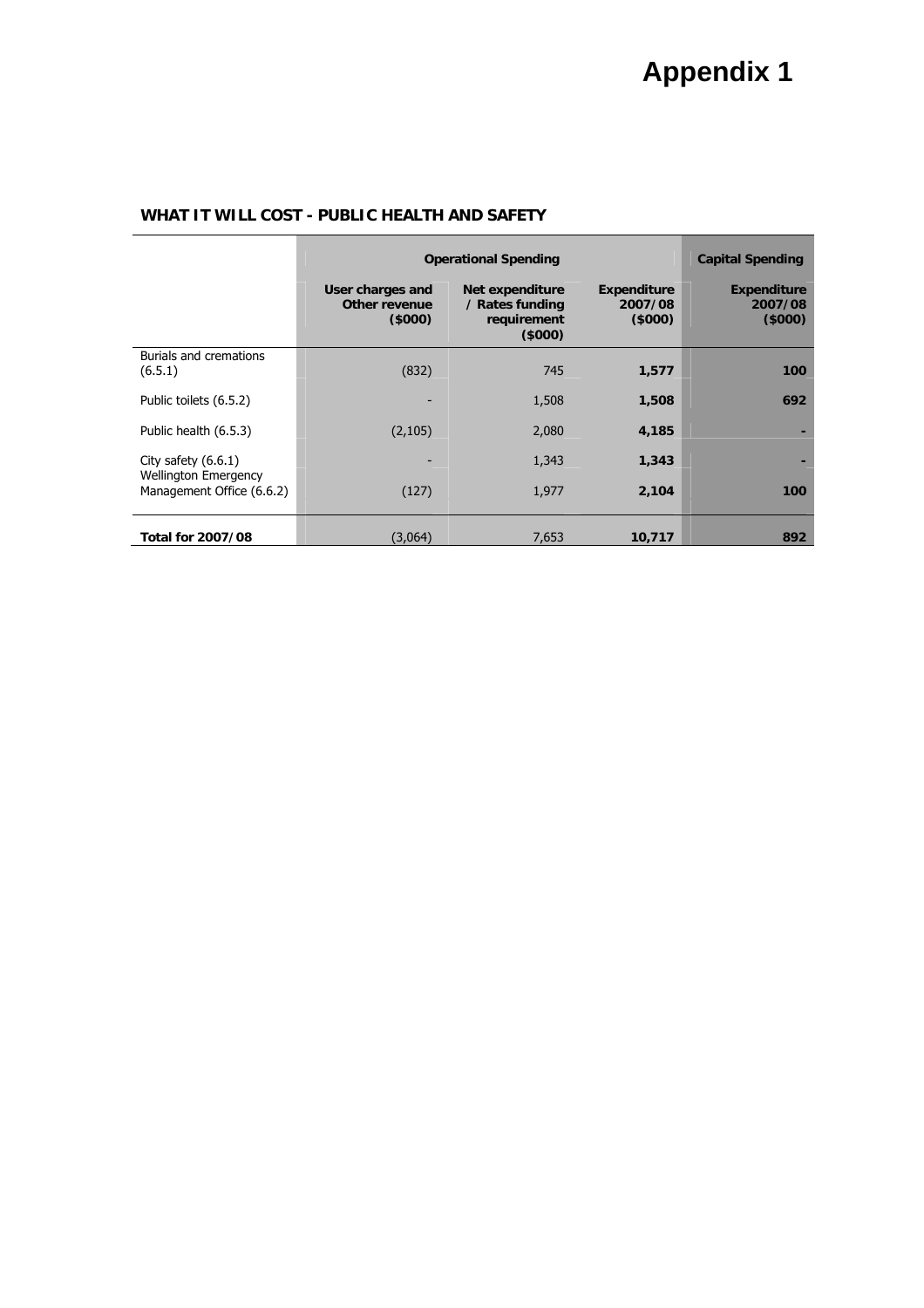#### **SOCIAL AND RECREATION**

## **Housing**

### **Shelter is a basic human need.**

Adequate homes are important for health and well-being. Ensuring access to housing builds social cohesion, helps people to access the opportunities the city has to offer, and contributes to Wellington's reputation as a close, caring community. This activity contributes to our goals of making the city more liveable, more inclusive, more actively engaged, better connected, healthier and safer.

#### **We help to meet that need.**

We own more than 2,300 housing units, which we rent to low-income people whose housing needs are not met by other housing providers.

We allocate these homes according to need. All applicants for housing assistance are assessed in line with our Housing Policy. To be eligible, applicants must have modest incomes and assets, their current housing must be inadequate for their needs, and they must be in one of the following priority groups: the fit elderly, refugees, people with a physical or psychiatric disability, people with multiple disadvantages, households who pay more than half of their income as rent, migrants, and people with physical disabilities. Rents are set at 70 percent of market rates.

Since 2006/07, we have allowed for up to 5 percent of our properties to be rented to people outside current criteria at market rentals.

Over the next three years, we will continue to work toward reconfiguring our housing stock to meet increasing demand for one- and two-bedroom units. We are also planning several maintenance/upgrade projects on our housing units.

# **We're working in partnership with the Government to upgrade our housing**

The Government has offered us \$220 million over the next 10-15 years to upgrade our housing portfolio, making our housing units safer, secure and modern.

The offer will enable the Council to target key areas of building improvement such as:

- building code compliance (including earthquake strengthening)
- improving insulation and ventilation
- addressing issues around tenant safety and security
- upgrading kitchens and bathrooms
- enhancing community facilities, and
- reconfiguring many Council bedsits into larger accommodation.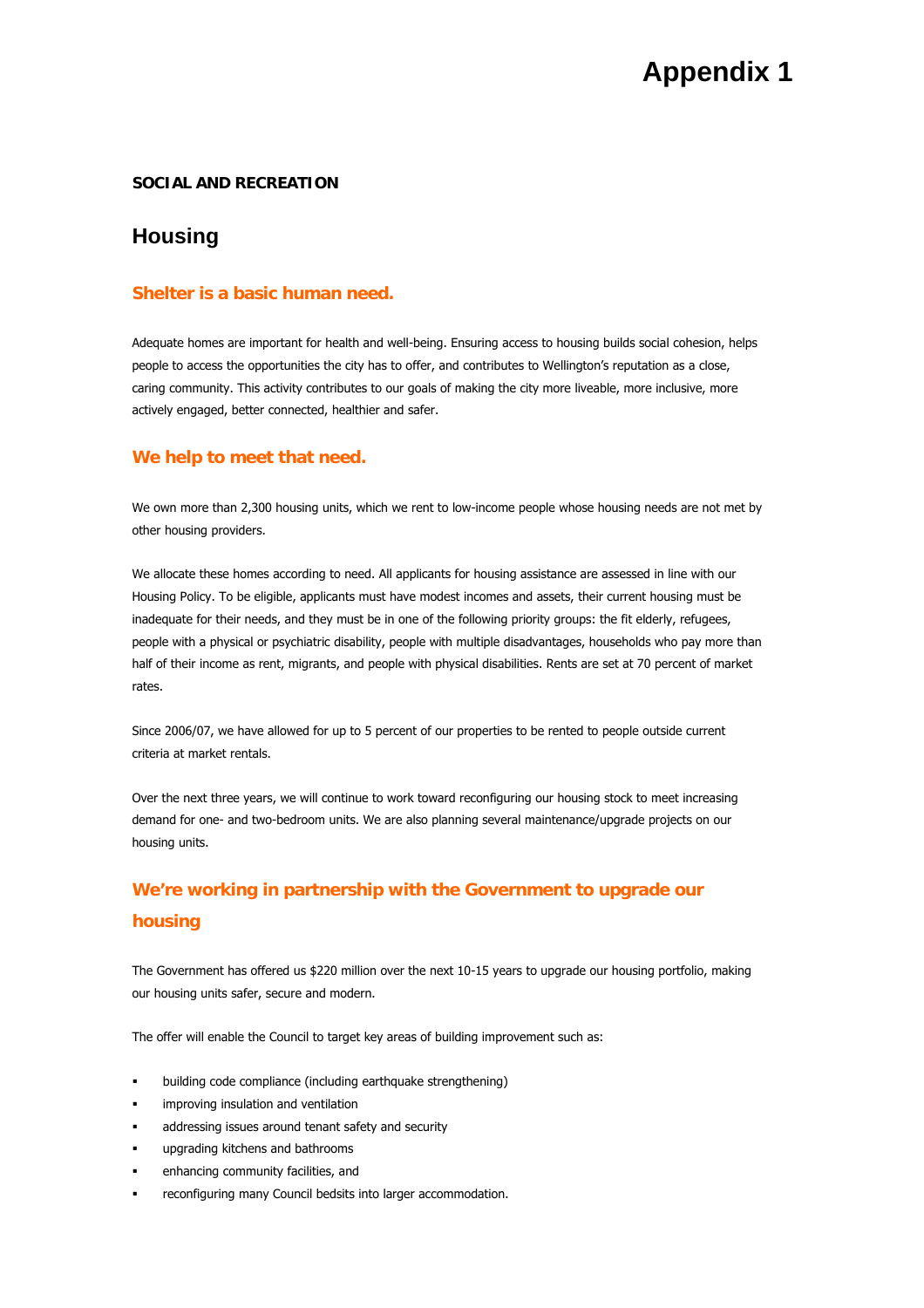We currently house about 4,000 people in 2,354 units – mainly one-bedroom and two-bedroom.

The Government's offer requires us to stay in social housing for 30 years at approximately current levels, to ringfence all rental-income from social housing for reinvestment in social housing, and to give the Crown first right of refusal should the Council choose to sell any of its housing stock.

We will also review our housing policy and practices in conjunction with the Housing New Zealand Corporation. If we break the terms and conditions within the 30-year timeframe we will be liable for penalty costs.

Many of our housing units were built in the 1960s and 1970s. Though we have maintained them to a good standard, they are coming to the end of their useful lives and the cost of upgrading them is too large for the Council and ratepayers to carry alone. The size and range of Council housing complements the social housing provided by central government in Wellington.

If this proposal is approved, we'll develop a memorandum of understanding with the Government by June 2007. Construction work will most likely start in 2008-9.

### **MEASURING OUR PERFORMANCE**

We use a range of measures, including resident satisfaction surveys, to gauge our contribution to the city. In 2007/08, our targets are:

- 68% of applicants WCC housing will be housed during the year (by target group)
- the average waiting time for applicants who are housed during the year will be 80 days (by target group)
- 67% of WCC housing tenants surveyed are satisfied with services and facilities.

### **VARIANCES TO OUR LONG-TERM PLAN**

For the 2007/08 financial year, we are planning the following variances from our 2006-16 long-term plan: Housing renewals – defer capital spending by \$1.2 million to allow the detailed renewal programme to be reviewed in light of the Government's offer (discussed above).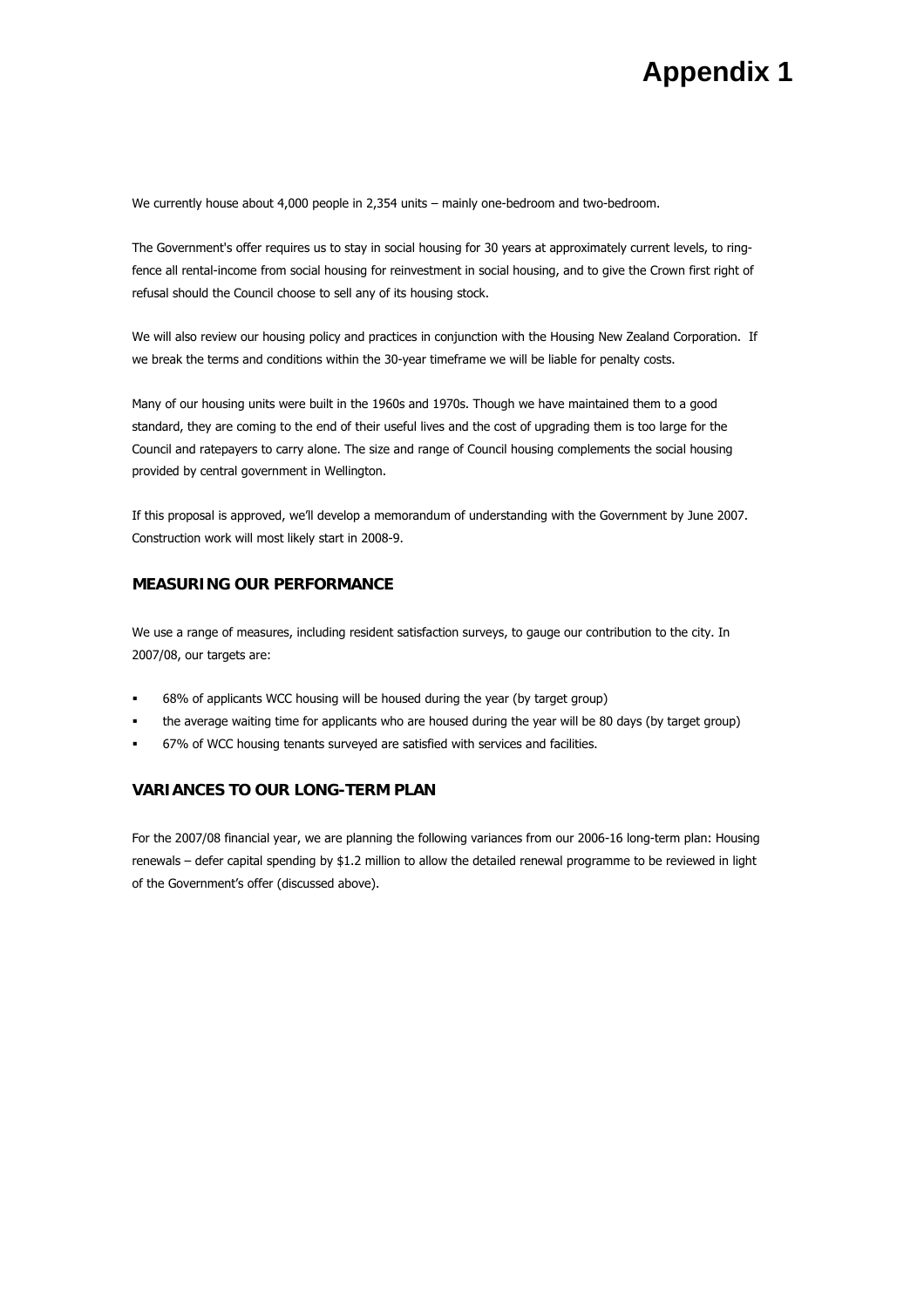## **WHAT IT WILL COST – HOUSING**

|                              | <b>Operational Spending</b>                 |                                                             |                                         | <b>Capital Spending</b>                 |
|------------------------------|---------------------------------------------|-------------------------------------------------------------|-----------------------------------------|-----------------------------------------|
|                              | User charges and<br>Other revenue<br>(5000) | Net expenditure<br>/ Rates funding<br>requirement<br>(5000) | <b>Expenditure</b><br>2007/08<br>(5000) | <b>Expenditure</b><br>2007/08<br>(5000) |
| Community housing<br>(6.1.1) | (16, 553)                                   | (1,209)                                                     | 15,344                                  | 2,032                                   |
|                              |                                             |                                                             |                                         |                                         |
| <b>Total for 2007/08</b>     | (16,553)                                    | (1,209)                                                     | 15,344                                  | 2,032                                   |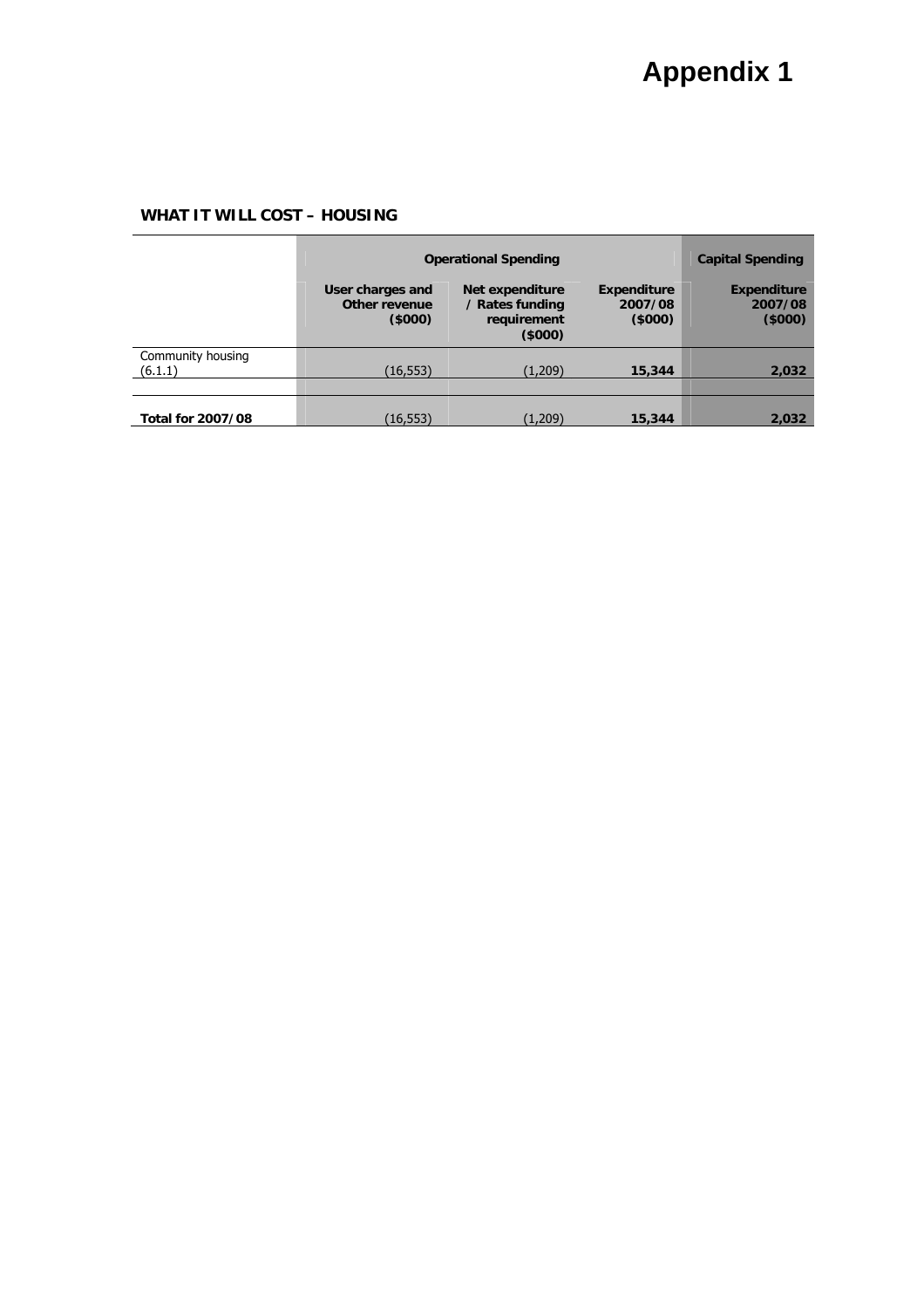#### **SOCIAL AND RECREATION**

## **Community support**

# **Wellington should be a city with strong communities, a place where everyone feels included.**

Community strength is about celebrating diversity, providing opportunities for people to get involved, ensuring all people and groups can have a say about the city's direction and have opportunities to live their lives as they wish, and looking after those in need. Achieving these goals requires strong social services and active support for community groups.

# **Our community support work aims to provide assistance to people in need, and opportunity for those who seek it.**

We:

- provide information, advice and advocacy services to a wide range of people and **community groups**; publish a directory of community organisations; and support community forums such as the Disability Forum, Youth Forum and Pacific Forum through which people contribute to civic life
- support Project Margin, through which outreach workers are employed to help meet the health and accommodation needs of **homeless people** – this is one of several projects aimed at assisting homeless people, including our provision of community housing (see above) and of social grants (see below) to organisations that work with and assist the homeless
- provide **grants** for initiatives that support our social and recreational strategic objectives some of these are for long-term partnerships, others for one-off projects
- provide and/or support a network of **community centres and halls** throughout the city, and provide locations for eight crèches
- assist community groups by **subsidising office accommodation** costs
- support projects that encourage people to develop **information technology skills**, and help organisations to use information technology to meet community objectives – this is provided through funding to the Wellington 2020 Communications Trust, establishment of computer rooms in our Newtown Park and Arlington housing complexes, and provision of computers and internet access for Newtown residents in several Newtown community locations.

In the coming year we'll also assess the benefits and availability of videoconferencing facilities in the city. We have also made a \$23,400 contract adjustment for community ICT.

## **We're supporting the establishment of a wet hostel in the city**

The wet hostel will provide accommodation and support for homeless people with a history of alcoholism who have not been able to maintain places in other forms of accommodation. A wet hostel is distinct from other accommodation for homeless people in that residents who have alcohol and other substance abuse problems do not have to be alcohol free to keep a roof over their heads.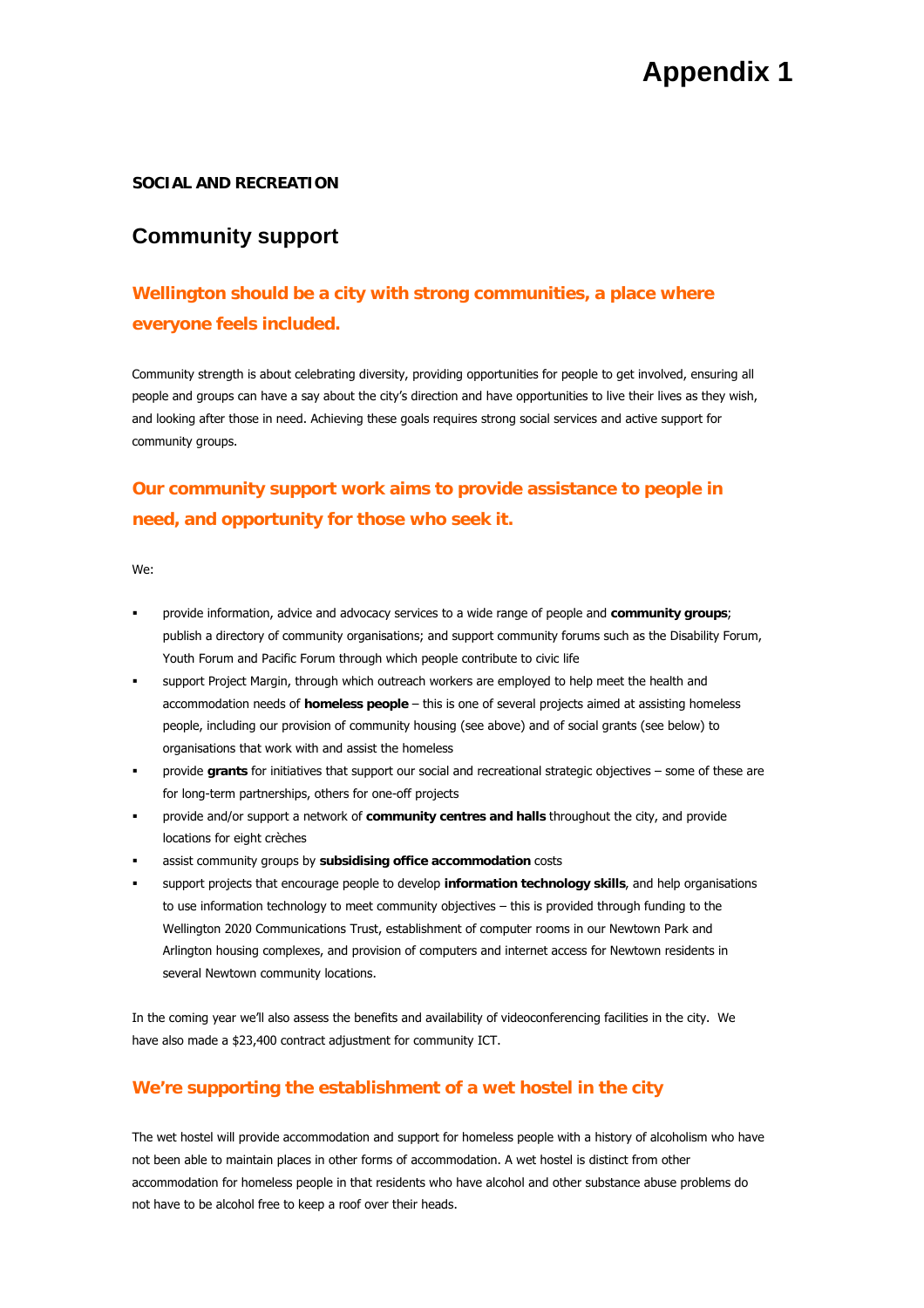The proposal is a partnership between the Council and the Capital and Coast District Health Board, with support from other government departments. It is an opportunity to house and help some of the city's most visible and vulnerable homeless people – those who, through their alcohol dependence, are unable to meet their own basic needs of food, clothing and shelter.

The proposal involves supporting the development of the wet hostel. The hostel will be managed by Wellington social service agencies in partnership with providers. The hostel would be staffed 24 hours a day. We will support the initiative with a grant capped at \$500,000. This would be paid over two years. Capital and Coast Health DHB has already committed the same amount over two years, and further sources of funding are being sought to complete the project. Our funding is dependent on those funds being secured.

#### **We're also increasing our support for community centres…**

Construction of a new Newlands Community Centre will be completed during the first half of 2008. The centre incorporates meeting and activity rooms, a performance space, a 'cyber-library', youth facilities, an outdoor halfcourt, and toy library. We intend to employ a co-ordinator to manage the centre, and establish an advisory group to oversee its operation.

We're also planning several management changes arising from a review of our community facilities. These include establishing a publicly available database of community facilities, developing a partnership framework to allow non-Council facilities to be accessed more widely, and developing a 10-year plan for investment in Council-owned community facilities.

The budget for this work is \$206,000 in operational spending, rising to \$296,000 in future years.

In addition we're planning to draw-up concept designs for the redevelopment of Khandallah Hall at a cost of \$60,000. These will be developed in consultation with the community and will include sketch plans and an estimation of costs for stage two (detailed design, contract documentation and construction).

We're also providing a \$70,000 grant to St Andrews on The Terrace so the church can get on with essential work on the historic Terrace property. The church is planning to sell Crossways Community House in Mt Victoria to fund the work and the grant, which is subject to a number of conditions, will allow it to delay the sale by a year. This will give the Save Crossways Group and Mt Victoria community the opportunity to see if they can raise the money necessary to buy the building.

#### **…and for community and recreation groups**

We're making a CPI adjustment to our grants pool, which provides support for groups and initiatives with social, cultural, economic or environmental benefits. These grants are used to support organisations such as Age Concern, Wellington Free Ambulance, the Life Flight Trust, and arts/culture organisations and festivals. For many grant recipients, funding has not been increased in the last four years; for some, there has been no increase this decade. The CPI increase, which will ensure the value of our grants doesn't erode further, will add \$117,000 to our annual budget.

In addition, we're establishing a new grants pool to assist sports clubs and active recreational groups – see Recreation facilities and programmes above.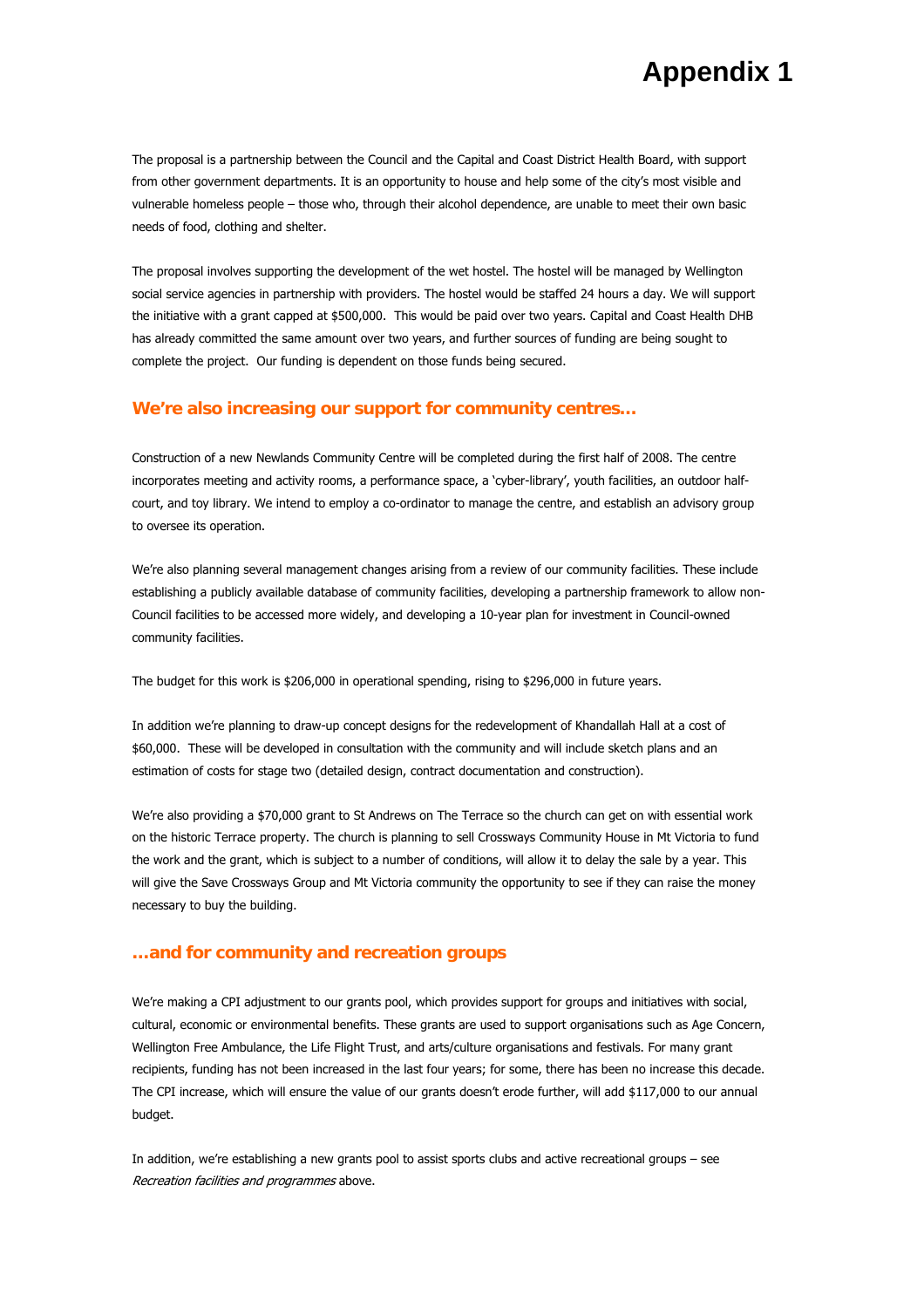#### **MEASURING OUR PERFORMANCE**

We use a range of measures, including resident satisfaction surveys, to gauge our contribution to the city. In 2007/08, our targets are:

- Six community forums will be held during the year, with combined attendance of at least 725 people
- 76% of residents surveyed are satisfied with services and resources provided by WCC to encourage strong and thriving communities
- 72% of community group members are satisfied with services and resources provided by WCC/City Communities (groups include ethnic, youth, Maori, Pacific, disabled, elder etc)
- 500,000 people will use WCC community centres and 65,000 people will use WCC community halls (note: users includes individuals that may make multiple visits)
- WCC community centres will maintain at least 56% occupancy rate and community halls will maintain at least 25% occupancy rate.

We also record the number of social and recreational grant applications we receive, the number receiving grants, and the total budget allocation. Our target is for all social and recreational grants to be distributed in accordance with eligibility criteria.

We will monitor performance in the following areas but we have not set performance targets:

- Our work with homeless people we will report (in our Annual Report) on the work we have done in partnership with others
- Community access to information technology we will report (in our Annual Report) on the number of groups hosted on the Wellington 2020 Communications Trust's Wellington Community Net website (www.wcn.net.nz) and the number of visits to the site. We will also monitor the number of computer courses held at the computer rooms in our Newtown Park and Arlington housing complexes, and the number of people attending those courses.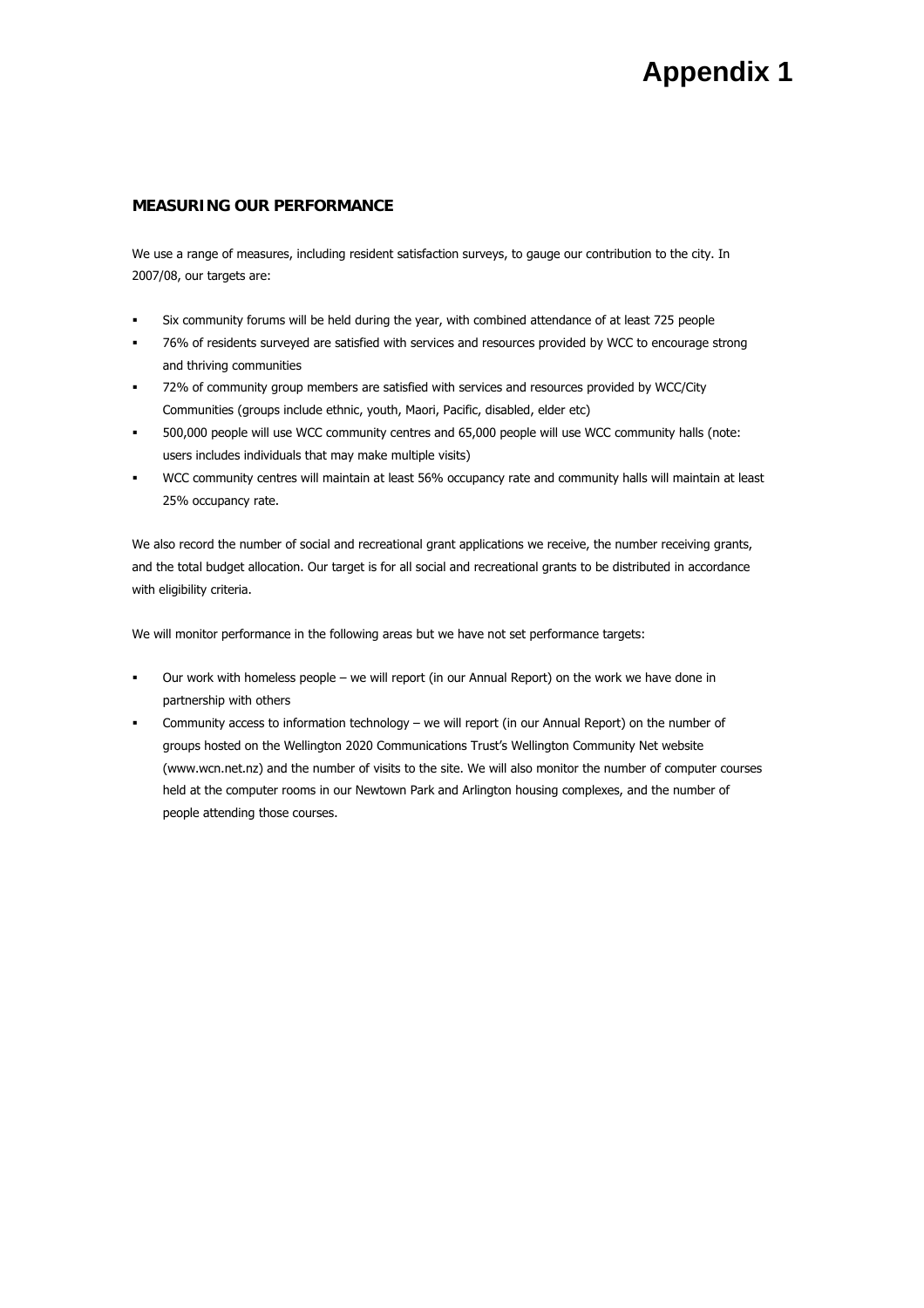## **WHAT IT WILL COST - COMMUNITY SUPPORT**

|                                                                | <b>Operational Spending</b>                 | <b>Capital Spending</b>                                     |                                          |                                         |
|----------------------------------------------------------------|---------------------------------------------|-------------------------------------------------------------|------------------------------------------|-----------------------------------------|
|                                                                | User charges and<br>Other revenue<br>(5000) | Net expenditure<br>/ Rates funding<br>requirement<br>(5000) | <b>Expenditure</b><br>2007/08<br>(\$000) | <b>Expenditure</b><br>2007/08<br>(5000) |
| Implementation of the                                          |                                             |                                                             |                                          |                                         |
| homelessness strategy                                          |                                             | 380                                                         | 380                                      |                                         |
| (6.2.1)<br>Community advocacy                                  |                                             |                                                             |                                          |                                         |
| (6.2.2)                                                        |                                             | 1,986                                                       | 1,986                                    |                                         |
| Social and recreational                                        |                                             |                                                             |                                          |                                         |
| grants $(6.3.2)$                                               |                                             | 2,380                                                       | 2,380                                    |                                         |
| Community centres and<br>halls (6.4.6)<br>Community ICT access | (192)                                       | 2,499                                                       | 2,691                                    |                                         |
| (6.4.7)                                                        |                                             | 457                                                         | 457                                      |                                         |
| <b>Total for 2007/08</b>                                       | (192)                                       | 7,702                                                       | 7,894                                    |                                         |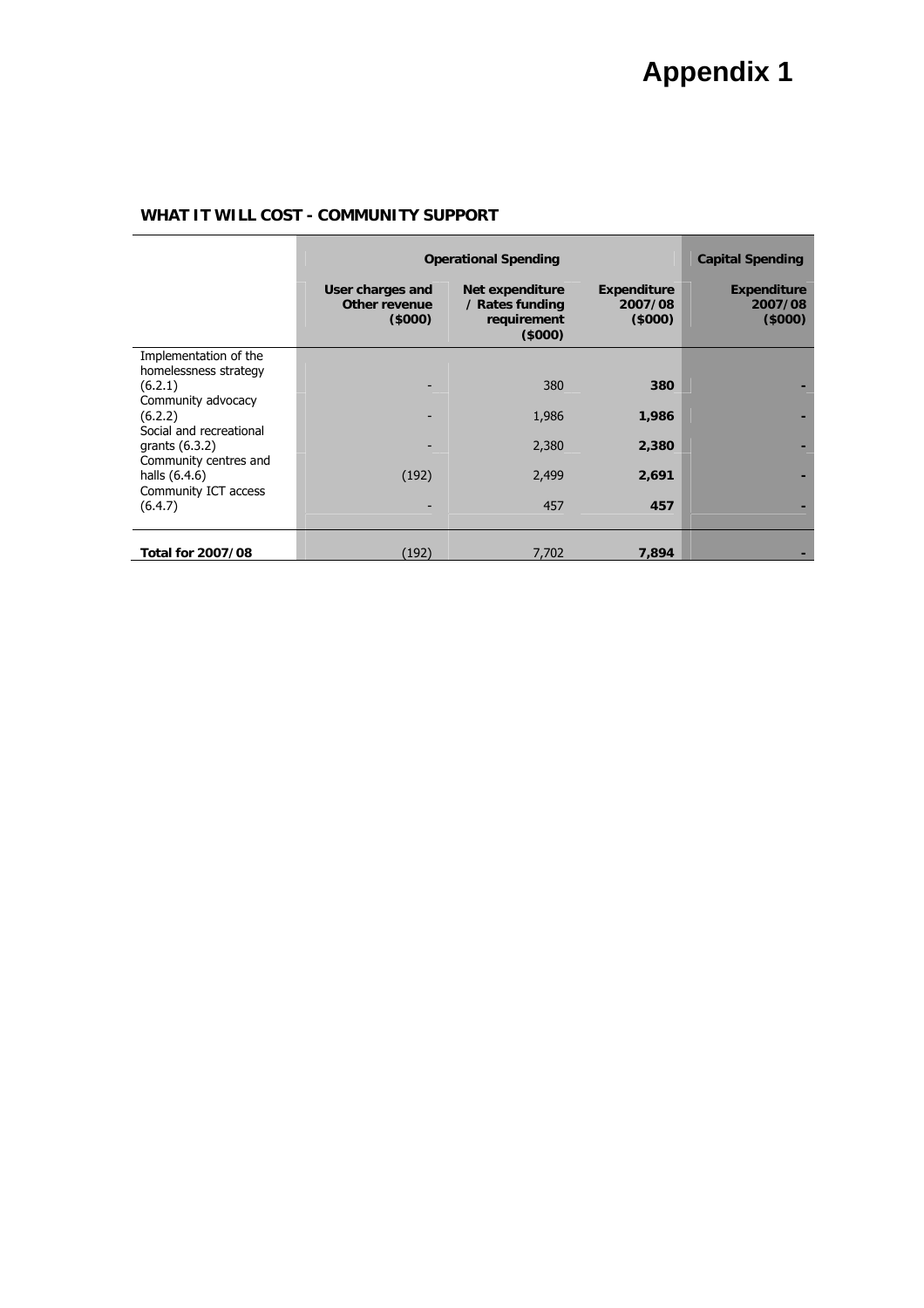### **GOVERNANCE**

# **Maori engagement (including Mana Whenua)**

## **We acknowledge the special place of Maori in Wellington's history.**

Wellington has a long history of occupation by Maori, and this creates responsibilities for the Council. We want to see the special position of mana whenua (i.e. iwi with customary authority over the area) acknowledged and reflected in the way we make decisions about the city and its resources.

# **So our governance arrangements include formal opportunities for mana whenua to contribute.**

We work with the city's two mana whenua organisations, the Wellington Tenths Trust and Ngati Toa Rangatira, to ensure their views are represented in decisions about the city, and to ensure their contribution to Wellington's heritage is fully and publicly recognised. Our responsibilities to these groups are outlined in memoranda of understanding.

We also involve the wider Maori community on issues of specific interest to them.

### **MEASURING OUR PERFORMANCE**

We measure progress in this area by interviewing representatives of both mana whenua organisations. In 2007/08, our targets are for both organisations to be 'quite satisfied' (4 measured on a 5-point scale).

#### **WHAT IT WILL COST - MAORI ENGAGEMENT (INCLUDING MANA WHENUA)**

|                                     | <b>Operational Spending</b>                 |                                                             |                                  | <b>Capital Spending</b>                 |
|-------------------------------------|---------------------------------------------|-------------------------------------------------------------|----------------------------------|-----------------------------------------|
|                                     | User charges and<br>Other revenue<br>(5000) | Net expenditure<br>/ Rates funding<br>requirement<br>(5000) | Expenditure<br>2007/08<br>(5000) | <b>Expenditure</b><br>2007/08<br>(5000) |
| Mana Whenua<br>partnerships (7.2.1) | $\overline{\phantom{a}}$                    | 110                                                         | 110                              |                                         |
|                                     |                                             |                                                             |                                  |                                         |
| <b>Total for 2007/08</b>            | $\overline{\phantom{a}}$                    | 110                                                         | 110                              |                                         |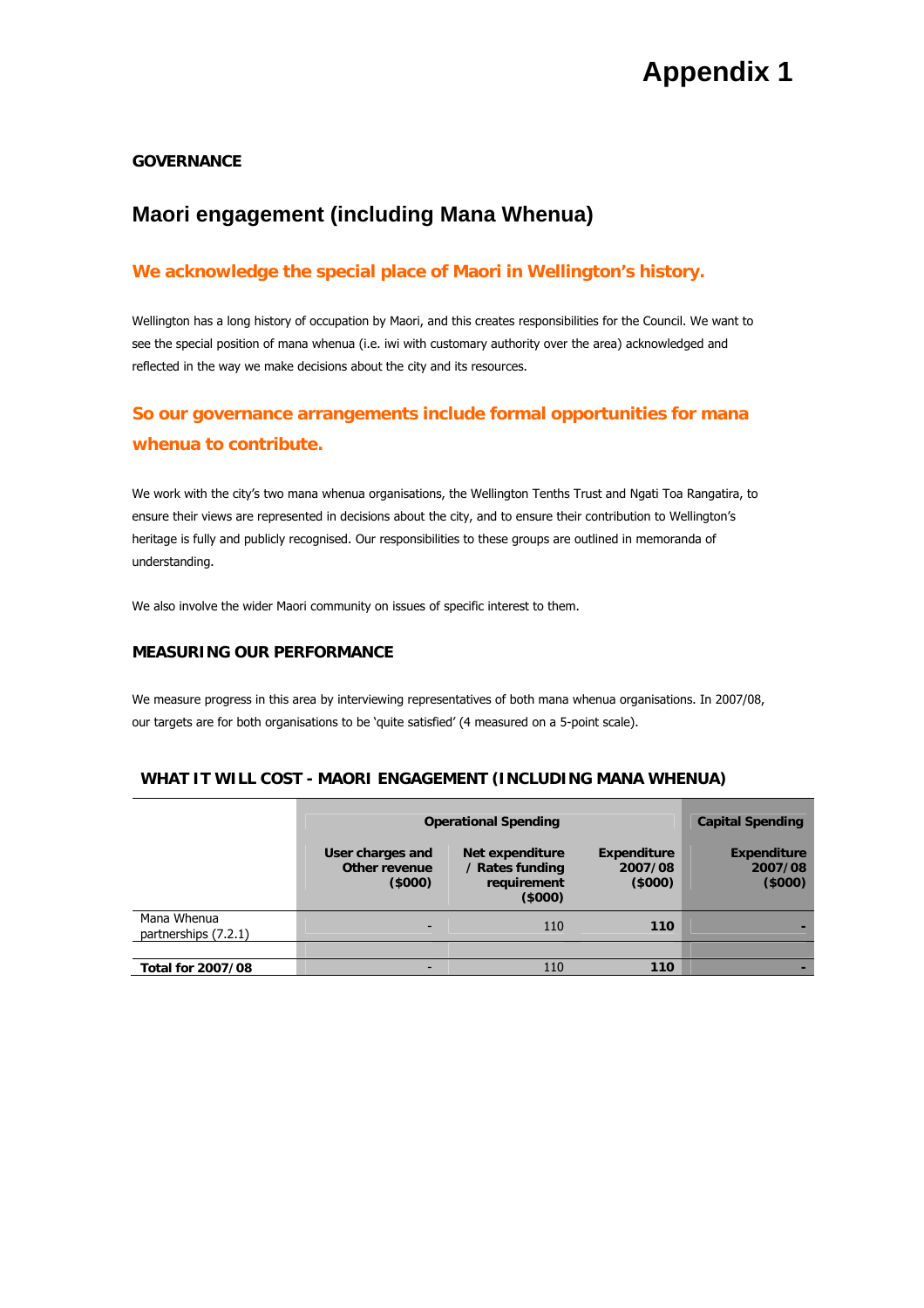### **GOVERNANCE**

# **Information, consultation and decision-making**

# **We aim to keep residents informed, provide opportunities for input, and make sound decisions in line with community aspirations**

Democratic local decision-making is important for its own sake, because we exist to represent the collective will of the people we serve. It is also important for the benefits it brings such as higher levels of community engagement and higher confidence in local decision-making. We aim for a culture of openness, in which residents can get information about the city and how it is run, and feel they can make their views known. We'd like to encourage greater levels of engagement in local decision-making.

# **We aim to achieve this by providing information and opportunities for input.**

We:

- keep residents **informed** through a wide variety of media, including newspapers, radio, Council publications and our website
- engage and **consult** widely before making decisions, and seek feedback on issues facing the city through resident surveys and partnerships with a wide range of groups
- provide agendas for Council and committee meetings in advance, and make our **meetings** open to the public except on occasions where there is a legitimate reason for keeping Council business confidential
- provide information, **answer queries** and deal with complaints through our 24-hour-a-day Contact Centre and our City Service Centre in Wakefield St
- give members of the public access to information on property values
- will hold the 2007 local body e**lections** on 13 October.

Over the next two years, we are planning several new projects aimed at keeping people informed about local issues and enhancing involvement in decision-making. These include:

- using e-democracy initiatives to increase public input into our decisions, for example by using e-petitions or setting up an 'e-panel' of residents who can provide online feedback on issues we face
- strengthening community involvement in our decisions by increasing opportunities for residents to provide regular feedback – one option under consideration is to set up a 'civic network' of residents who will provide regular feedback about issues facing the city
- continuing our communication with Pacific groups through regular Pacifica pages in our Absolutely Positively Wellington newspaper and by increasing the number of appearances by Council officers on Samoan Capital Radio.